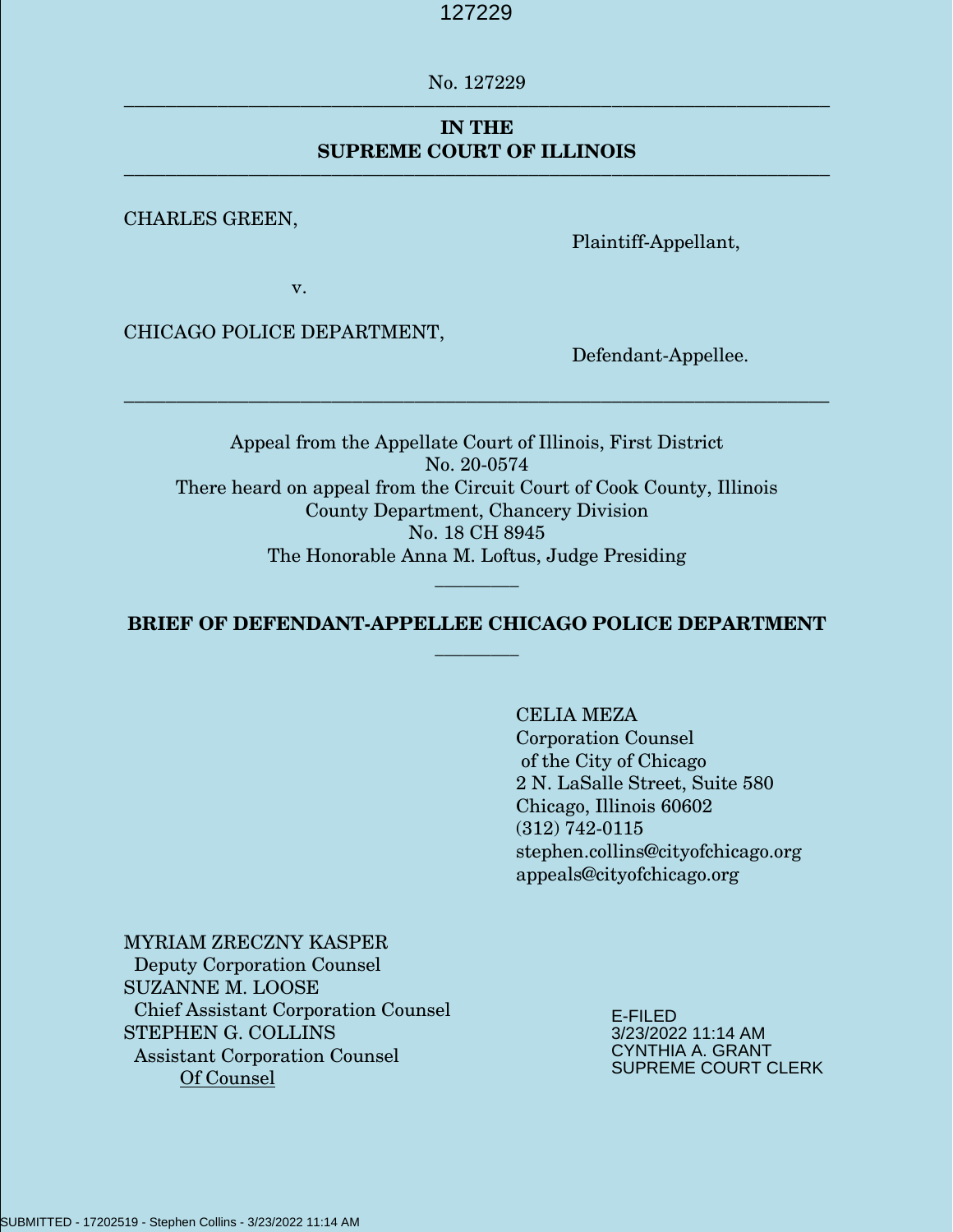# POINTS AND AUTHORITIES

|                    | Stern v. Wheaton-Warrenville Community Unit School District 200,                                                                                                    |  |
|--------------------|---------------------------------------------------------------------------------------------------------------------------------------------------------------------|--|
| L.                 | <b>COURTS LACK AUTHORITY UNDER FOIA TO ORDER</b><br>PRODUCTION OF RECORDS THAT THE PUBLIC BODY DID NOT<br><b>IMPROPERLY WITHHOLD AT THE TIME IT DENIED THE FOIA</b> |  |
|                    |                                                                                                                                                                     |  |
|                    |                                                                                                                                                                     |  |
| <u>In re A.H.,</u> |                                                                                                                                                                     |  |
|                    | People ex rel. Devine v. Stralka,                                                                                                                                   |  |
|                    | In re Appointment of Special Prosecutor,                                                                                                                            |  |
|                    | The Appellate Court's Holding Is Consistent With FOIA's<br>A.<br>Text, Structure, And Purposes, While Green's Proposed                                              |  |
|                    |                                                                                                                                                                     |  |
|                    |                                                                                                                                                                     |  |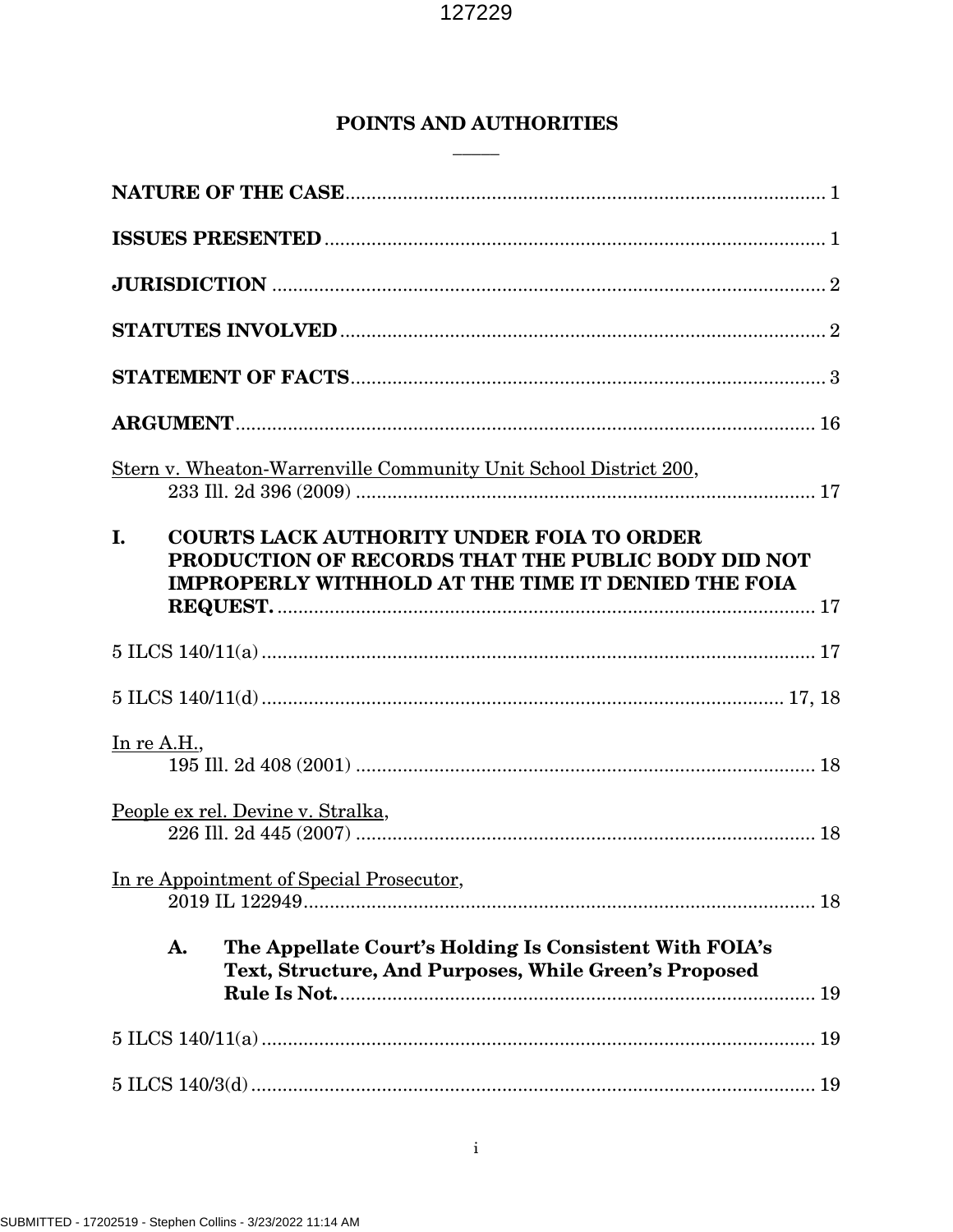|                      | In re Appointment of Special Prosecutor,                                                                               |  |
|----------------------|------------------------------------------------------------------------------------------------------------------------|--|
|                      | Fraternal Order of Police, Chicago Lodge No. 7 v. City of Chicago,                                                     |  |
| People v. Hommerson, |                                                                                                                        |  |
|                      |                                                                                                                        |  |
|                      |                                                                                                                        |  |
|                      |                                                                                                                        |  |
|                      |                                                                                                                        |  |
|                      |                                                                                                                        |  |
|                      | <u>Kelly v. Village of Kenilworth,</u>                                                                                 |  |
| <b>B.</b>            | The Statutory Provisions Green Relies On Do Not Support<br><b>Evaluating A Withholding "At The Time Of The Court's</b> |  |
|                      |                                                                                                                        |  |
|                      | Green v. Chicago Police Department,                                                                                    |  |
|                      | $5 \text{ ILCS } 140/11 \text{(d)} \dots$                                                                              |  |
|                      |                                                                                                                        |  |
|                      | Kopchar v. City of Chicago,                                                                                            |  |
|                      |                                                                                                                        |  |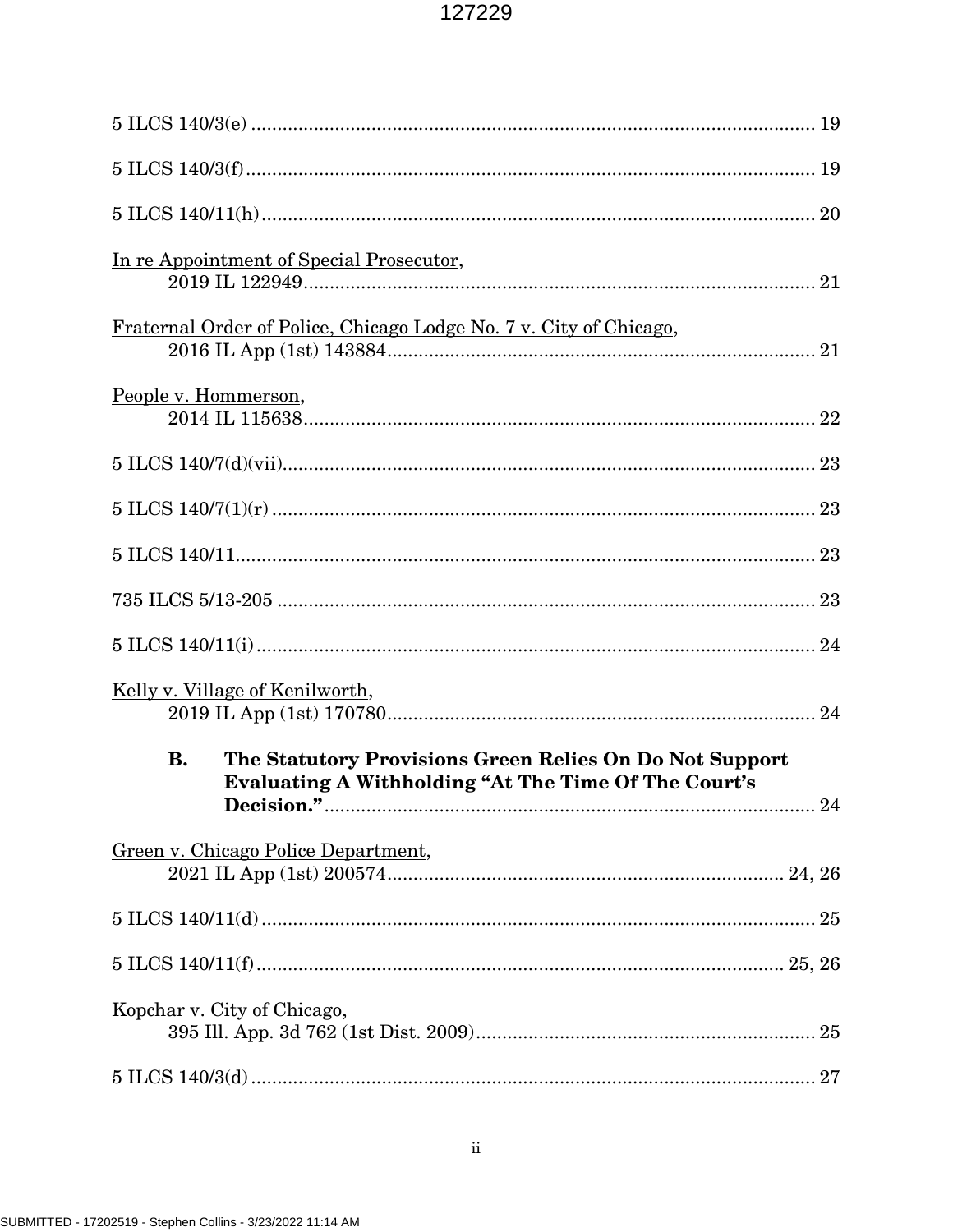| $\mathbf{C}$ .<br><b>Special Prosecutor Does Not Support Green's Position.</b> 29 |  |
|-----------------------------------------------------------------------------------|--|
| In re Appointment of Special Prosecutor,                                          |  |
|                                                                                   |  |
| Green v. Chicago Police Department,                                               |  |
| D.<br>Case Law From Other Jurisdictions Supports CPD's                            |  |
| In re Appointment of Special Prosecutor,                                          |  |
| Green v. Chicago Police Department,                                               |  |
| Kelly v. Village of Kenilworth,                                                   |  |
| Bonner v. United States Department of State,                                      |  |
| Lesar v. United States Department of Justice,                                     |  |
|                                                                                   |  |
| Meeropol v. Meese,                                                                |  |
| American Civil Liberties Union v. National Security Agency,                       |  |
| Better Government Association v. Village of Rosemont,                             |  |
| State News v. Michigan State University,                                          |  |
| Florez v. Central Intelligence Agency,                                            |  |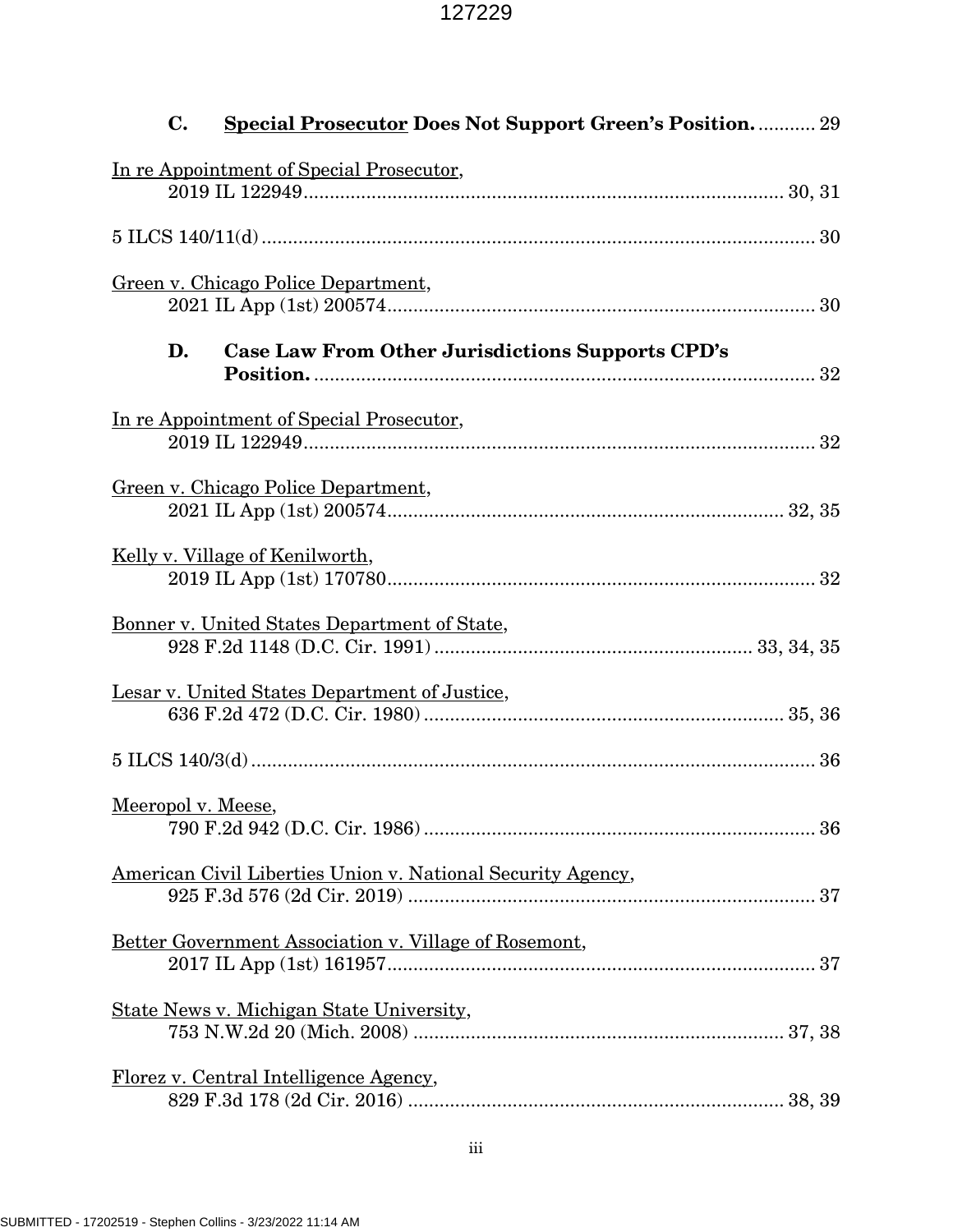| New York Times Co. v. United States Department of Justice,         |
|--------------------------------------------------------------------|
|                                                                    |
| American Civil Liberties Union v. C.I.A.,                          |
|                                                                    |
|                                                                    |
| <b>Powell v. United States Bureau of Prisons,</b>                  |
|                                                                    |
| Carlisle Tire & Rubber Co. v. United States Customs Service,       |
|                                                                    |
| Morgan v. United States Department of Justice,                     |
|                                                                    |
|                                                                    |
| National Security Counselors v. C.I.A.,                            |
|                                                                    |
|                                                                    |
| <b>CPD SHOULD BE ALLOWED TO ASSERT THAT GREEN'S</b><br>II.         |
|                                                                    |
|                                                                    |
|                                                                    |
|                                                                    |
|                                                                    |
| Kelly v. Village of Kenilworth,                                    |
|                                                                    |
|                                                                    |
| Fraternal Order of Police, Chicago Lodge No. 7 v. City of Chicago, |
|                                                                    |
| City of Chicago v. Fraternal Order of Police,                      |
|                                                                    |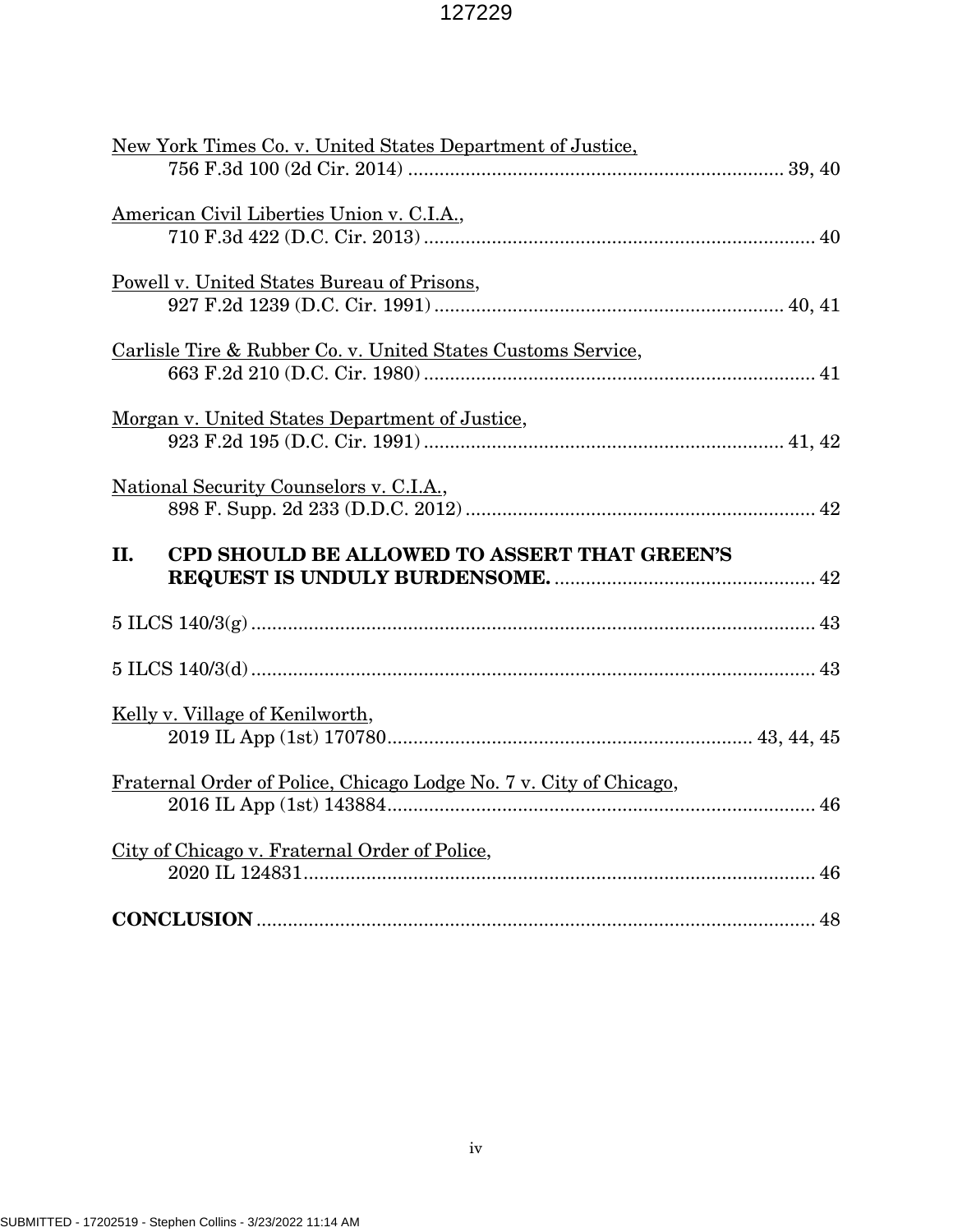### **NATURE OF THE CASE** \_\_\_\_\_

In November 2015, Charles Green submitted a FOIA request to the Chicago Police Department ("CPD"), asking for all police officer complaint register ("CR") files. Those files date back to 1967. Earlier that year, in May 2015, the Circuit Court of Cook County had entered an injunction prohibiting CPD from releasing CR files that were more than four years old in response to any Freedom of Information Act request. CPD did not respond to Green's request within five days, which automatically constituted a denial under FOIA. The injunction was still in effect at that time. Green then filed this lawsuit. While Green's suit was pending in the circuit court, the appellate court vacated the injunction that barred the release of CR files. The circuit court in Green's case then found that CPD did not improperly withhold the CR files that were from 2011 and before because the injunction barred their production, but ordered CPD to produce those records nonetheless because the injunction was lifted during the pendency of Green's suit. The appellate court reversed, on the ground that the circuit court erroneously ordered the release of records that were not improperly withheld at the time the FOIA request was denied. No questions are raised on the pleadings.

### **ISSUES PRESENTED**  $\overline{\phantom{a}}$

1. Whether the circuit court had authority under FOIA to order the release of CR files that CPD did not improperly withhold at the time Green's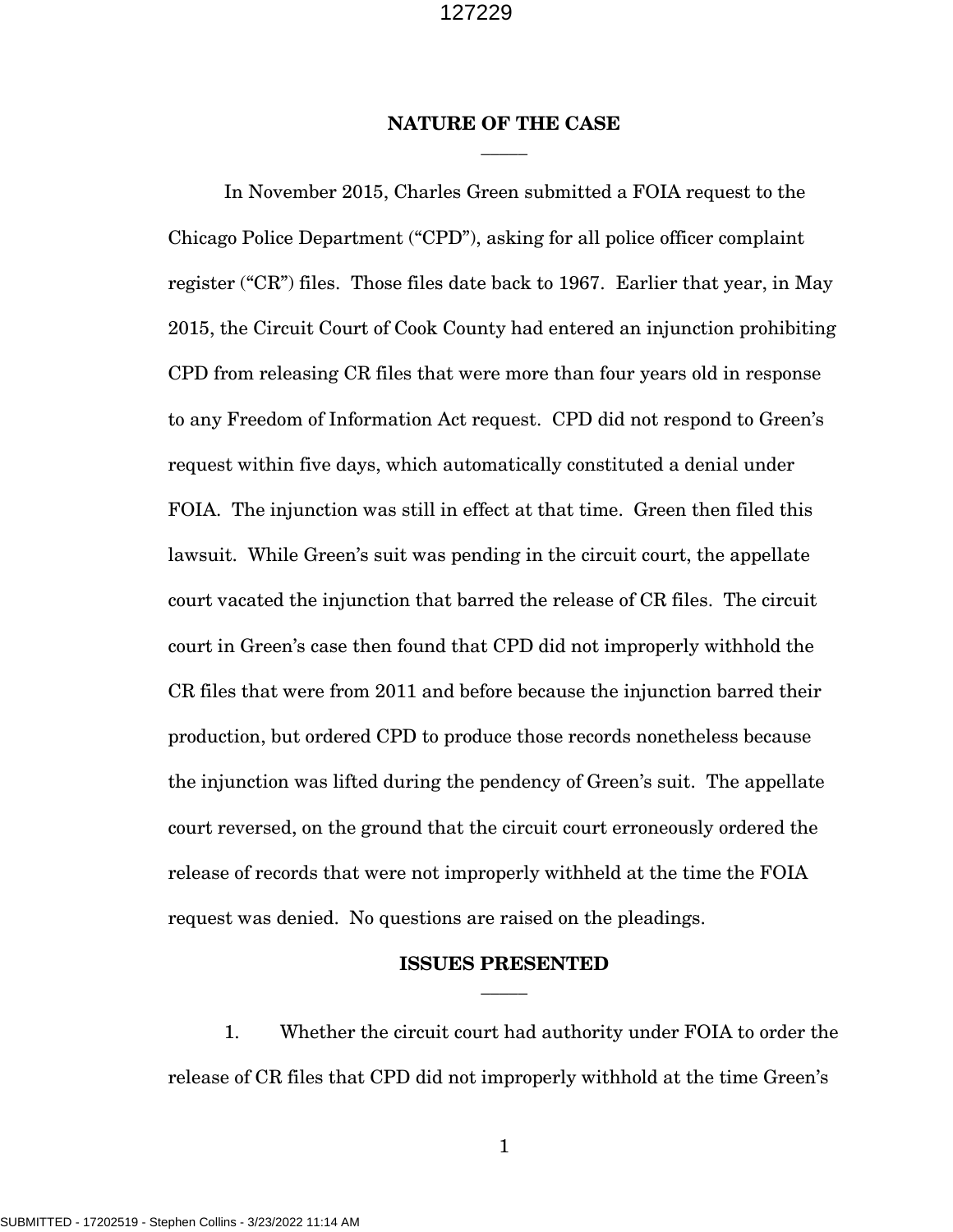FOIA request was denied.

2. Whether CPD may assert that Green's request is unduly burdensome.

### **JURISDICTION**  $\overline{\phantom{a}}$

On January 10, 2020, the circuit court entered an order requiring CPD to produce all CR files from 1967 to 2011. C. 866-67; A24-25.<sup>1</sup> Green's claim for attorney's fees remained outstanding, C. 873, and on March 16, 2020 the circuit court entered an order pursuant to Ill. Sup. Ct. R. 304(a) that there was no just reason to delay an appeal of the court's January 10, 2020 order, C. 966-67. CPD filed a notice of appeal on March 25, 2020. C. 969-70. The appellate court issued an opinion reversing the circuit court's judgment on March 31, 2021. Green filed a petition for leave to appeal on May 5, 2021, which this court allowed on September 29, 2021. This court has jurisdiction pursuant to Ill. Sup. Ct. R. 315.

### **STATUTORY PROVISIONS INVOLVED**  $\overline{\phantom{a}}$

Section 3(d) of FOIA, 5 ILCS 140/3(d):

Each public body shall, promptly, either comply with or deny a request for public records within 5 business days after its receipt of the request, unless the time for response is properly extended under subsection (e) of this Section. Denial shall be in writing as provided in Section 9 of this Act. Failure to comply with a written request, extend the time for response, or deny a request

<sup>&</sup>lt;sup>1</sup> The record consists of the common-law record, which we cite as "C.  $\ldots$ ," and the report of proceedings, which we cite as "R. \_\_." We cite Green's brief and the appendix to his brief as "Green Br. \_\_" and "A\_\_," respectively.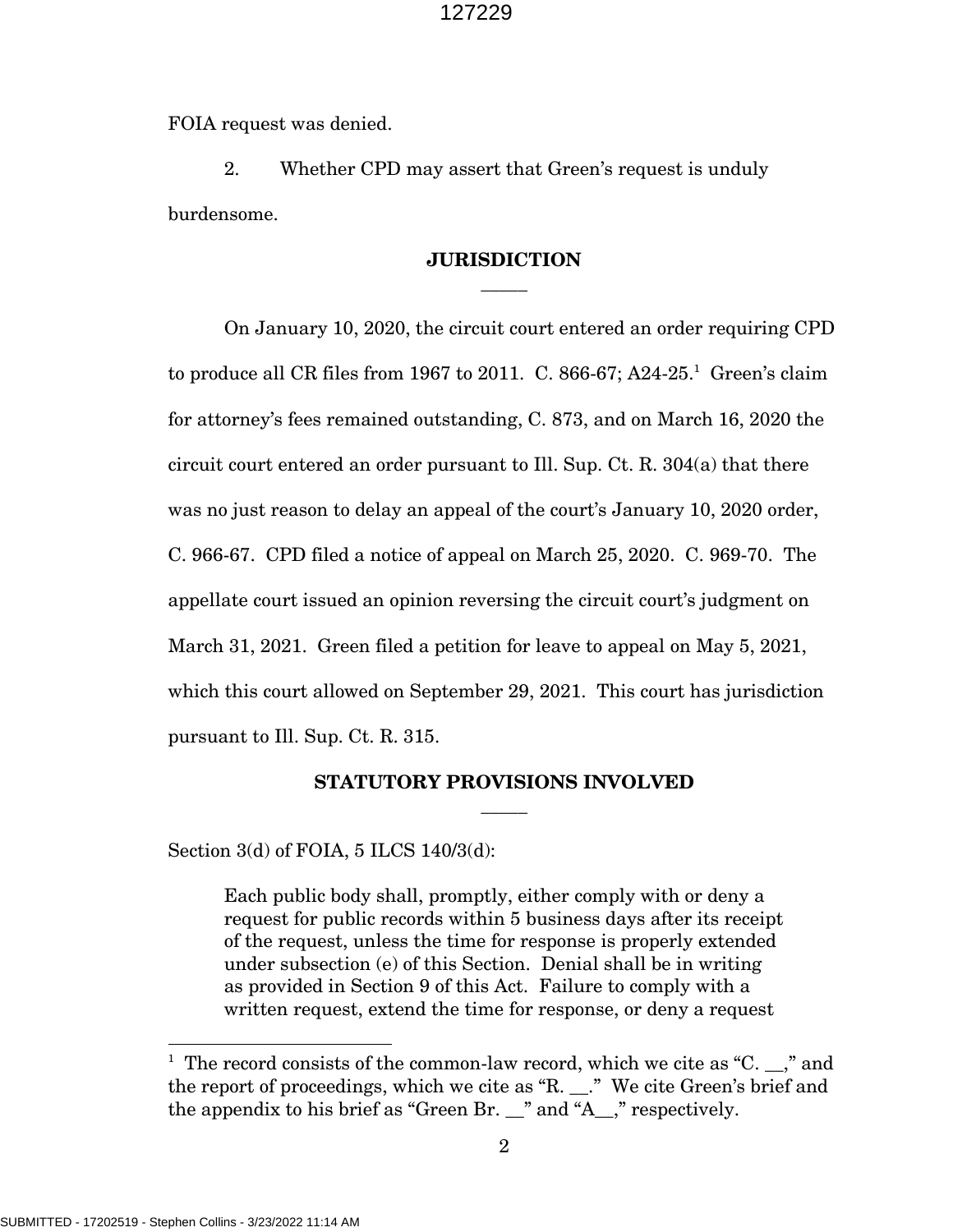within 5 business days after its receipt shall be considered a denial of the request. A public body that fails to respond to a request within the requisite periods in this Section but thereafter provides the requester with copies of the requested public records may not impose a fee for such copies. A public body that fails to respond to a request received may not treat the request as unduly burdensome under subsection (g).

Section  $3(g)$  of FOIA, 5 ILCS 140/ $3(g)$ , in pertinent part:

Requests calling for all records falling within a category shall be complied with unless compliance with the request would be unduly burdensome for the complying public body and there is no way to narrow the request and the burden on the public body outweighs the public interest in the information. Before invoking this exemption, the public body shall extend to the person making the request an opportunity to confer with it in an attempt to reduce the request to manageable proportions. If any public body responds to a categorical request by stating that compliance would unduly burden its operation and the conditions described above are met, it shall do so in writing, specifying the reasons why it would be unduly burdensome and the extent to which compliance will so burden the operations of the public body. Such a response shall be treated as a denial of the request for information.

Section 11(d) of FOIA, 5 ILCS 140/11(d):

The circuit court shall have the jurisdiction to enjoin the public body from withholding public records and to order the production of any public records improperly withheld from the person seeking access. If the public body can show that exceptional circumstances exist, and that the body is exercising due diligence in responding to the request, the court may retain jurisdiction and allow the agency additional time to complete its review of the records.

### **STATEMENT OF FACTS**  $\overline{\phantom{a}}$

In 2014, the Chicago Tribune and the Chicago Sun-Times submitted

FOIA requests to CPD seeking certain information relating to complaints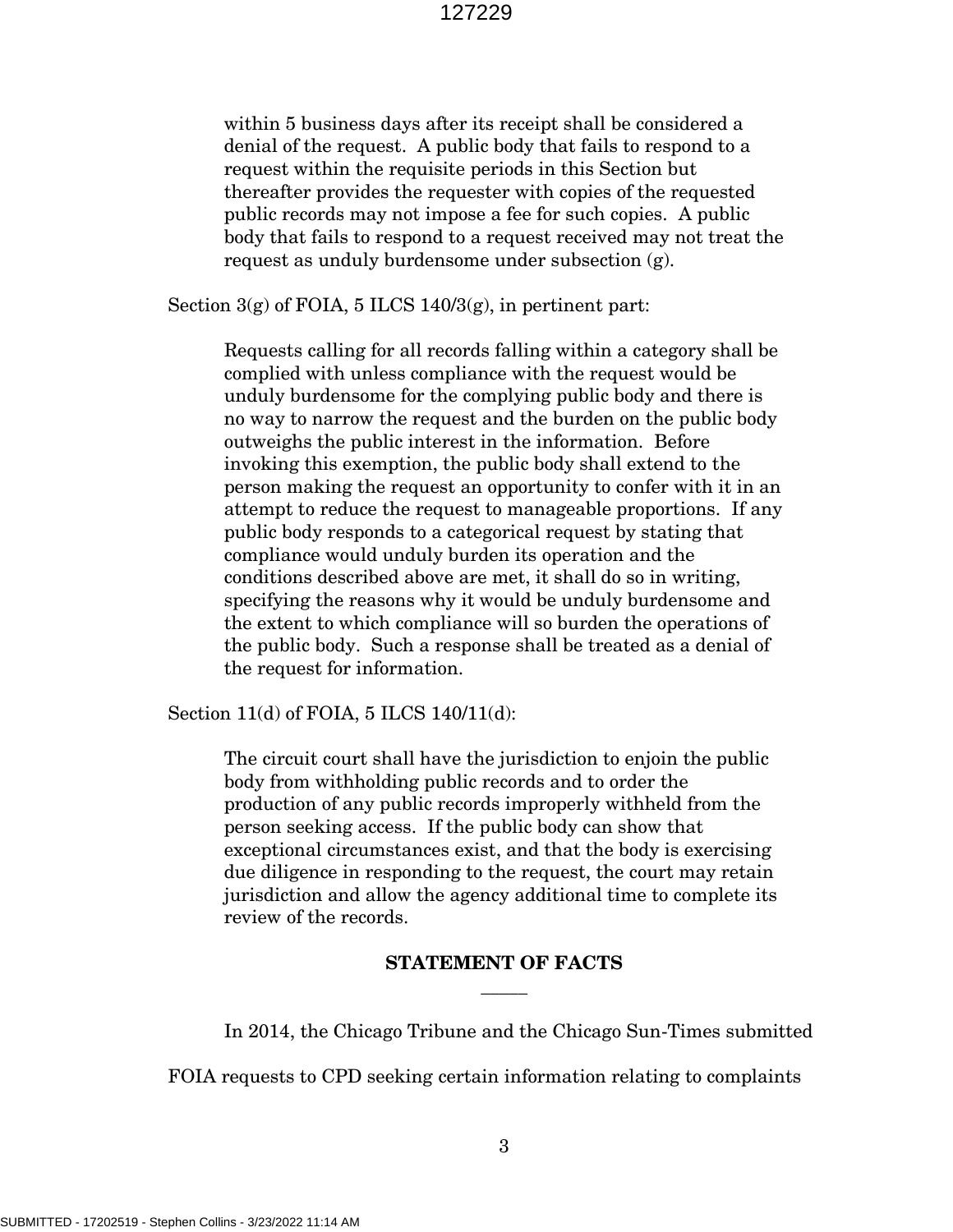dating back to 1967 against Chicago police officers. Fraternal Order of Police, Chicago Lodge No. 7 v. City of Chicago ("FOP I"), 2016 IL App (1st) 143884, ¶ 4. The Fraternal Order of Police ("FOP") sued to enjoin the release of the requested information. <u>Id.</u>  $\parallel$  5. At the same time, FOP and the City were engaged in two arbitrations of grievances claiming the City violated the union's collective bargaining agreement by failing to destroy "records of alleged police misconduct once the records reach a certain age." Id. ¶¶ 5, 12 n.4. FOP's suit for an injunction included claims that releasing the information the newspapers requested would interfere with arbitration, and that the Illinois Personnel Record Review Act barred the release of information that was more than four years old.  $\underline{\text{Id.}}$   $\P$  5. On December 19, 2014, the circuit court enjoined the City and CPD from releasing responsive information that was more than four years old as of the time of the Tribune and Sun-Times requests.  $\underline{Id}$ .  $\P\P\P$  9-10; C. 439-42. Then, on May 27, 2015, the circuit court issued a second injunction, which prohibited CPD from responding to any FOIA request by releasing CR files that were more than four years old at the time of the request. FOP I, 2016 IL App (1st)143884, ¶ 13; C. 443-44. The City and CPD brought interlocutory appeals challenging both injunctions. FOP I, 2016 IL App (1st) 143884, ¶¶ 11, 13.

On November 4, 2015, an arbitrator presiding over one of FOP's grievances issued an award "ordering the City to purge its online system of records of police misconduct investigations and discipline more than five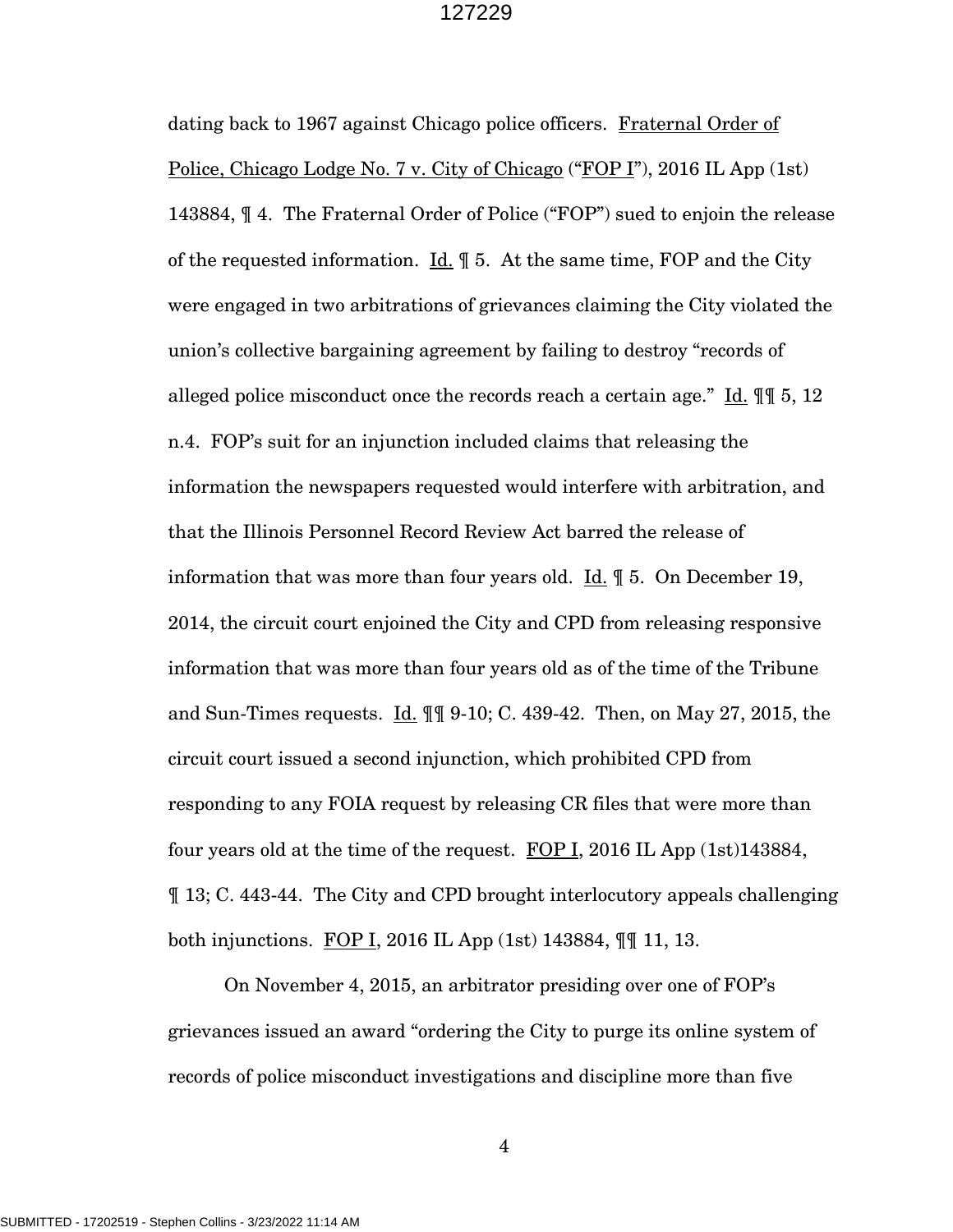years old." FOP I, 2016 IL App (1st) 143884, ¶ 14. The City petitioned the circuit court to vacate that award, and the case was assigned to the same judge who was presiding over FOP's suit to enjoin the release of CR files in response to FOIA requests.  $\underline{Id}$ .  $\P$  18.

On November 18, 2015, while the injunction against releasing CR files that were more than four years old was in effect, Green submitted a FOIA request to CPD in which he sought "any and all closed complaint register files that relate to Chicago Police Officers." C. 21 (internal quotation marks omitted). CPD did not respond to Green's request within five days, see C. 89, which under FOIA constitutes a denial, 5 ILCS 140/3(d). Green then filed a complaint in the circuit court alleging that CPD "violated FOIA by failing to respond to" his request. C. 23. Green asked the court to declare that CPD "has violated FOIA" and order CPD to produce the records he requested. C. 23. CPD answered on February 18, 2016, and asserted an affirmative defense that "an order this Court entered on May 27, 2015" barred CPD from releasing CR files that were more than four years old. C. 92. The affirmative defense further specified the name and number of the case in which the May 27, 2015 order arose. Id. Over the next several months, the circuit court held status hearings and entered orders continuing Green's FOIA suit. C. 98-112.

On July 8, 2016, while Green's suit was pending, the appellate court vacated the injunctions in the FOP litigation. FOP I, 2016 IL App (1st) 143884, ¶ 55. The court reasoned that any arbitration award requiring the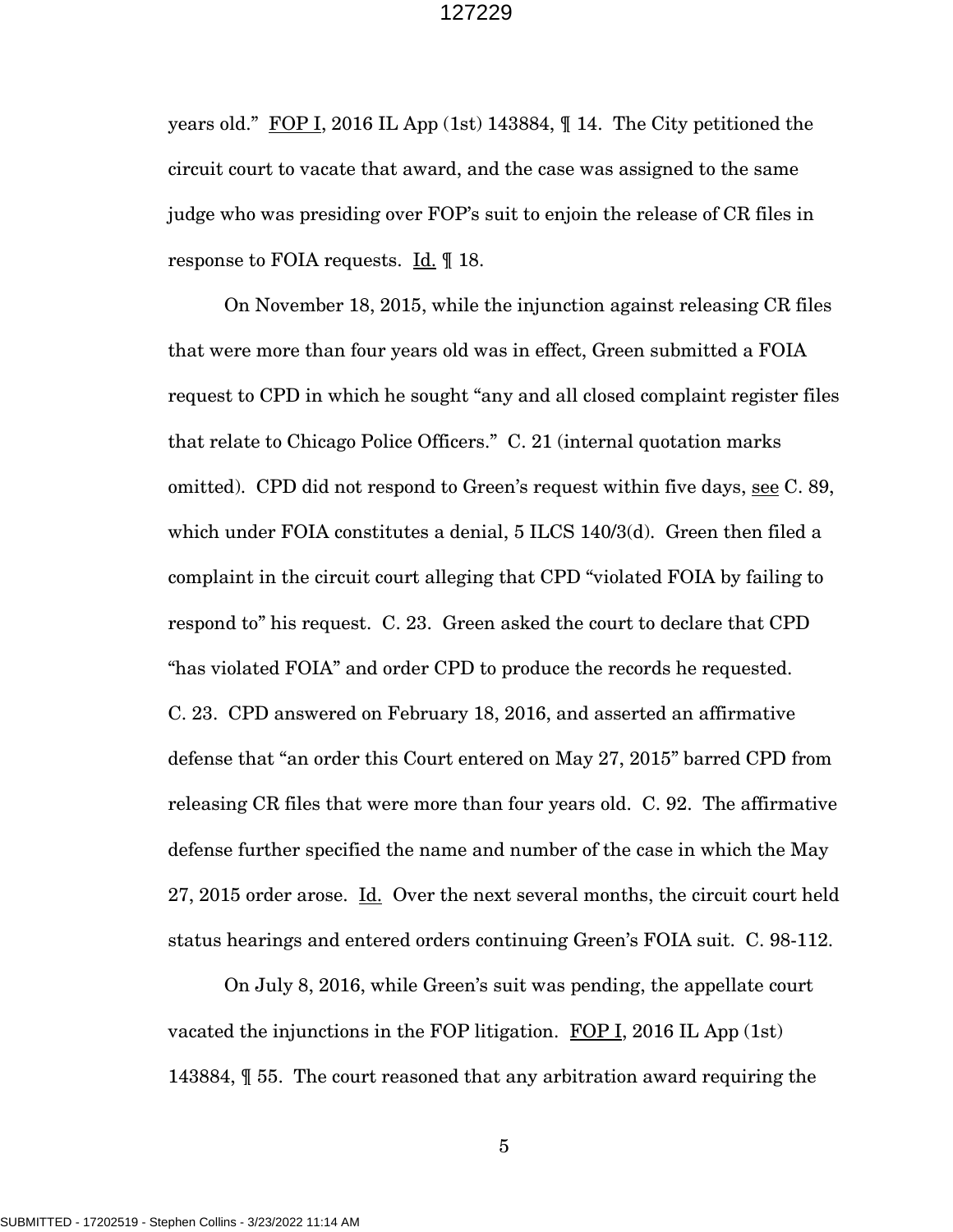City to destroy police disciplinary records "would violate the FOIA as well as the public policy underlying the General Assembly's adoption of the Act." Id. ¶ 32. This court subsequently denied FOP's petition for leave to appeal. Fraternal Order of Police v. Chicago Police Sergeants Association, 60 N.E.3d 872 (Ill. 2016). The sole remaining claim in that case related to information in CR files pertaining to off-duty conduct, and the circuit court dismissed that claim on October 6, 2017. Fraternal Order of Police, Chicago Lodge No. 7 v. City of Chicago, 2019 IL App (1st) 172796-U, ¶ 12.

Also while Green's suit was pending, the arbitrator presiding over FOP's other grievance entered an award requiring the City to destroy disciplinary records pursuant to the union's collective bargaining agreement. City of Chicago v. Fraternal Order of Police ("FOP II"), 2020 IL 124831, ¶¶ 13-16. The City petitioned the circuit court to vacate the award, and in October of 2017 the court granted the City's petition on the ground that the award violated public policy favoring the retention of government records. Id. ¶ 21. The appellate court affirmed, id. ¶ 23, and this court subsequently affirmed the appellate court's judgment, id. ¶ 52.

After the series of status hearings and continuances in Green's suit, the circuit court entered an order on January 10, 2018, setting a briefing schedule for a dispositive motion by CPD. C. 113. CPD then moved for partial summary judgment and argued that, pursuant to the injunction in the FOP litigation, it properly withheld CR files that were more than four years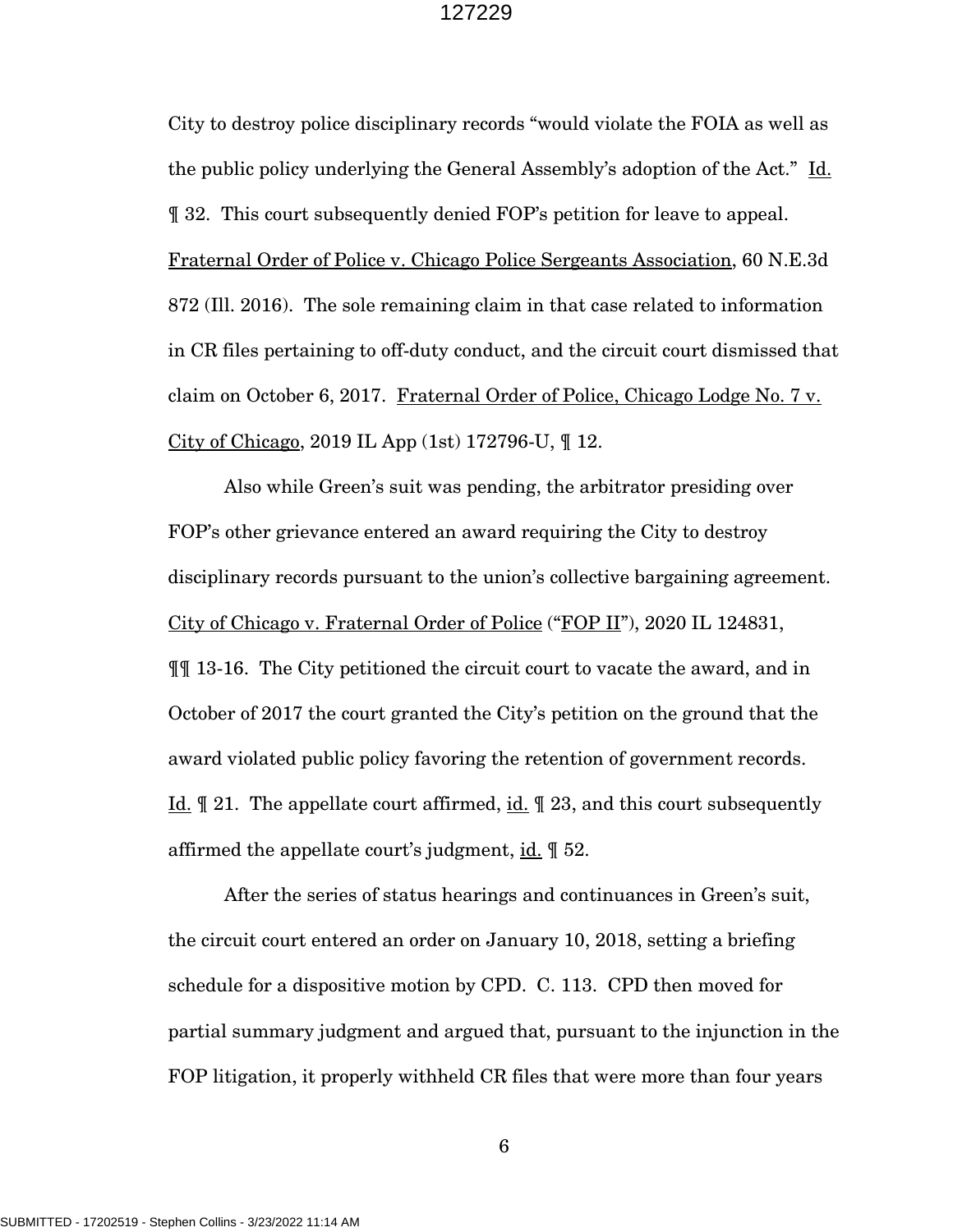old as of the time of Green's request, dating back to 1967. C. 127. CPD further acknowledged that it must produce the newer CR files that were not covered by the injunction. Id. CPD also stated that it waived its ability to treat Green's request as unduly burdensome because it did not respond to the request within five days. Id. Under FOIA section  $3(d)$ , "[a] public body that fails to respond to a request received may not treat the request as unduly burdensome under subsection  $(g)$ ." 5 ILCS 140/3(d).

At a July 25, 2018 hearing on CPD's motion for partial summary judgment, the presiding judge explained that he issued the injunction in the FOP litigation, and that he "put [Green's case] together with the FOP litigation because it seemed to [him] that [his] injunction obviously affected the Green case." C. 254. The court further commented on the procedural complexity of the case:

It's messier, in part, because it's my fault. Instead of managing all these litigations on a current, ongoing basis and trying to figure out in my own head what the relation was between each litigation and all of the other litigations, I put them together and figured that we would try to work them out. And then the appellate court took a hammer to the whole business, which made my life simpler in the short run but didn't do anything to resolve the pieces. So I am not willing to penalize the City for what was arguably a management error by me. I am also not willing to penalize Mr. Green for having made what turns out to have been a perfectly good FOIA request that still hasn't been fully responded to.

C. 268.

The court also stated that where a court order bars the release of records in response to a FOIA request, "the existence of the court order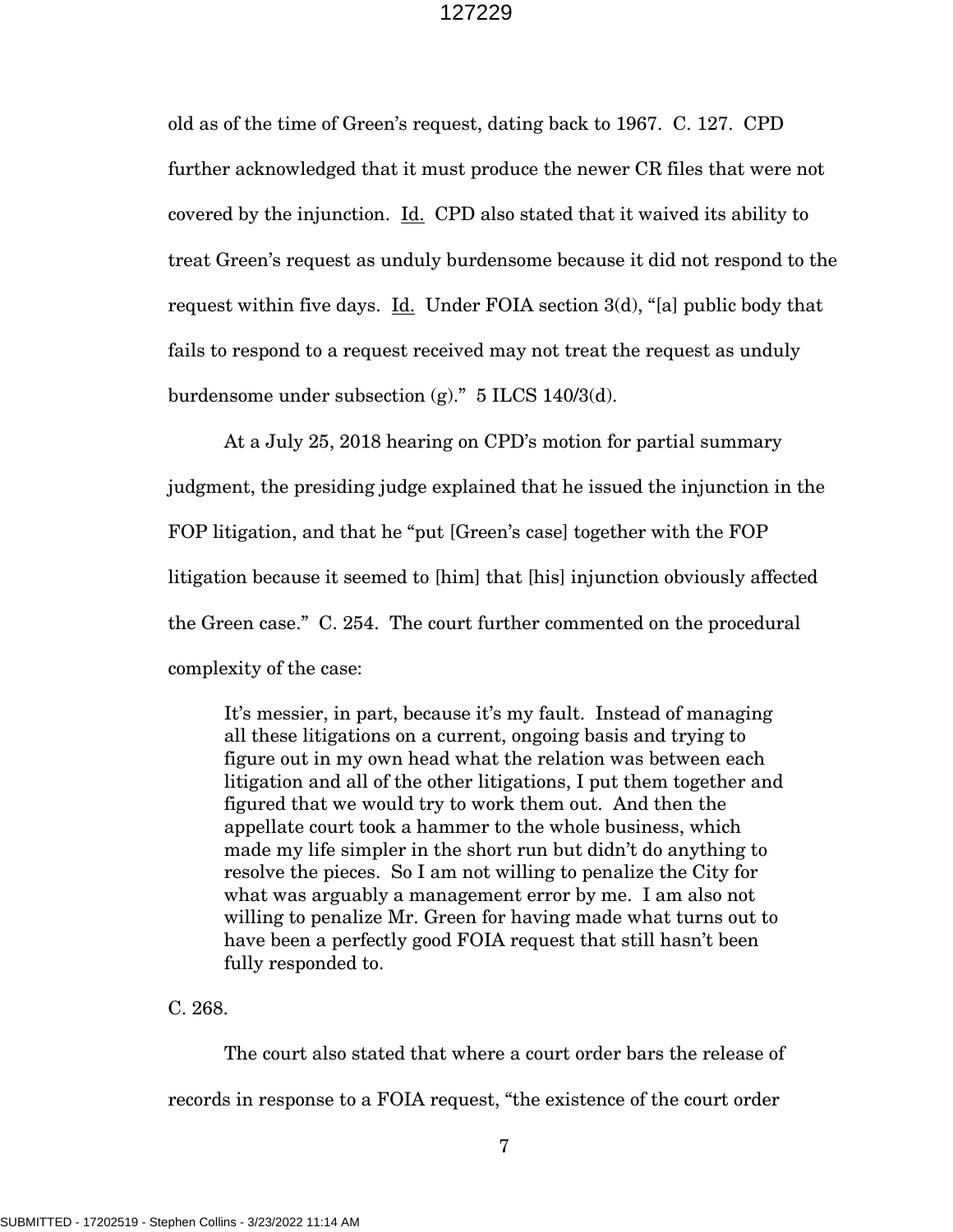means that the municipality has not wrongfully refused to produce the records." C. 244. In the context of Green's case, the injunction against the release of CR files meant that "the City did not act wrongfully by failing to produce complaint register files which were more than four years old as of the date of Mr. Green's request." C. 275-76. The injunction was "not, however, a complete defense," because it did not apply to CR files that were newer than four years old. C. 276. The court added that it had "not made a determination as to whether . . . a proper method of dealing with all of this type of situation is to require the requester to file a new request." C. 279. The court stated that it "lean[ed] against this," adding that "until the lawsuit goes away, [the court] can't say that [Green] has given up his demand." Id.

At the conclusion of the hearing, the court entered an order stating: "The court finds that at the time of Mr. Green's request, CPD did not act wrongfully by failing to produce complaint register files older than four years from the date of his November 18, 2015 FOIA request." C. 199. The court also ordered the parties "to confer about a schedule for production of files not subject to the injunction." Id. After a subsequent status hearing on September 19, 2018, the court ordered CPD to produce CR files from 2011- 2015 by December 31, 2018. C. 200.

Between November 19, 2018 and February 7, 2019, the parties briefed cross-motions for summary judgment that addressed, among other things, whether CPD violated FOIA by withholding CR files that were subject to the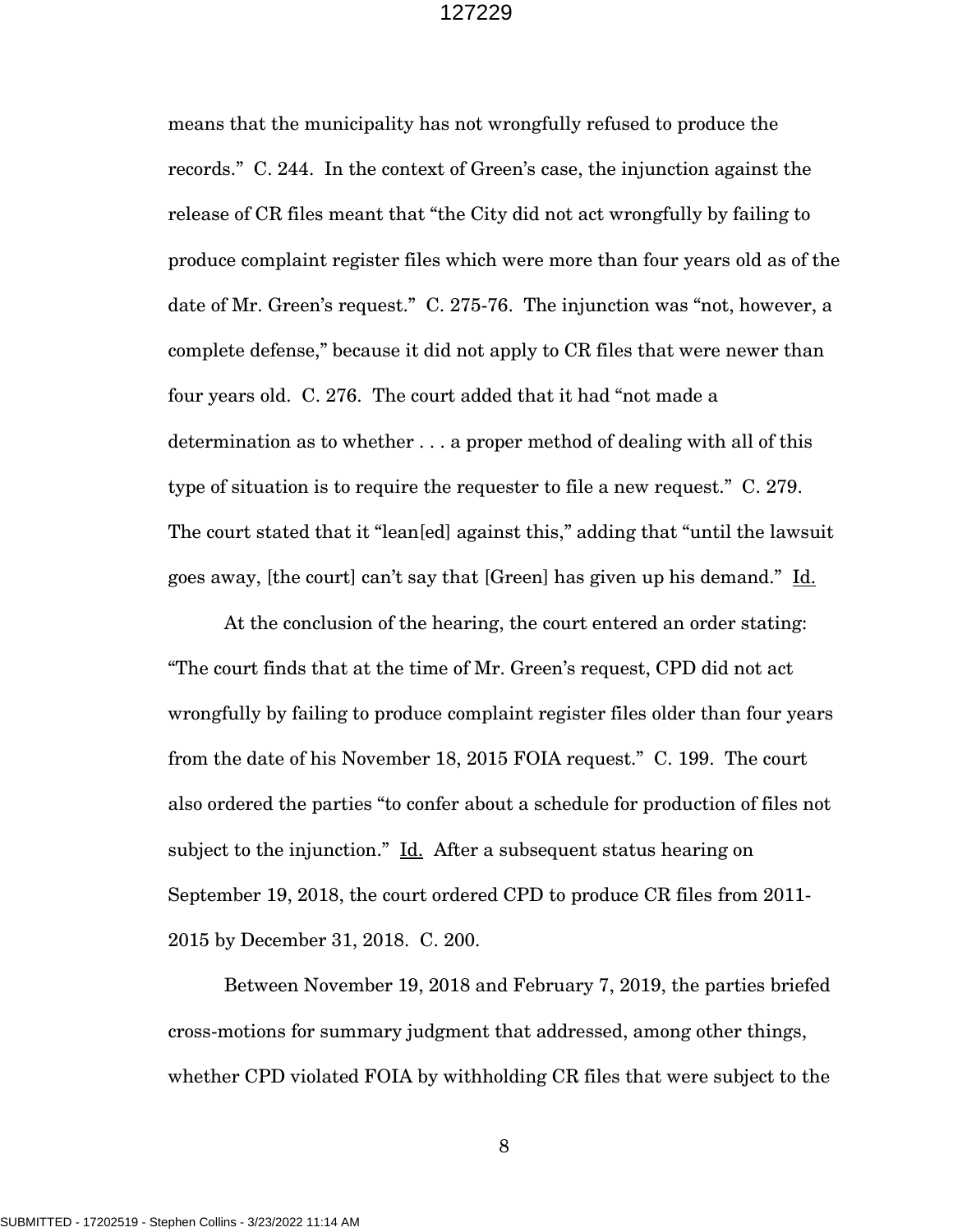FOP injunction at the time of Green's request. C. 201-11; C. 299-307; C. 316- 21; C. 324-26. CPD did not produce CR files from 2011 to 2015 by the court's December 31, 2018 deadline, and on March 11, 2019, Green filed a motion to compel the production of those records. C. 328-32.

The circuit court conducted a hearing on the parties' motions on April 5, 2019. R. 2. CPD acknowledged that it had "gone over time" by missing the court's December 31, 2018 deadline. R. 11. CPD explained that it had hired an outside vendor to review and redact the CR files, but that the vendor did not "do an extremely thorough job" of redacting the names of crime victims and complainants. R. 6. To protect those individuals' identities, attorneys for CPD had "to go through and fix the redactions." Id. Counsel was "personally working around the clock on trying to get this done." R. 7.

With respect to the older CR files, which were covered by the sincevacated FOP injunction, CPD cited the court's previous finding "that CPD did not act wrongfully by failing to produce" those files. R. 20. CPD argued that under section 11(d) of FOIA, a court has jurisdiction to enjoin only those records that a public body "improperly withheld." R. 23. Accordingly, the court could not order CPD to produce those CR files. R. 24. In response, the court stated that it would "be inclined to agree that [CPD] can't be sanctioned for not producing something that [CPD was] not wrongfully withholding." R. 44. But the court disagreed that a public body has "an absolute exemption on having to produce the information" when "the initial withholding was not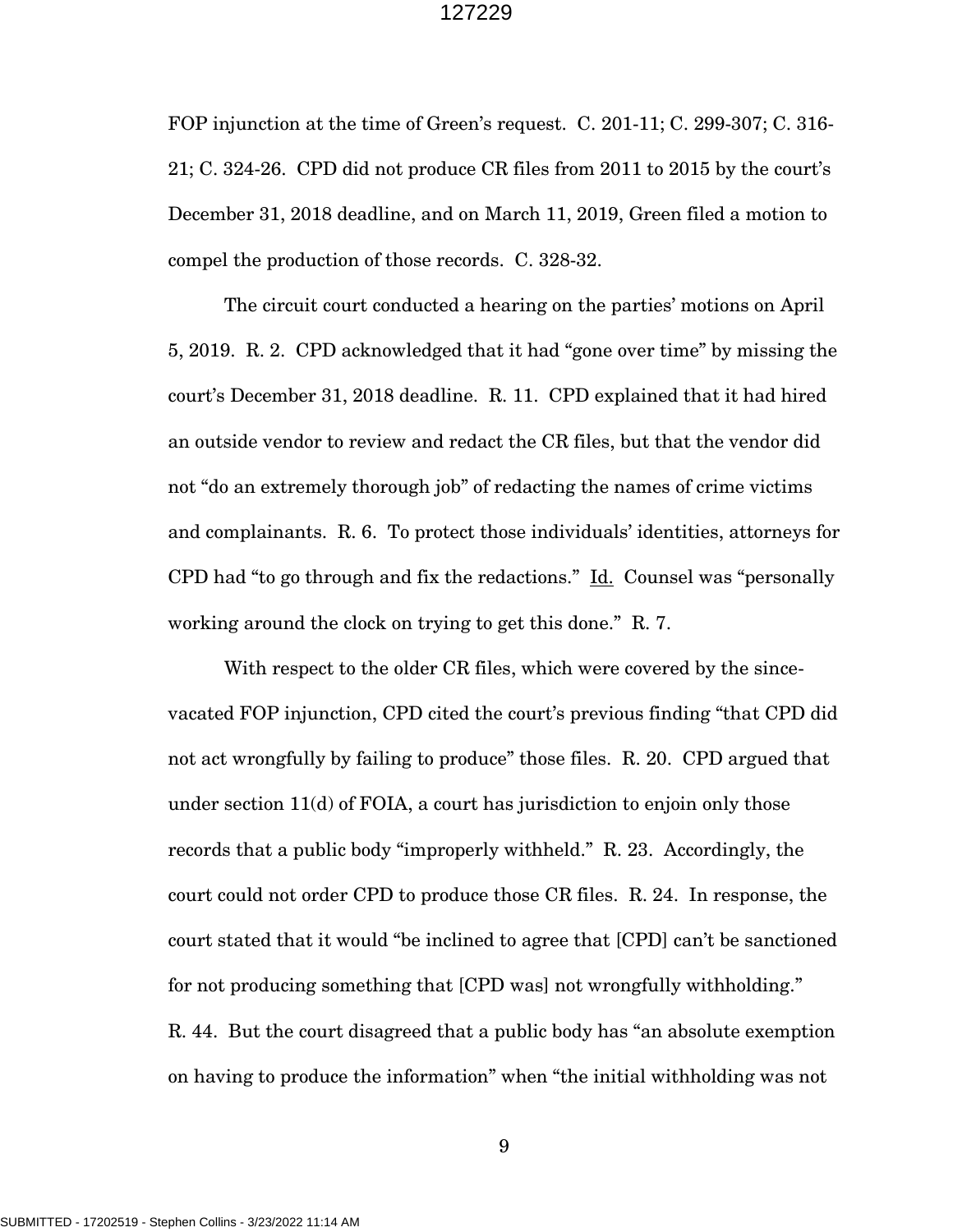wrongful." <u>Id.</u>

The court then stated that it was "inclined to think that a FOIA response calls for what it calls for on the day it is made and should be addressed in the statutory framework as of the day it is made." R. 48. Additionally, the court stated it "decline[d] to" impose on public bodies "an ongoing duty to supplement the response in light of changed circumstances." R. 47-48. The court added that "[o]n the other hand, where a FOIA request is responded to by withholding information because of an existing court order, it does not make a great deal of sense . . . that the withholding continues after the court order has ceased to exist." R. 49. The court also expressed its view, based on prior representations that the City intended to create a portal of CR files, R. 5, that "the City has bowed to necessity by creating . . . a portal, which will in the fullness of time make available all the CRs," R. 50. Given that, the court believed there was no reason for the City to "tell Mr. Green that he can't have access to it and requiring Mr. Green to file a new FOIA request in order to get access." Id.

The court ordered the parties "to confer and submit [a] proposed court order on [a] schedule for production of materials sought by Mr. Green's FOIA request by May 13, 2019." C. 349. The court also continued Green's motion to compel until May 15, 2019, id., pursuant to its observation at the hearing that it would not immediately try to resolve the parties' factual disagreement over whether CPD had acted diligently to produce the CR files from 2011-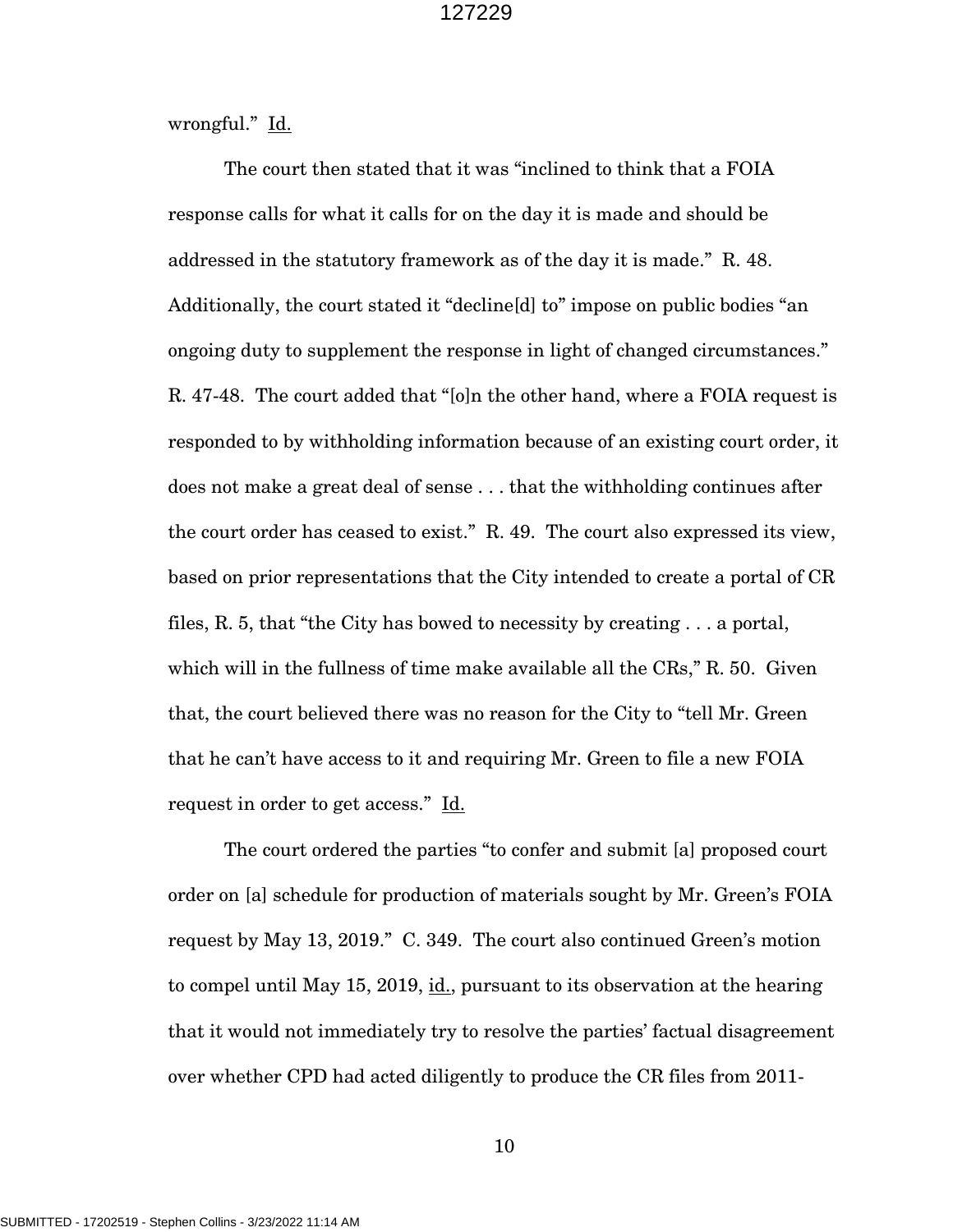2015, R. 54. The court also continued the parties' cross-motions for summary judgment until May 15, 2019. C. 349. The court predicted that it would "end up granting in part both motions," but not before it better understood "the practicalities." R. 58-59.

CPD then filed a motion for reconsideration in which it argued that the court's April 5, 2019 order was based on a factual misunderstanding that CPD had already pledged to release all CR files through an online portal. C. 353. CPD further argued that the court was under the misapprehension that CPD would not give Green access to the portal containing CR files unless he filed a new FOIA request. C. 358. CPD reiterated its position that "because it was enjoined from producing any CR files from prior to 2011 at the time the request was made in November 2015, it can only be compelled to produce records from 2011 through 2015." Id. On May 15, 2019, the court issued an order that the parties "meet and confer and file the production schedules ordered on April 5, 2019 no later than May 29, 2019." C. 449. The parties met and conferred on May 22, 2019, C. 840, but did not come to an agreement on a production schedule. Green filed a second motion to compel on May 29, 2019. C. 450.

The parties met and conferred again in June of 2019, C. 843, and CPD inquired whether Green would be willing to narrow the scope of his request, R. 160-61. CPD sought to limit the production to CR files "of high public interest," such as those dealing with "force complaints," as opposed to those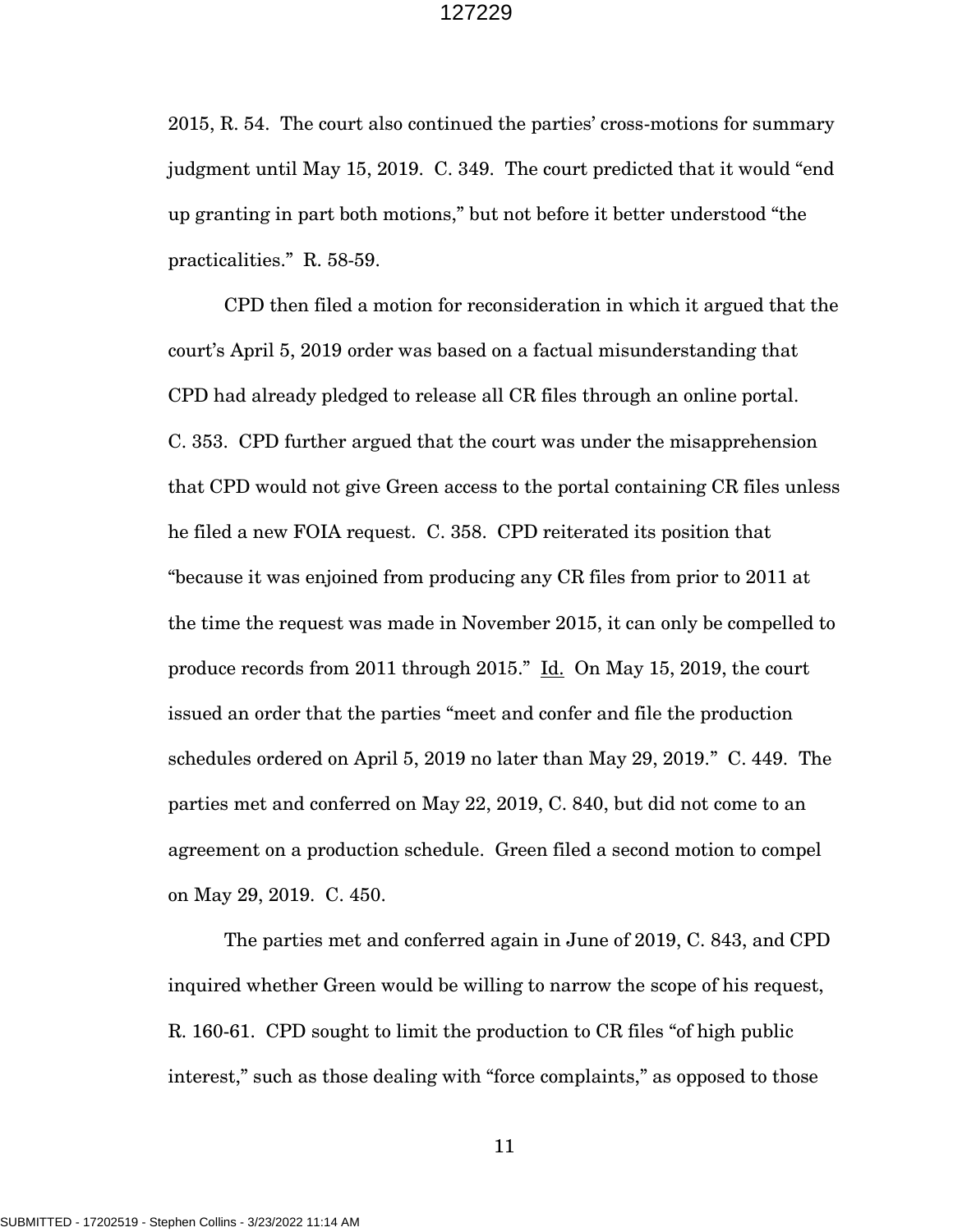that arose from minor incidents such as dress code violations. R. 160. Green, who was convicted of murder in 1986, C. 20, and later released from prison, made clear that he was using his FOIA request and "the millions of dollars [his] case winds up costing" as leverage to motivate the City to support his claim of innocence, C. 844. Green stated that he would not narrow his request unless the City "aided [him] in having his conviction overturned, and obtaining a certificate of innocence." C. 843. In particular, Green wanted the City to "use its influence on the Cook County State's Attorneys' Office to convince prosecutors to undo [his] conviction." C. 846. Alternatively, Green asked for the City's "support for [his] petition for an innocence pardon and . . . in his criminal court case," with "an admission" that he "is likely innocent." Id. The parties met again in July 2019 to discuss Green's proposal, C. 724, but they did not come to an agreement.

In August 2019, CPD proposed narrowing Green's request so that CPD would produce "the summary digest reports of the complaint registers for 2005-2015." C. 852. Green rejected that proposal. Id. He also stated that he was "[h]appy to continue to discuss compromise" and that "there may be areas of irrelevant information of no public interest [he] would consider excluding from the production." Id.

On August 28, 2019, the court ordered CPD to "file two production schedules by September 16, 2019." C. 466. One schedule was to be "for the undisputed files," and it would be binding on CPD. Id. The other was "for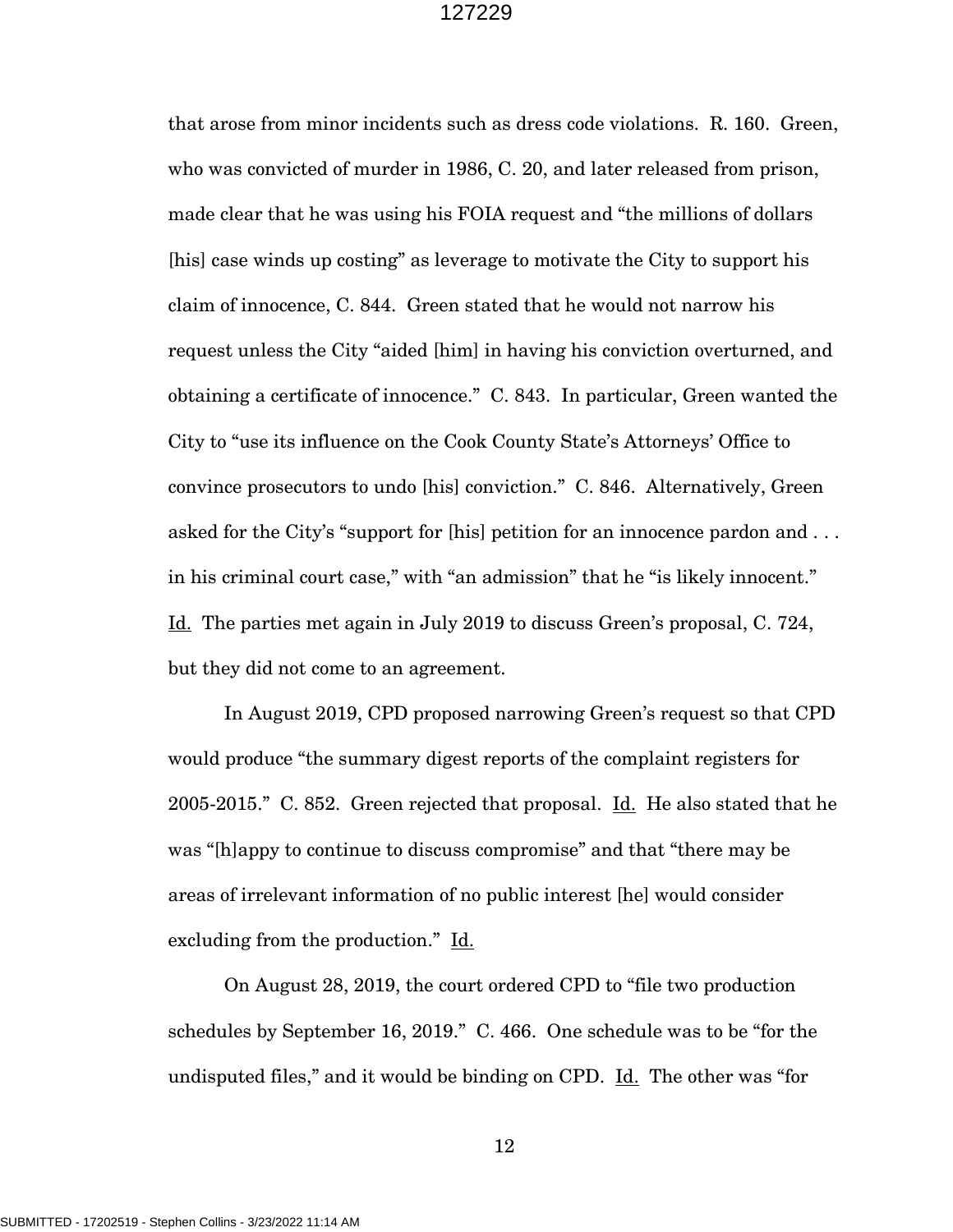the disputed files" – those from 1967 to  $2011$  – and it "shall not be binding on CPD." Id. The presiding judge subsequently retired from the bench, C. 859; A17, without having ruled on the parties' cross-motions for summary judgment.

On September 16, 2019, CPD submitted two production schedules to Green. For the undisputed CR files, CPD anticipated completing the production by June 30, 2021. C. 471. For the disputed CR files, CPD anticipated that it would "begin this production at the end of 2021, and complete the production by 2030." Id.

The new presiding judge held a hearing on November 22, 2019. R. 71. CPD reiterated its position that it should not be ordered to produce CR files from before 2011. R. 85-86. Additionally, CPD brought to the court's attention the recent appellate court decision in Kelly v. Village of Kenilworth, 2019 IL App (1st) 170780, and noted that the court in that case allowed the public bodies to assert FOIA's exemption for unduly burdensome requests for the first time on remand. R. 96-97. According to CPD, Kelly would allow CPD to assert that exemption for the portion of Green's request seeking CR files from before 2011. R. 99. CPD did not challenge its obligation to produce CR files from 2011 to 2015. Id.

Later, on December 4, 2019, CPD filed a status report addressing the CR files from 2011 to 2015. C. 566-68. As of that date, CPD had produced 2,130 CR files to Green, and 27,604 CR files remained. C. 566-67. CPD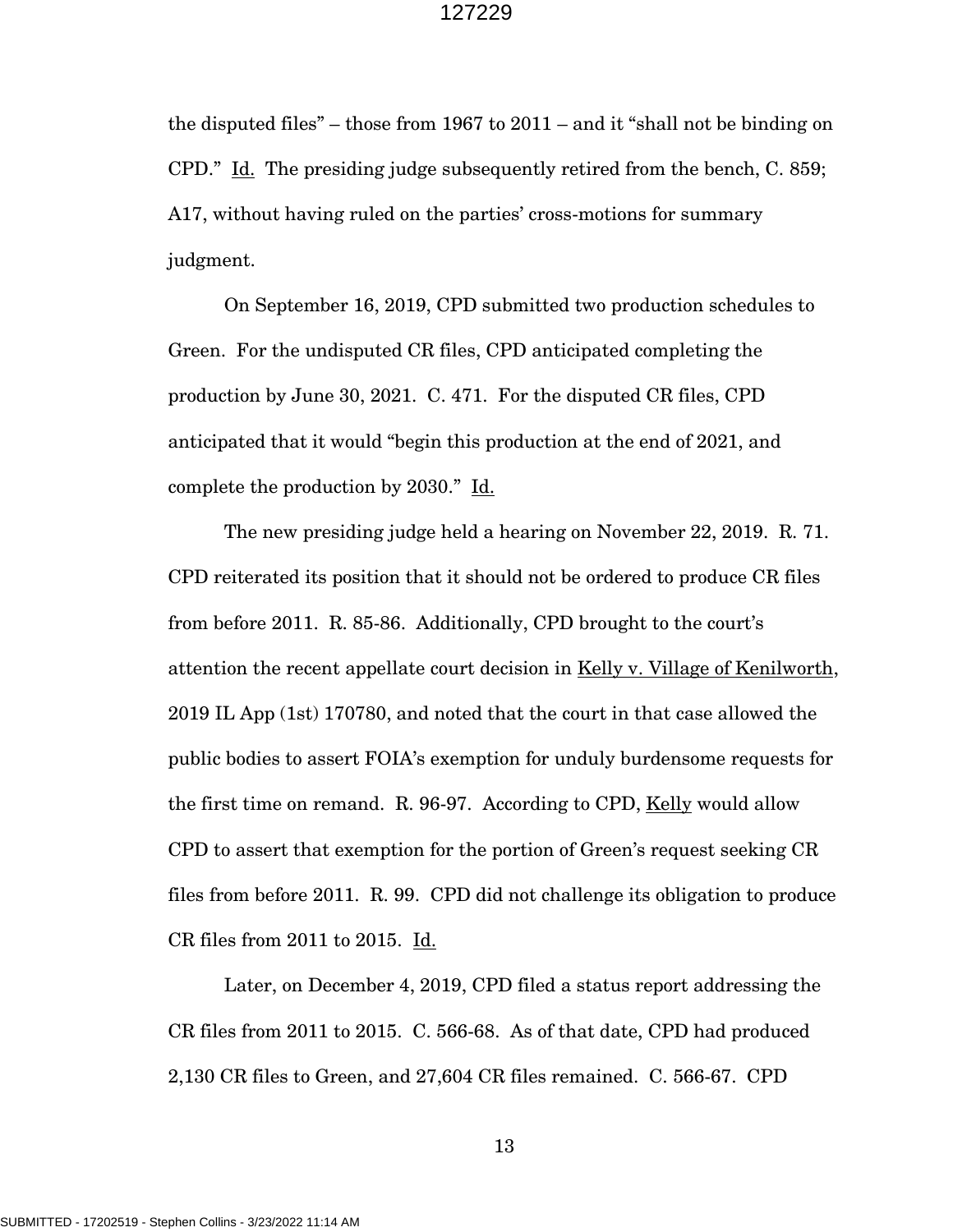anticipated that it could produce approximately 3,000 CR files per month. C. 567. CPD also included its vendor's estimate that it would cost \$740,600 to produce all the CR files from 2011-2015. C. 583.

On January 10, 2020, the court issued an omnibus order on the parties' pending motions. C. 858-67; A16-A25. The court granted Green's motion for summary judgment and ordered CPD to produce the CR files from 1967 to 2011 by December 31, 2020. C. 866; A24. According to the court, "once the FOP injunction was lifted, CPD no longer had a valid defense to withholding the CR files that were more than four years old and, without that defense, CPD must comply with FOIA." C. 861; A19. The court also deemed Kelly "of limited application here" and determined that "CPD forfeited its right to raise an undue burden exemption." C. 862; A20.

With respect to the CR files from 2011 to 2015, the court "order[ed] CPD to produce no fewer than 3,000" CR files per month until the production is complete. C. 866; A24. Last, the court issued a \$4,000 civil penalty against CPD based on its finding that CPD willfully and intentionally violated the court's September 2018 order to produce all 2011-2015 CR files by December 31, 2018. C. 864-66; A22-A24. Green's request for attorney's fees remained outstanding, C. 873, and the court subsequently granted CPD's request for a finding pursuant to Ill. Sup. Ct. R. 304(a) that there was no just reason for delaying appeal of the January 10, 2020 order, C. 966. The court also granted CPD's request for a stay on the production of the CR files from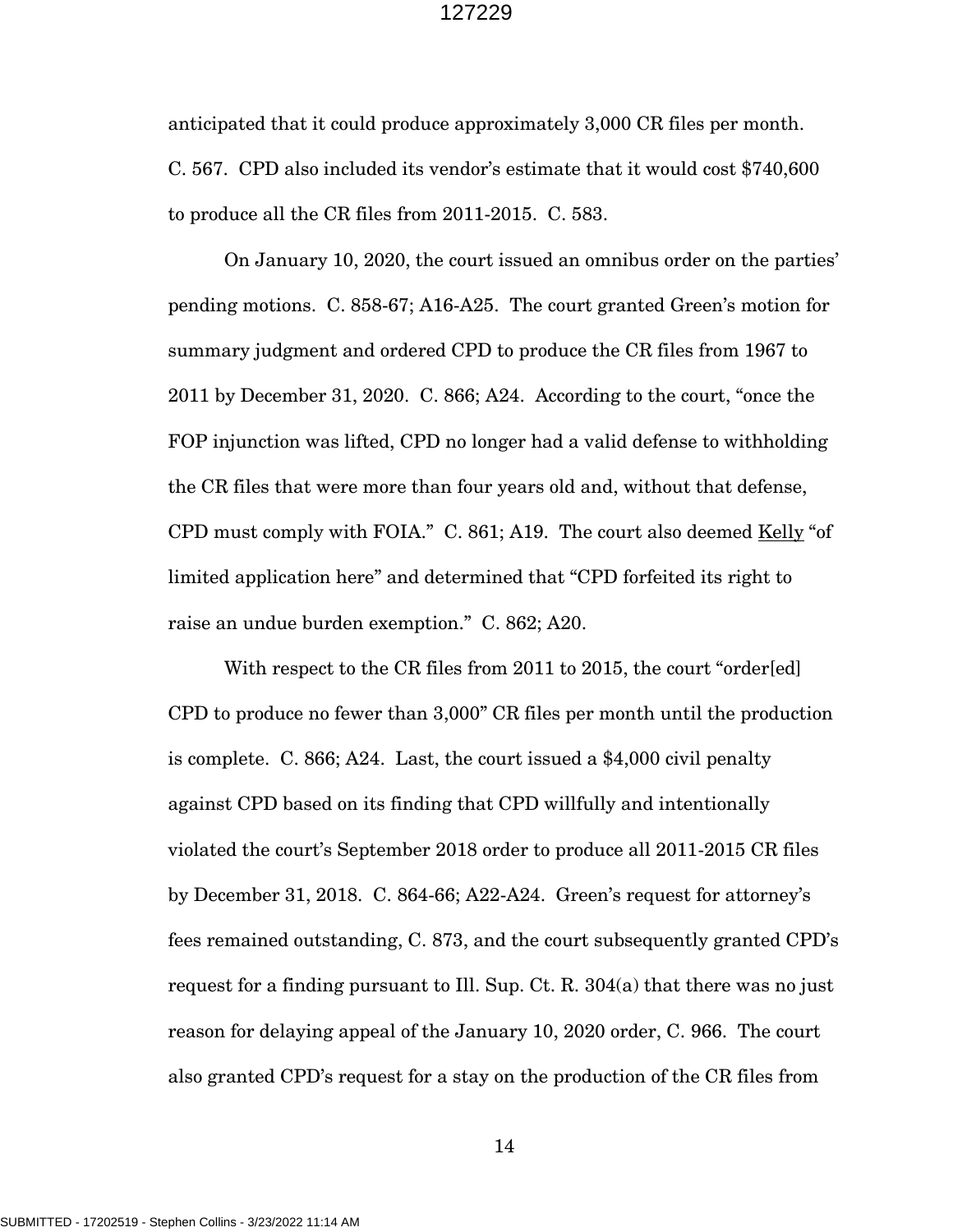1967-2011. Id.

The appellate court reversed. Green v. Chicago Police Department, 2021 IL App (1st) 200574, ¶ 30; A11. The appellate court explained that the circuit court's authority under FOIA to order the production of the 1967-2011 CR files depends on whether those records were "'improperly withheld.'" Green, 2021 IL App (1st) 200574, ¶ 21 (quoting 5 ILCS 140/11(d)); A8. In turn, the question whether CPD had improperly withheld those records hinges on "the point in time at which a court should evaluate the propriety of a public body's decision to withhold documents." Green, 2021 IL App (1st) 200574, ¶ 22; A8. Drawing on cases interpreting the federal FOIA, the appellate court observed that "[c]ourts confronting this issue have overwhelmingly considered whether the documents requested were improperly withheld *at the time the decision to withhold was made*." Id. The appellate court therefore examined whether CPD's withholding of the 1967- 2011 CR files was proper "as of November 2015." Green, 2021 IL App (1st) 200574, ¶ 24; A9. At that time, "CPD was required to obey the May 2015 injunction and could not release the 1967-2011 CR files." Green, 2021 IL App (1st) 200574, ¶ 26; A10. Accordingly, CPD did not improperly withhold those records, and the circuit court erred by ordering their production. Id. The court did not decide "whether the [circuit] court also erred in refusing to allow the CPD to belatedly raise FOIA's undue burden exemption." Green, 2021 IL App (1st) 200574, ¶ 28; A11.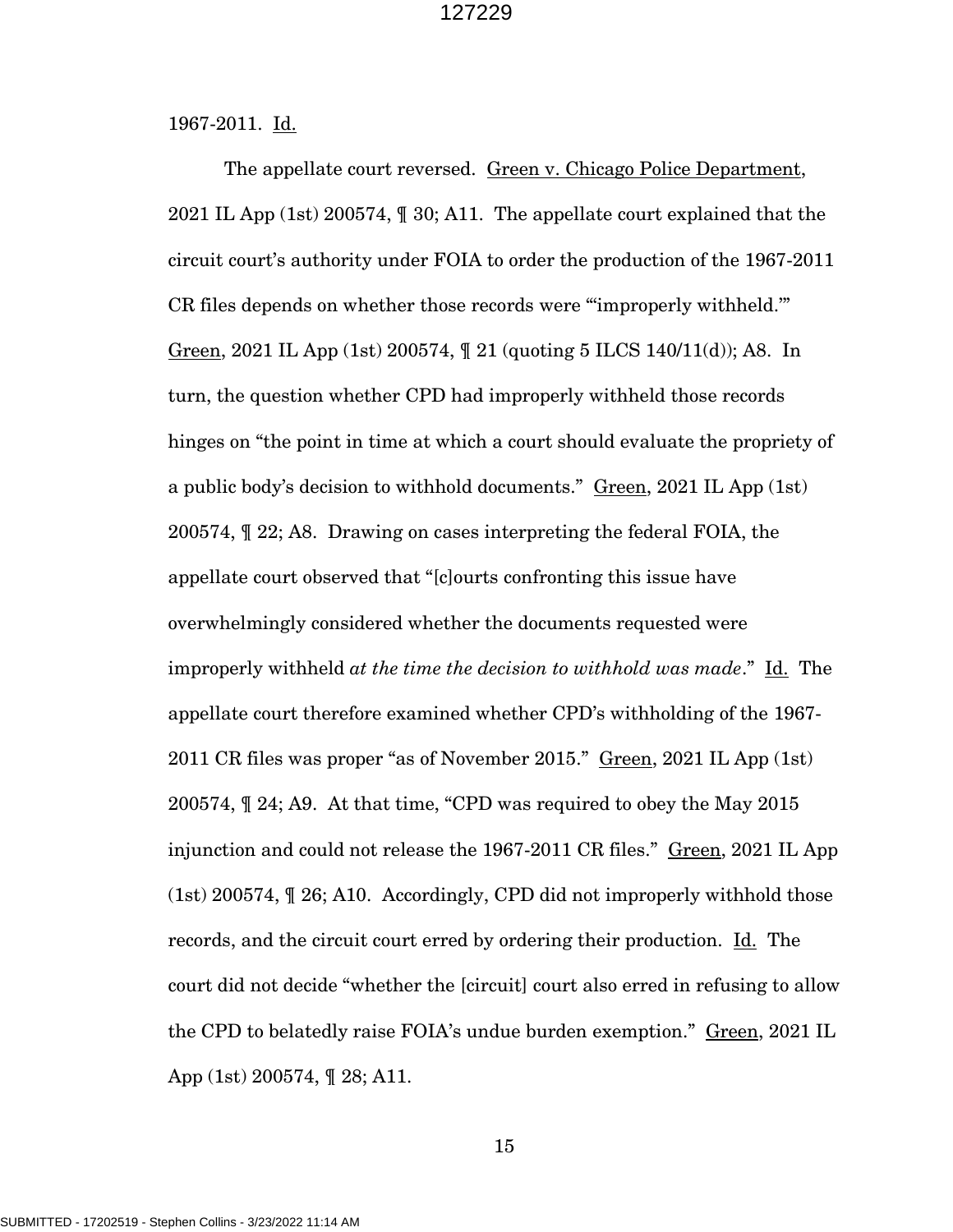The dissenting justice disagreed with a result that would require Green to file a new FOIA request after the injunction was lifted, which would delay production of records to Green and allow CPD to assert an exemption it failed to raise in response to his original request.  $Green$ , 2021 IL App (1st) 200574, ¶ 33 (Delort, J., dissenting); A12. The dissent would have affirmed the judgment on the ground that Illinois FOIA includes a statement of legislative intent, whereas the federal FOIA does not. Green, 2021 IL App (1st) 200574, ¶ 37 (Delort, J., dissenting); A14.

### **ARGUMENT**  $\overline{\phantom{a}}$

Green's FOIA request sought records that CPD could not release without violating a court order. It is uncontested that under those circumstances, at the time it denied Green's FOIA request, CPD did not improperly withhold the CR files. As the appellate court correctly held, under FOIA, courts lack authority to order production of records that were not improperly withheld at the time the public body denied the request. Thus, CPD may not be ordered to produce the records. The appellate court's judgment should be affirmed.

At a minimum, CPD should have the opportunity to assert that Green's exceedingly broad request was unduly burdensome, despite CPD's missing FOIA's five-day window to respond to the request. Producing all the CR files Green has requested would take nearly 10 years and cost the City millions of dollars, and Green has refused CPD's reasonable proposals to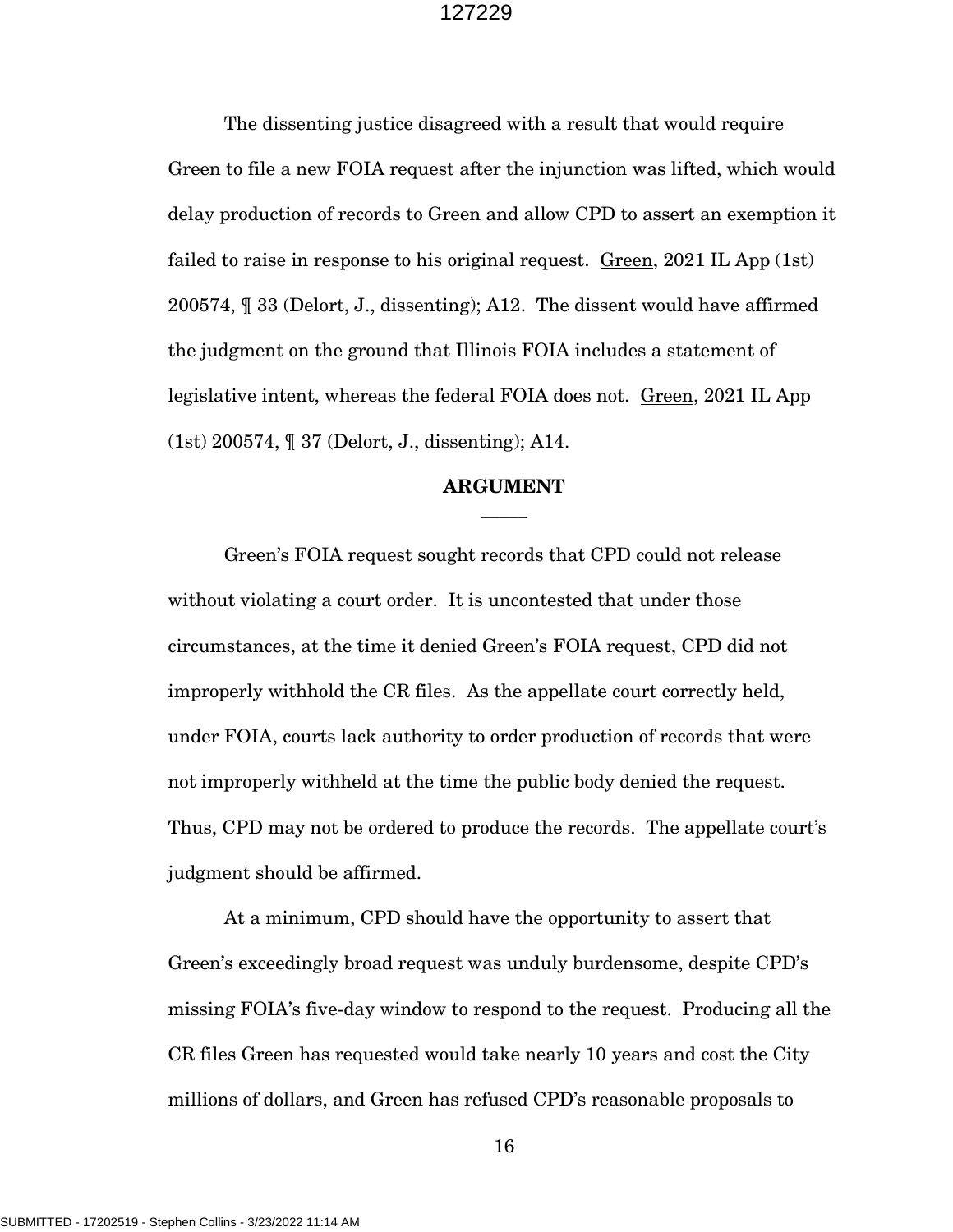narrow his request. FOIA should not be interpreted to impose an absurd and unjust outcome.

These two issues – whether, under FOIA, CPD may be ordered to release the 1967-2011 CR files, and whether CPD may assert that Green's request was unduly burdensome – present questions of statutory interpretation. This appeal also arises from the circuit court's grant of summary judgment in favor of Green. This court reviews questions of statutory interpretation, as well as grants of summary judgment, de novo. Stern v. Wheaton-Warrenville Community Unit School District 200, 233 Ill. 2d 396, 404 (2009). The court should affirm the appellate court's judgment, or in the alternative, remand the case to the circuit court so that CPD may assert FOIA's unduly burdensome exemption.

## **I. COURTS LACK AUTHORITY UNDER FOIA TO ORDER PRODUCTION OF RECORDS THAT THE PUBLIC BODY DID NOT IMPROPERLY WITHHOLD AT THE TIME IT DENIED THE FOIA REQUEST.**

When the General Assembly enacted FOIA, it provided that any person who is denied access to records may sue for declaratory or injunctive relief. 5 ILCS 140/11(a). The statute also contains a clear limitation on the circuit court's power: the "court shall have the jurisdiction to enjoin the public body from withholding public records and to order the production of any public records improperly withheld from the person seeking access." 5 ILCS 140/11(d). Where, as here, the General Assembly creates a justiciable matter, it "may define it in such a way as to limit or preclude the circuit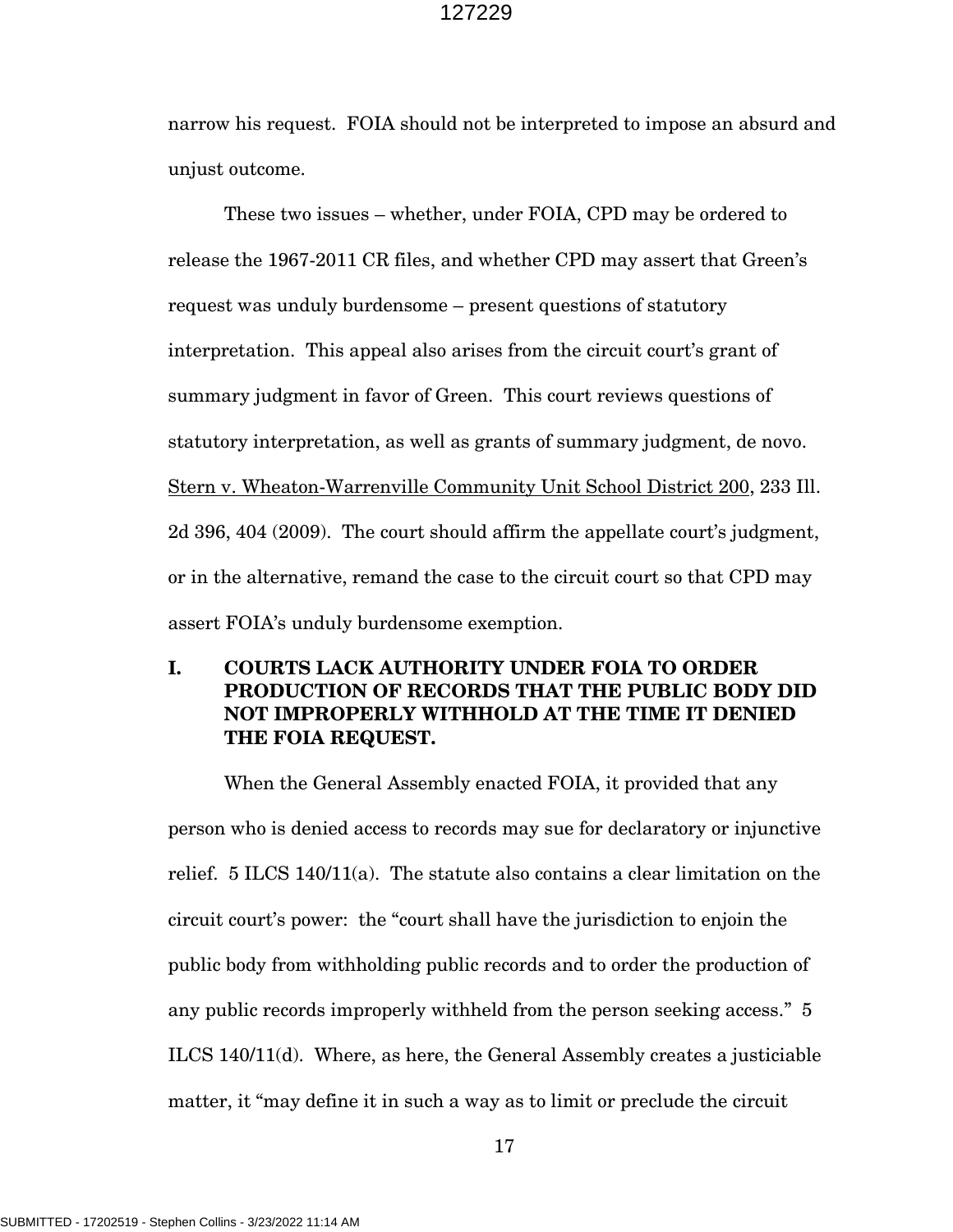court's authority." In re A.H., 195 Ill. 2d 408, 416 (2001). When the "court's power to act is controlled by statute, the court must proceed within the strictures of the statute, and may not take any action that exceeds its statutory authority." People ex rel. Devine v. Stralka, 226 Ill. 2d 445, 454  $(2007)$ . Thus, pursuant to section  $11(d)$ , the circuit court is powerless to order the production of records that were not "improperly withheld."

Here, the circuit court found that CPD did not "wrongfully" withhold CR files that were more than four years old at the time of Green's request. C. 199; see also C. 275-76. Green ignores this finding in his opening brief, but without question, the court was correct on this point. At the time that CPD constructively denied Green's request, an injunction in the FOP litigation barred the release of such records. C. 443-44. As this court has explained, "a lawful court order takes precedence over the disclosure requirements of FOIA." In re Appointment of Special Prosecutor, 2019 IL 122949, ¶ 66. Thus, when a public body withholds documents pursuant to a lawful court order, the public body does "not 'improperly withhold' the requested documents within the meaning of section  $11(d)$  of FOIA." Id.  $\sqrt{9}$  68 (quoting 5 ILCS 140/11(d)). So here, CPD did not improperly withhold the CR files at issue when it constructively denied Green's request.

In addition, as the appellate court correctly decided, the propriety of a withholding is judged as of the time of the public body's response to a FOIA request, and not at some later date. As we now explain, that is consistent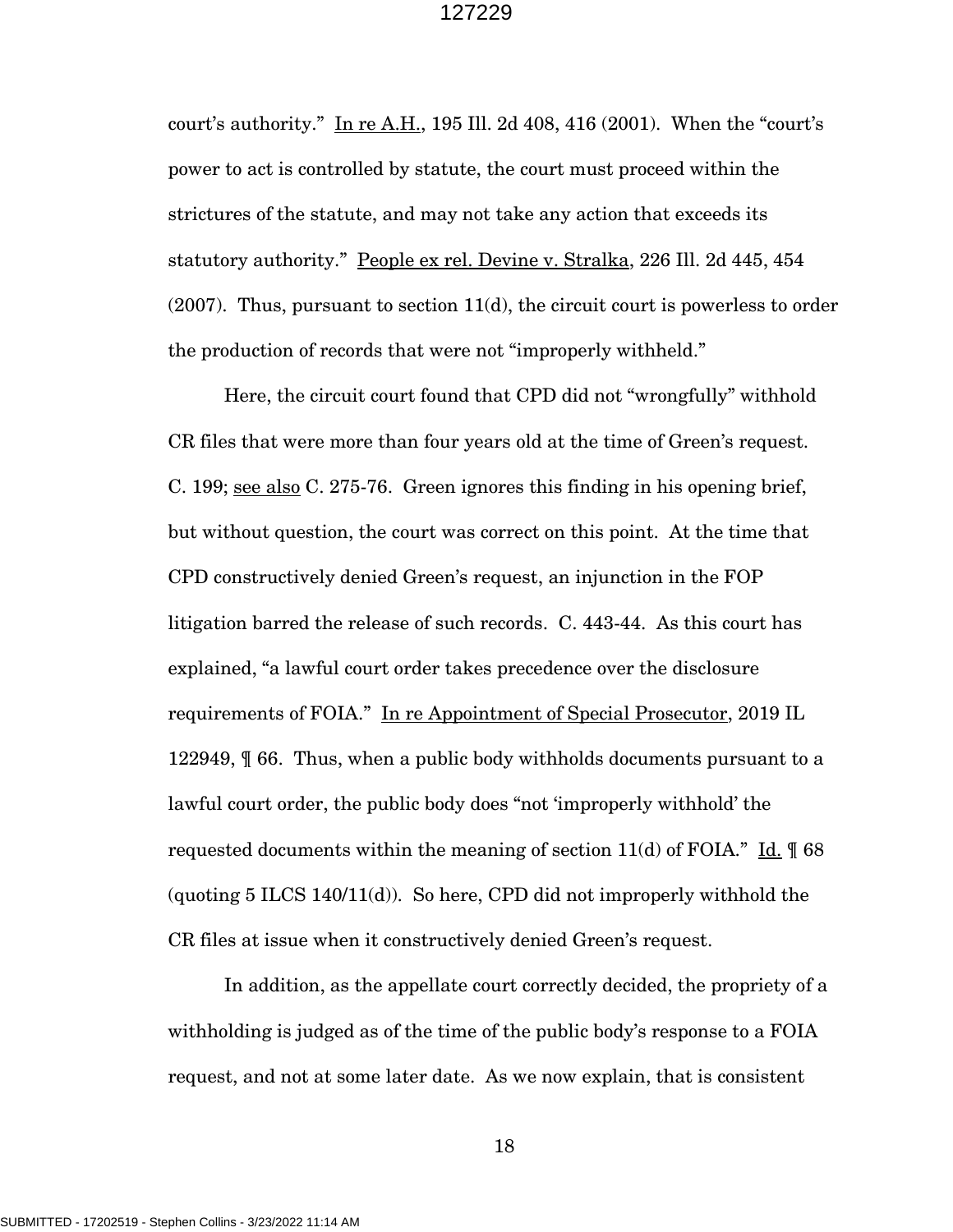with the text, structure, and purpose of the statute, and with cases interpreting the FOIA statutes of other jurisdictions.

### **A. The Appellate Court's Holding Is Consistent With FOIA's Text, Structure, And Purposes, While Green's Proposed Rule Is Not.**

To begin, section 11 of FOIA makes clear that a FOIA suit requires the circuit court to review the public body's prior decision to withhold records. The statute provides a right of action to anyone who has been "denied access to inspect or copy any public record." 5 ILCS 140/11(a). Green acknowledges that the court's role is to "review" the public body's withholding. Green Br. 21. Thus, the circuit court's task is necessarily a backward-looking inquiry into the propriety of the public body's response.

The appellate court's holding is consistent other aspects of FOIA as well. The statute provides for prompt responses to requests by giving a public body five business days to respond or obtain an extension of up to an additional five business days, and by providing that a failure to respond in that time frame constitutes a denial.  $5$  ILCS 140/3(d), (e), (f). If the propriety of a withholding is judged at the time of the denial, that allows public bodies to respond with finality to each request, enabling them to move more quickly through the FOIA queue and process other requests, consistent with FOIA's short window for responding.

Likewise, the appellate court's holding advances FOIA's goal of prompt resolution of litigation arising from a denial. "Except as to causes the court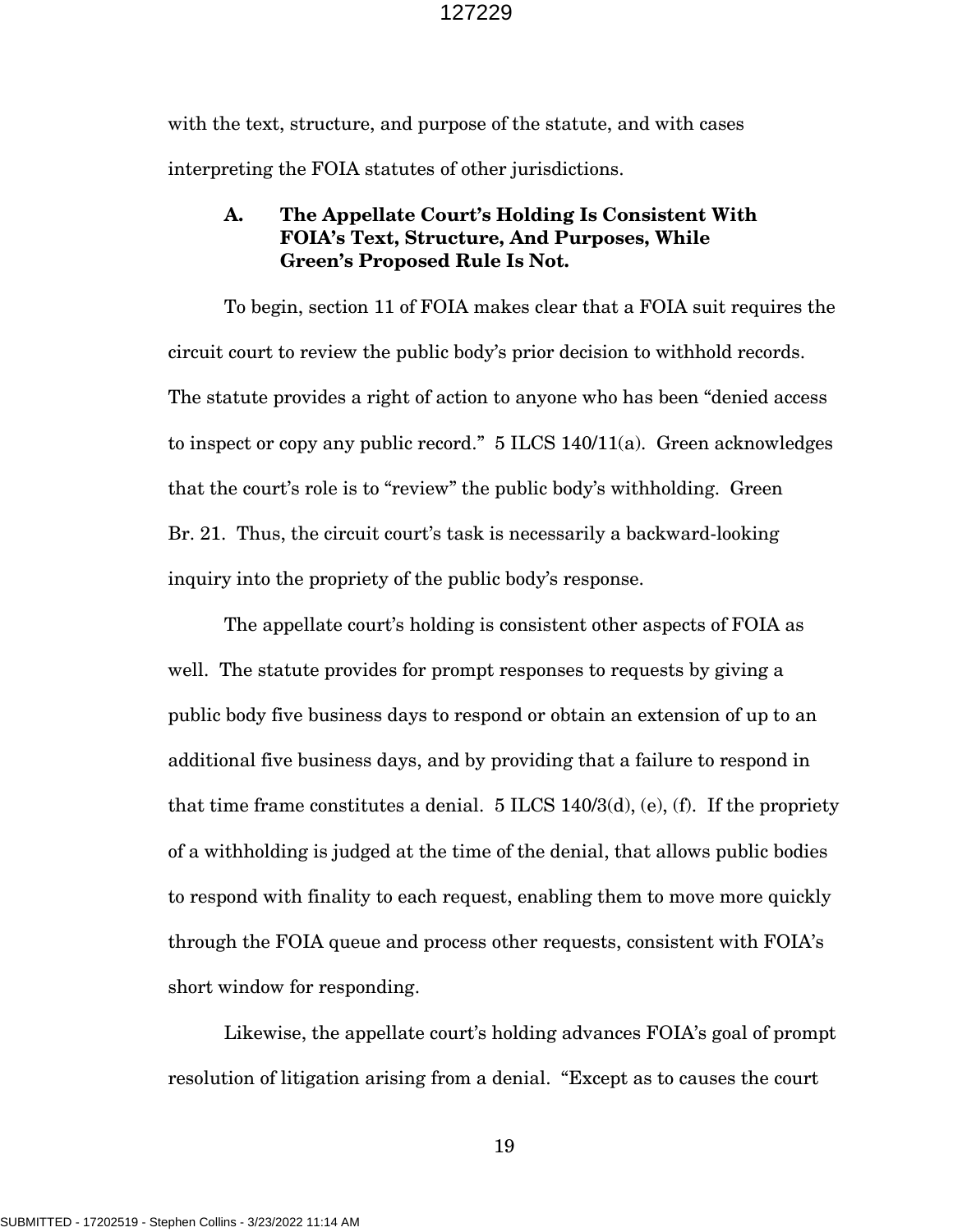considers to be of greater importance," a FOIA suit "shall take precedence on the docket over all other causes and be assigned for hearing and trial at the earliest practicable date and expedited in every way." 5 ILCS 140/11(h). It supports this goal of speedy resolution of FOIA suits to evaluate the public body's response as of the time it was made. Under that rule, a circuit court can review and decide right away whether the public body improperly withheld records.

Green's proposed rule would undermine all these purposes. It would encourage a FOIA suit to linger on the theory that if it pends long enough, something could happen that could allow the court to conclude that as of that moment in the litigation, the records are being improperly withheld. This clashes with FOIA's command that these cases be "expedited in every way." Indeed, Green laments that his case has taken years to litigate, e.g., Green Br. 16-17, even though the delay in this case is largely attributable to the circuit court's erroneous belief that developments in the FOP litigation affected the merits of Green's FOIA suit. The circuit court even acknowledged that it made the case "messier" by tying it up with the FOP litigation. C. 268. But that is the rule that Green purports to advance.

Relatedly, Green complains that the appellate court's "decision would require Green to file a brand new FOIA request and restart the months- or even years-long FOIA process, all because the Preliminary Injunction was briefly in effect after Green filed his request." Green Br. 24. This only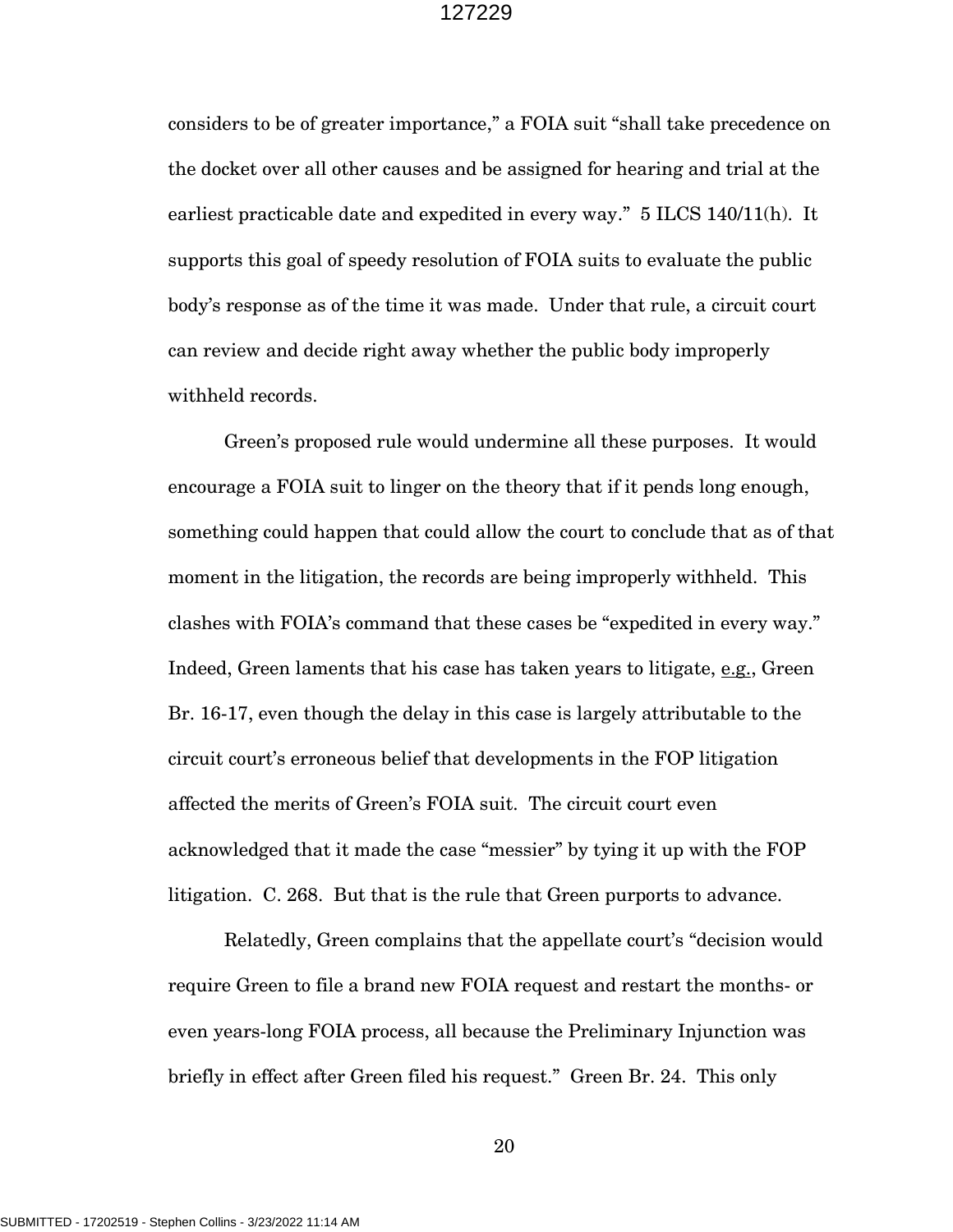exposes Green's own failure to take action. CPD's answer to Green's FOIA complaint, C. 85, filed just three months after he submitted his request, C. 21, informed Green that that the FOP injunction barred CPD from releasing the records he requested, C. 92. The answer even provided the circuit court case name and number in which the injunction arose. Id. As Special Prosecutor holds, when an injunction bars the release of records, a FOIA "requester must first have the court that issued the injunction modify or vacate its order barring disclosure." 2019 IL 122949, ¶ 67. A "collateral attack" on an injunction in the form of a FOIA suit is "impermissible." Id. Thus, it was Green's responsibility to seek the injunction's vacatur. He did not do that.

Of course, *CPD* was doing that. CPD, in fact, was the party that succeeded in vacating the injunction in the FOP litigation. FOP I, 2016 IL App (1st) 143884, ¶ 55. It would not have been difficult or burdensome for Green to keep track of the proceedings on the injunction and immediately submit a new FOIA request once the injunction was vacated and allow that new request to be processed in the ordinary course. Nothing required Green to wait through the circuit court proceedings or the appellate court decision. For all these reasons, Green's accusations of delay by CPD ring especially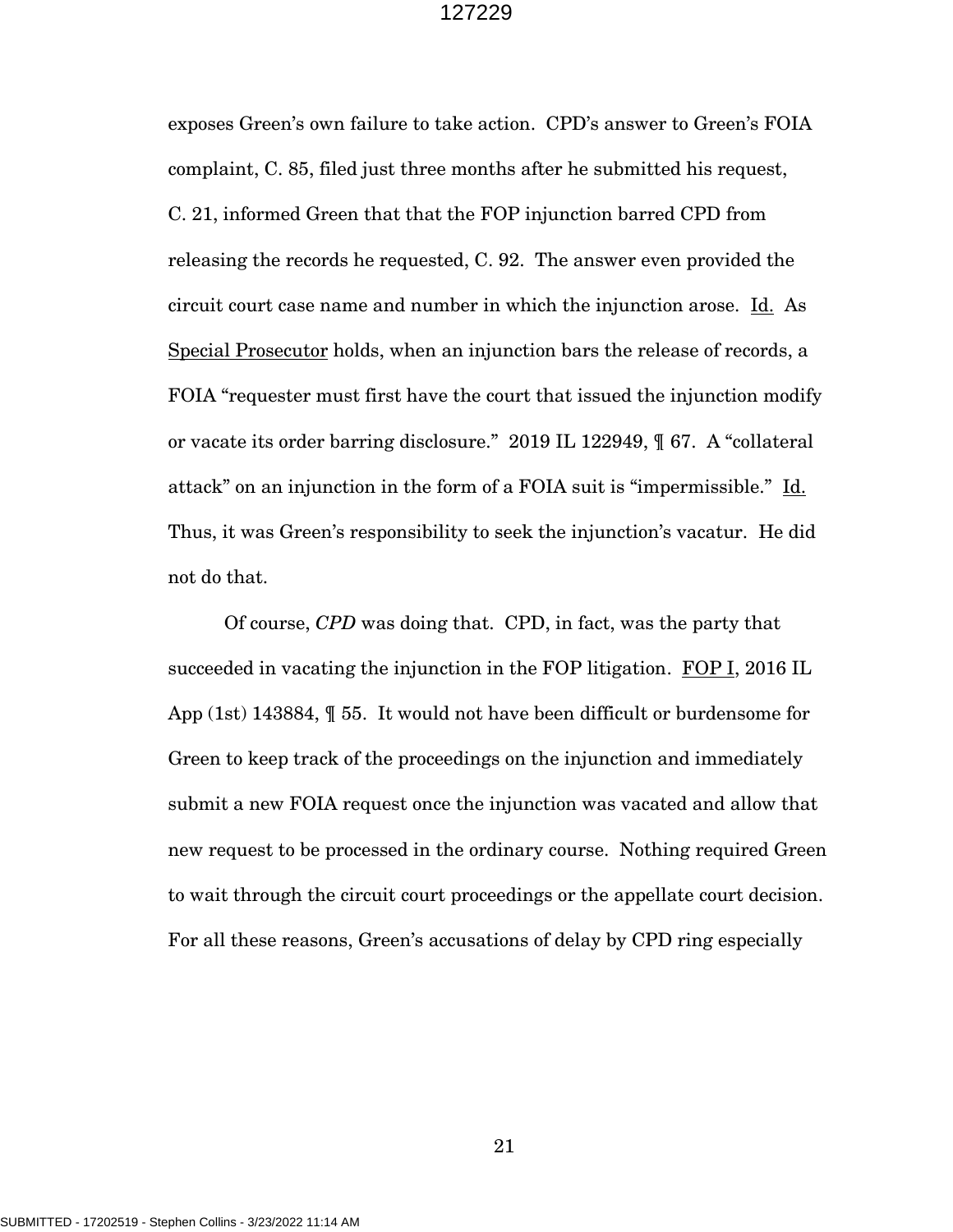hollow.<sup>2</sup> And in the end, the duration of Green's case and the reasons for any delay do not bear on whether FOIA authorized the circuit court to order the production of records that were not improperly withheld in the first instance. FOIA does not grant that authority, as we have explained, so the appellate court should be affirmed. There is no basis in FOIA to fashion an equitable remedy simply because a FOIA suit has remained pending for a long time.

Another problem with Green's proposed rule, whereby a court must assess the propriety of a withholding as of the time the court renders a decision in a FOIA lawsuit, Green Br. 21, is that it would obligate public bodies to update a withholding that was proper when made. FOIA contains no language suggesting that once a public body properly withholds records, it has a continuing duty to monitor and update its response if circumstances happen to change at some indefinite point in the future. Courts may not read language into a statute that the General Assembly did not include. People v. Hommerson, 2014 IL 115638, ¶ 13.

Nor would such a rule advance FOIA's purposes. There would be no finality and proceedings would be drawn out. Public bodies would need to monitor subsequent developments and update their responses accordingly.

<sup>&</sup>lt;sup>2</sup> Contrary to Green's assertion that the appellate court's ruling "rewarded" delay, Green Br. 26, a public body gains nothing when a case remains pending even though a justification for dismissal is apparent. As we have explained, the appellate court's holding promotes the prompt resolution of FOIA suits by making the propriety of a withholding ascertainable from the outset, whereas Green's proposed rule only drags them out.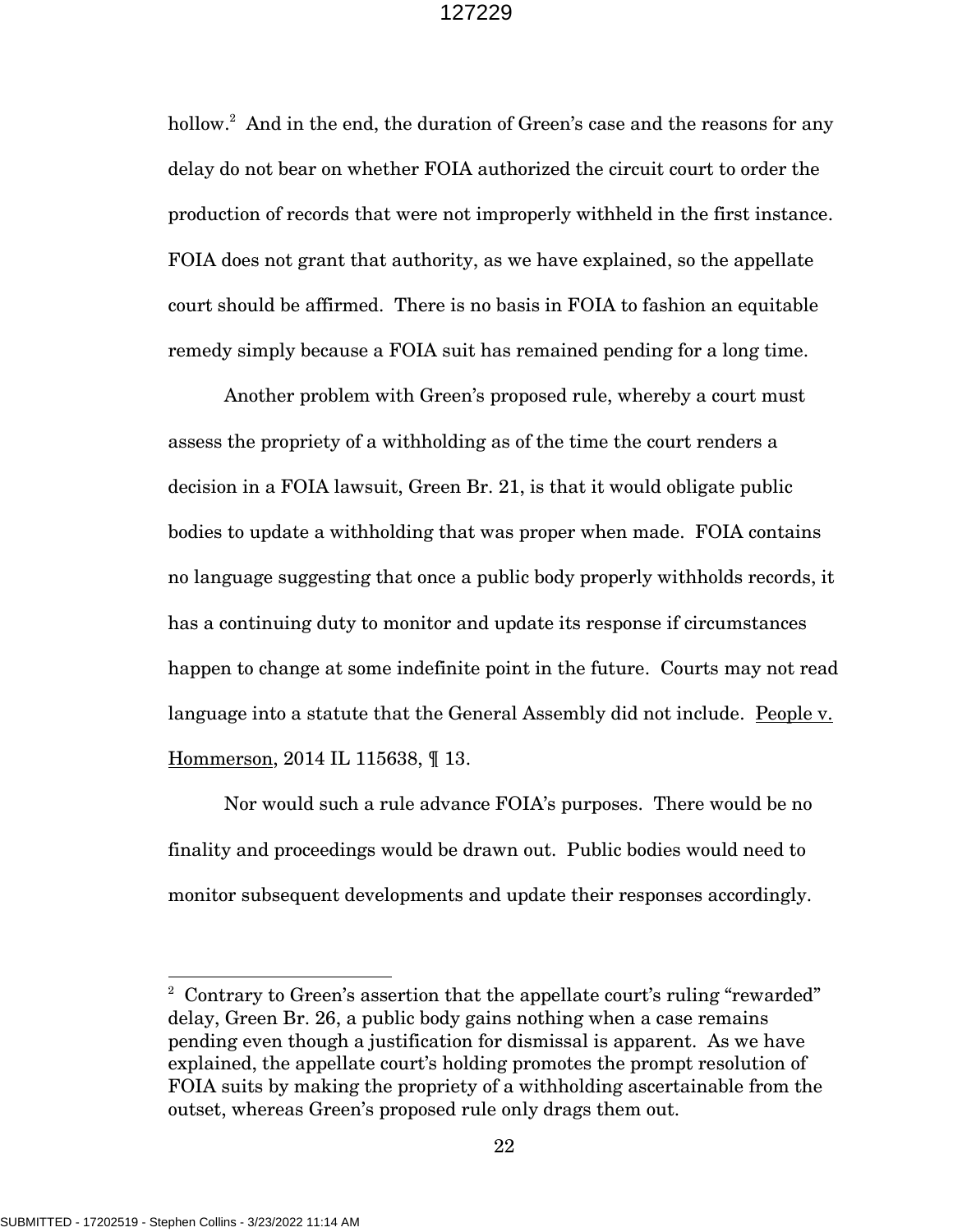This could include not only monitoring the status of injunctions or protective orders, but of any number of other matters prohibiting the records' release at the time of the FOIA response. For example, a public body may deny FOIA requests where the records concern an ongoing investigation, 5 ILCS  $140/7(d)(vii)$ ; under Green's rule, the public body would need to monitor those investigations and potentially update its response if the investigation were later closed. Still other exemptions expressly apply only for a limited period of time. E.g., 5 ILCS  $140/7(1)(r)$  (exempting "[t]he records, documents, and information relating to real estate purchase negotiations until those negotiations have been completed or otherwise terminated"). Green's rule would require public bodies to monitor and update all of these responses as well, when they inevitably become out-of-date.

And this burden would last for years. FOIA does not provide a limitations period for suits to obtain declaratory or injunctive relief, see 5 ILCS 140/11, so Illinois' general five-year limitations period applies, 735 ILCS 5/13-205. Thus, Green would have public bodies monitor and update a proper withholding for five years, or else face a FOIA suit claiming that a withholding has become improper with the passage of time. Such a rule would substantially burden public bodies, such as CPD, that receive tens of thousands of requests per year, many of which involve records that are tied up in other litigation or otherwise exempt. The devastating tax on the public body's resources would, in turn, slow the overall processing of requests.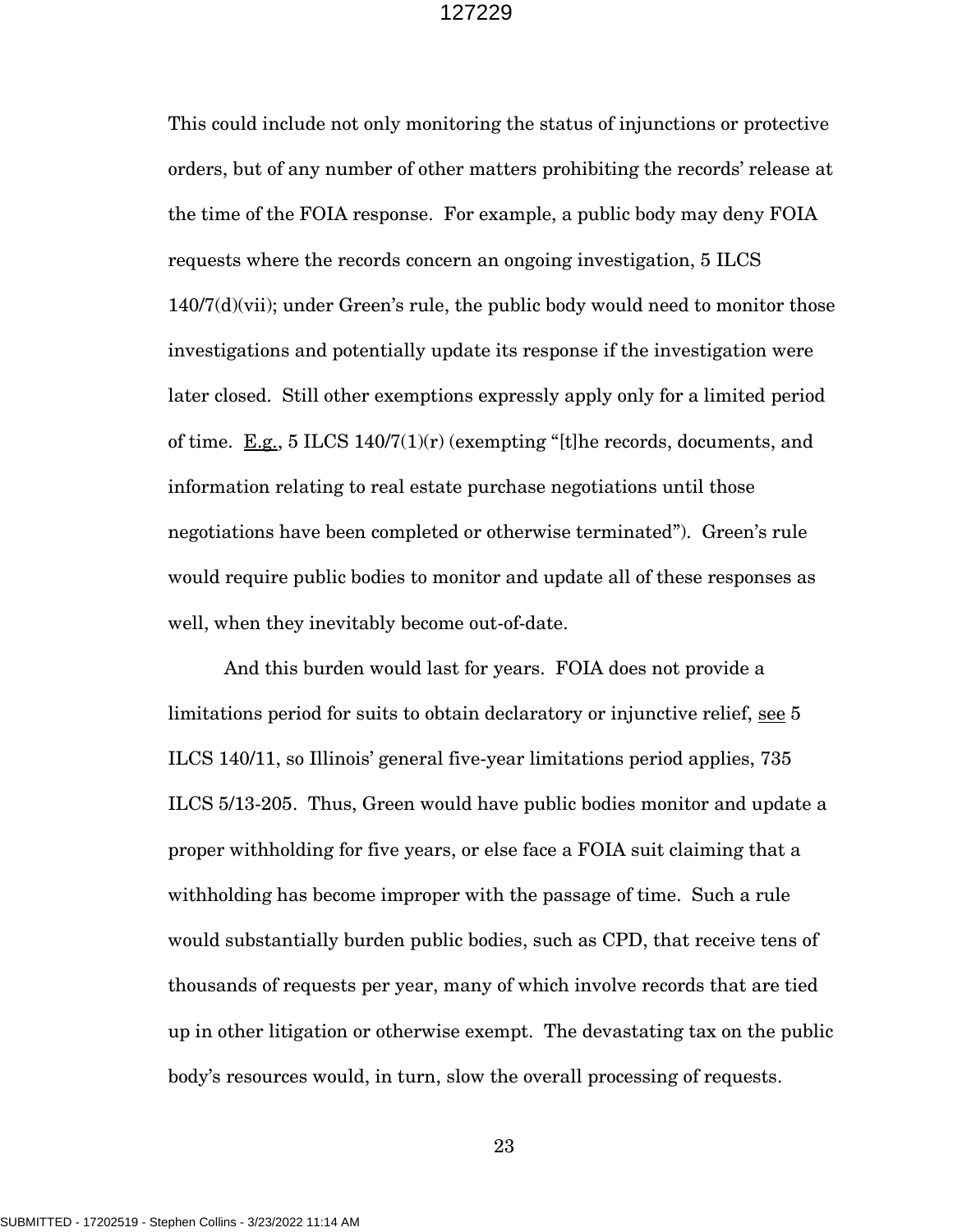Critically, Green's proposed rule would also encourage the perverse result that a requester could prevail in a FOIA suit, thus entitling the requester to fees and costs, even though the public body properly withheld records when it responded to the request. FOIA provides that "[i]f a person seeking the right to inspect or receive a copy of a public record prevails in a proceeding under this Section, the court shall award such person reasonable attorney's fees and costs." 5 ILCS 140/11(i). It would be incongruous and unfair for a public body to properly withhold records at the time of a denial, and yet nevertheless be subjected to a costly fees and costs award because circumstances changed months or years later. Such an award would necessarily be premised on the public body's failure to supplement a response that was proper at the time it was made. But as we have explained, FOIA imposes no such duty. Imposing a fee award for failing to perform an act that the statute does not require would be absurd. A statute should not be interpreted to achieve an absurd result.  $E.g.,$  Kelly, 2019 IL App (1st) 170780, ¶ 29.

### **B. The Statutory Provisions Green Relies On Do Not Support Evaluating A Withholding "At The Time Of The Court's Decision."**

In the appellate court, Green's argument that CPD improperly withheld the CR files at issue rested on the notion that the FOP "injunction was void and did not have to be obeyed" from the start. Green, 2021 IL App (1st) 200574, ¶ 27; A11. The court rejected that argument, id., and Green has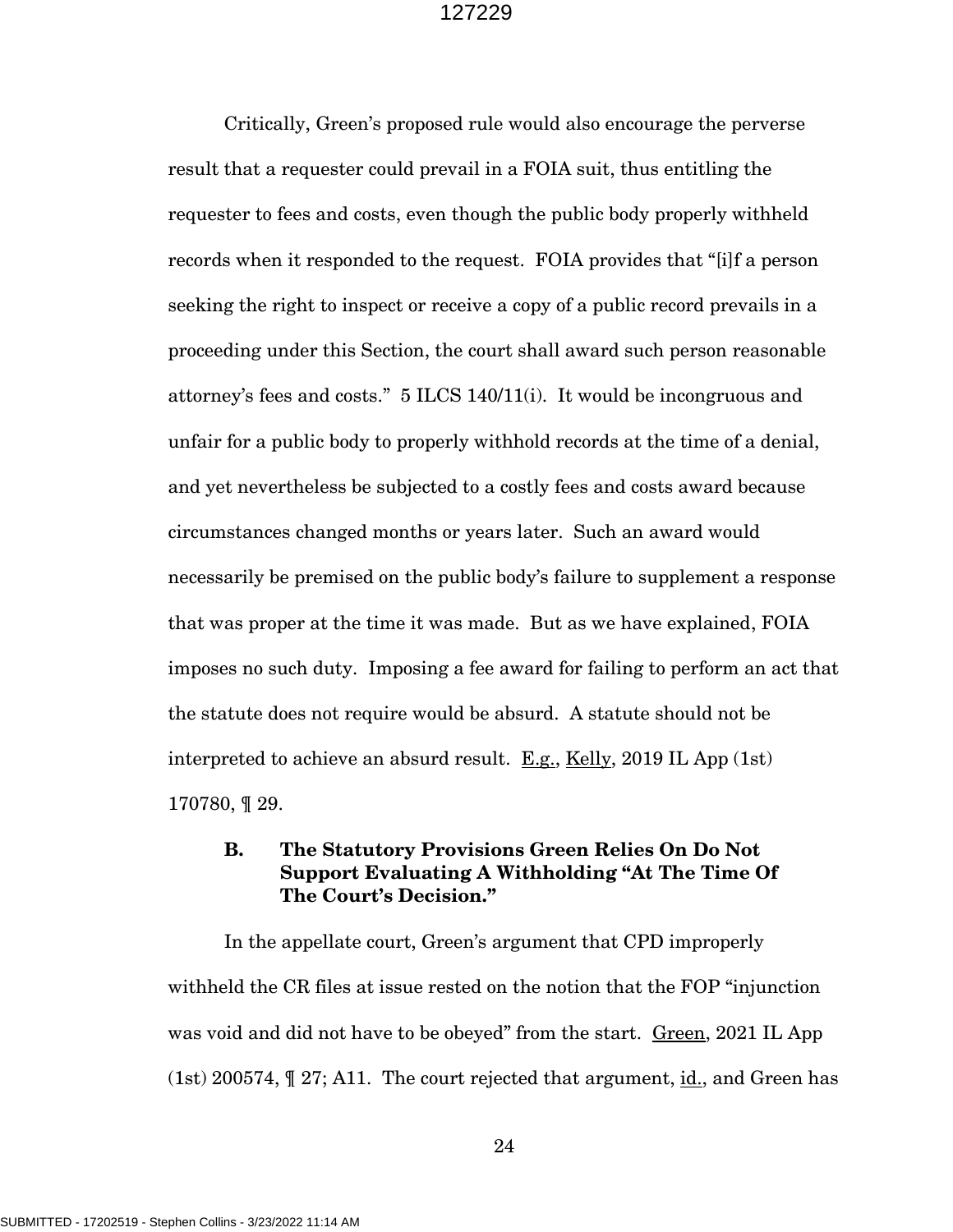abandoned it. Now, for the first time, he asserts that FOIA's plain language commands courts to evaluate a withholding "as of the time of the court's decision." Green Br. 21. But the statutory provisions on which Green relies, id. at 19-28, do not support that newfound contention. Some are irrelevant. For example, Green considers it noteworthy that a circuit "'court may retain jurisdiction and allow the agency additional time to complete its review of the records,'" if the public body establishes that it "'is exercising due diligence in responding to the request." Green Br. 21 (quoting  $5$  ILCS 140/11(d)). But this language merely allows a circuit court to grant a public body additional time to respond to a request under certain circumstances. It does not authorize the circuit court to deem the public body's response improper if circumstances change after the public body issues its response.

Green also relies on FOIA's provision for "de novo" review of the public body's response. Green Br. 23 (citing  $5$  ILCS 140/11(f)). But that merely instructs the circuit court to review a public body's withholding without granting any deference to the public body's reasoning. Thus, a reviewing court may consider justifications for a withholding that the public body did not assert in a denial letter. Kopchar v. City of Chicago, 395 Ill. App. 3d 762, 769 (1st Dist. 2009). But contrary to Green's argument, Green Br. 22, de novo review does not authorize a court to order the disclosure of records when the public body did not improperly withhold them in the first instance.

Along similar lines, Green cites the language in section 11(f) that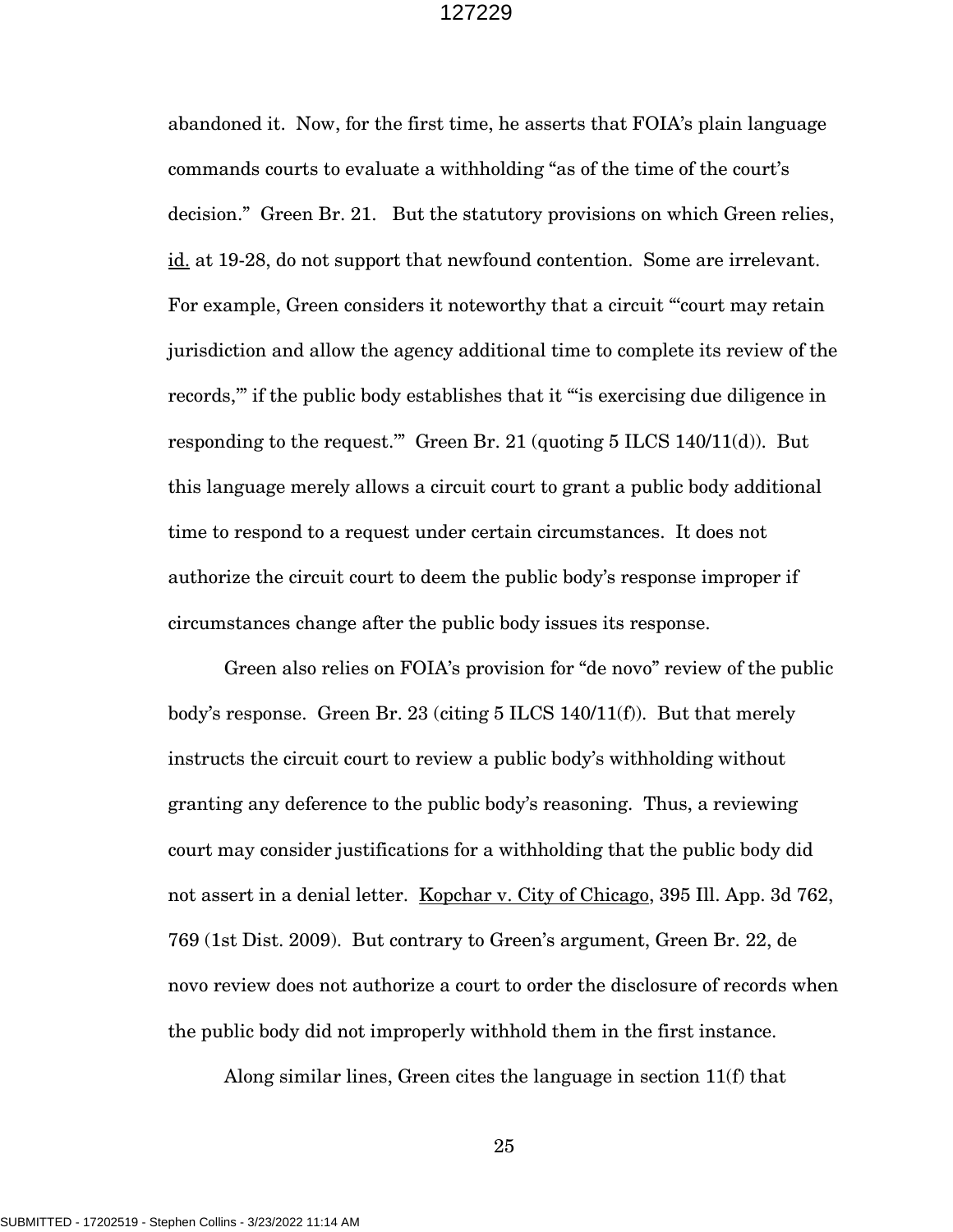comes after the provision for de novo review, which provides that a circuit court "'shall conduct such in camera examination of the requested records as it finds appropriate to determine if such records or any part thereof may be withheld." Green Br. 22 (quoting 5 ILCS 140/11(f)) (emphasis omitted). This describes the review process. It does not suggest that the court is evaluating anything other than the original denial. If the court agrees with the denial, the records in question "may be withheld" pursuant to the court's ruling; otherwise, they must be produced.

Likewise, Green's reliance on the word "is" in section 11(f), Green Br. 23, gets him nowhere. This portion of the statute provides that the public body has the burden to establish "that its refusal to permit public inspection or copying is in accordance with" FOIA. 5 ILCS 140/11(f). When a public body is in court after having denied a FOIA request, it is still refusing to permit public inspection based on its original denial. Thus, a public body successfully establishes that its response "is" in compliance with FOIA by establishing that it properly withheld the records in the first instance. In other words, if a public body's response is proper when made, it "is" proper at the time of the circuit court's subsequent review.

Green also invokes FOIA's statement of public policy and legislative intent, Green Br. 23-28, like the dissenting justice in the appellate court did, Green, 2021 IL App (1st) 200574, ¶¶ 34-38 (Delort, J., dissenting); A12-A14, but that reliance is misplaced. For example, Green draws attention to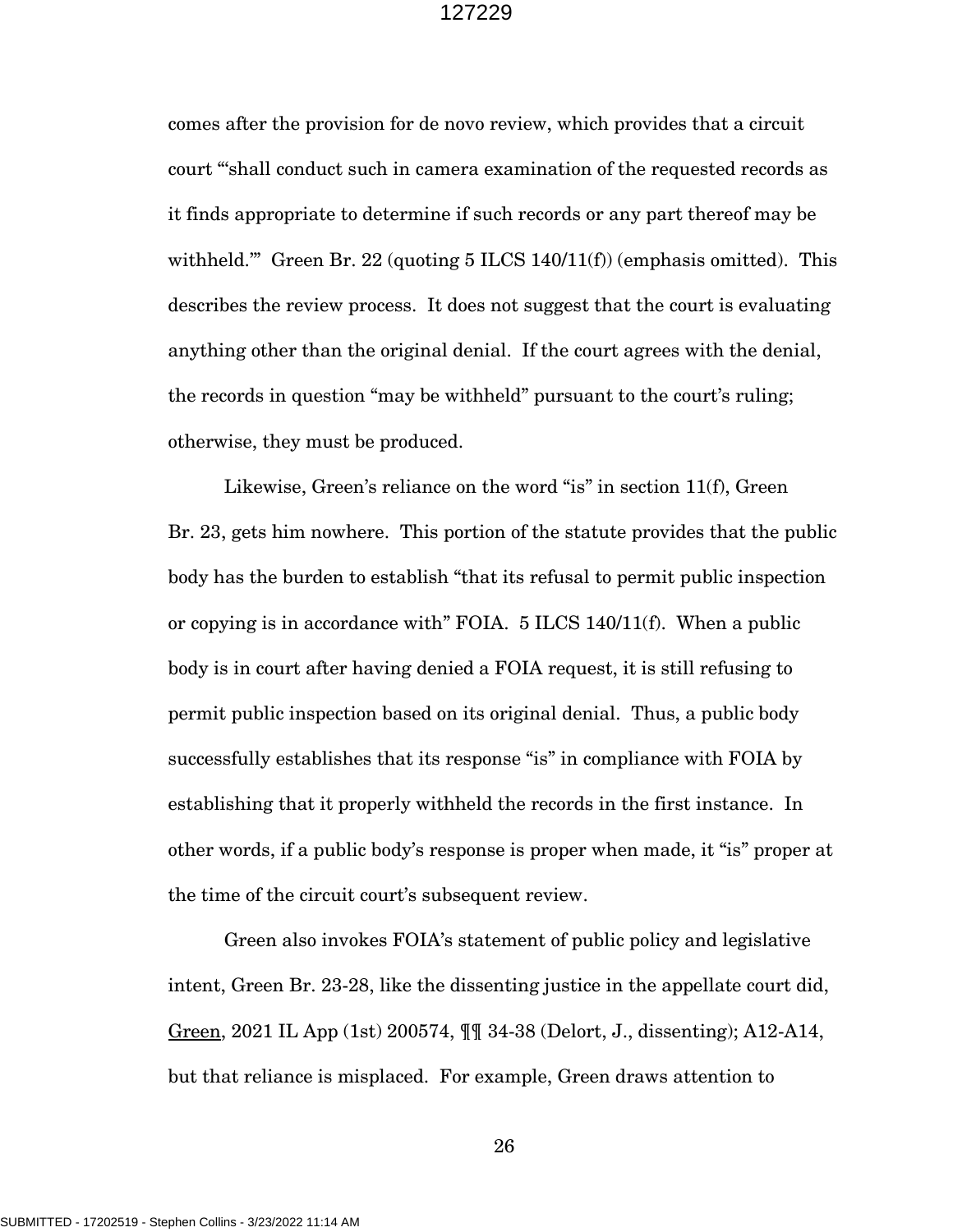FOIA's emphasis on "efficiency and speed" in the resolution of FOIA requests. Green Br. 24. But as we have explained, it promotes the prompt resolution of FOIA disputes for circuit courts to examine whether the public body's withholding was correct when made. The alternative, which Green urges, encourages cases to linger, on the chance that the justification for the withholding will eventually go away. Green's proposed rule would also impose on public bodies a duty to monitor and update their prior responses, and that additional burden would hamper their ability to respond to other requests promptly, as we have also explained.

Elsewhere, Green relies on FOIA's statement of policy to argue that the appellate court's holding "[e]xcus[es]" public bodies from their disclosure obligations, Green Br. 25, but that is not accurate. Upon receiving a request, a public body fulfills its obligations under FOIA by producing or withholding the records in question in accordance with the law. When a withholding is proper, FOIA does not impose any duty to update a response if circumstances happen to change at some indefinite point in the future.

Green also argues that the appellate court's ruling undermines FOIA's provision that a public body "'may not treat the request as unduly burdensome'" when it does not respond to a request, because CPD could assert that exemption if Green were to submit a new request now that the injunction is lifted. Green Br. 25 (quoting  $5$  ILCS  $140/3$ (d)); see id. at  $15$ (appellate court's ruling "wrongfully rewards CPD for flouting its FOIA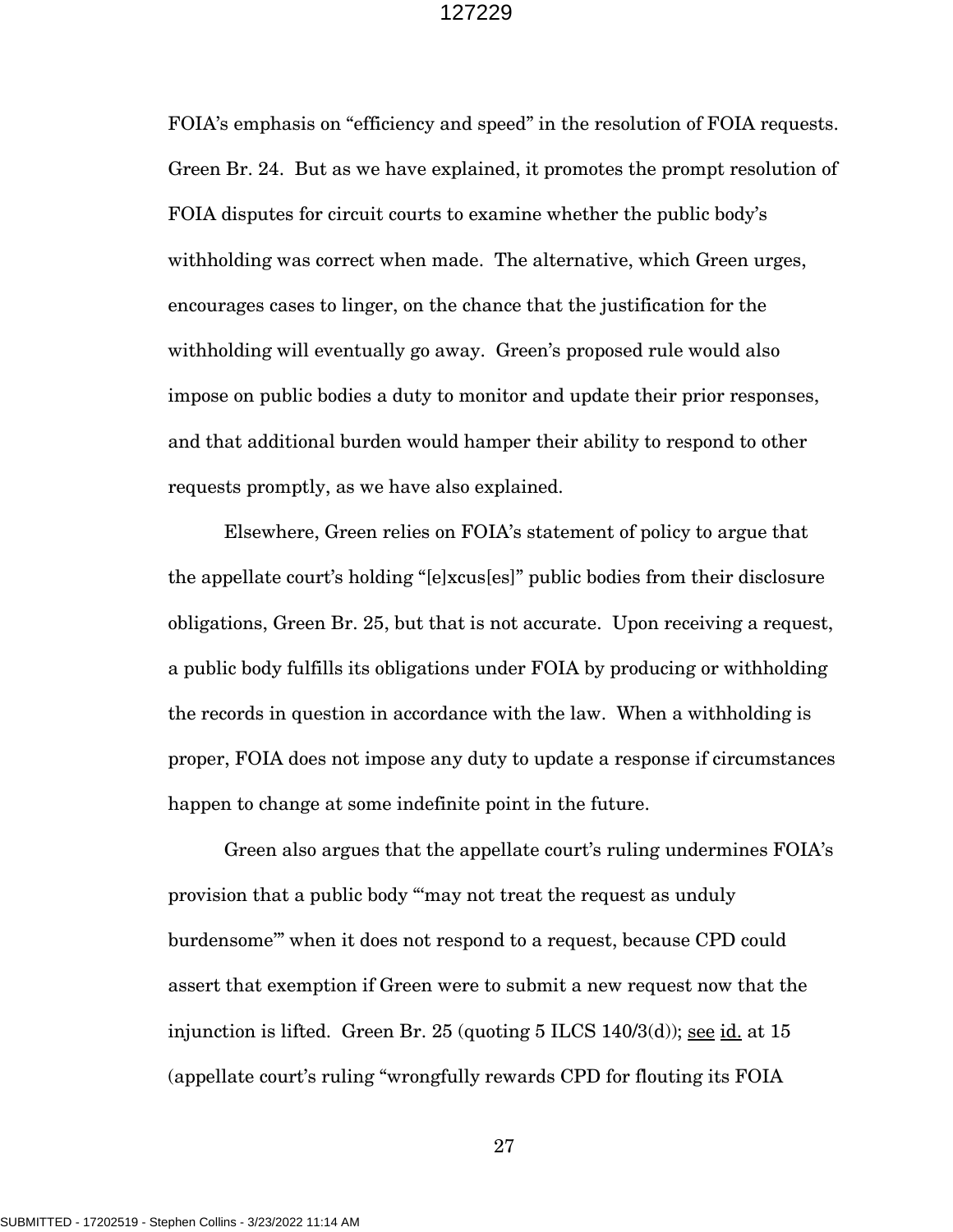responsibilities"). Green's focus on CPD's ability to assert that exemption in response to a new request is a red herring. If, as the appellate court correctly held, the propriety of a withholding is evaluated at the time of the denial, and here, the withholding was proper at that time because of the injunction, that should have been the end of the matter. In other words, the unduly burdensome exemption should have been unnecessary in response to the present request, because most of the request was undisputedly barred by an injunction and CPD agreed to produce the rest. The case should therefore have been promptly dismissed.

More important, it would not undermine any provision of FOIA to allow CPD to assert a plainly applicable exemption to a new FOIA request by Green. Instead, it would precisely serve FOIA's purposes to allow assertion of the unduly burdensome exemption in response to a single FOIA request that seeks more than 40 years of records that would take nearly ten years and cost millions of dollars to complete. See C. 471, C. 566-68, 583. $^3$ 

Green's complaints about how CPD handled this particular FOIA

<sup>&</sup>lt;sup>3</sup> These estimates are extrapolated from CPD's production of the 2011-2015 CR files, which amounted to nearly 300,000 pages and cost nearly \$750,000. C. 583. That was for merely 4 years of CR files. The production at stake now is more than 40 years. Any given CR file could contain a dozen or hundreds of pages, plus various media including audio recordings of interviews, surveillance or other video, and photographs. Before production, each page, video, or recording must be reviewed for private and personal information (like social security numbers, medical information, dates of birth), and redactions must be made to protect the privacy of complainants, witnesses, and informants. And all of this effort would be to respond to *one* of thousands of FOIA requests CPD receives each year.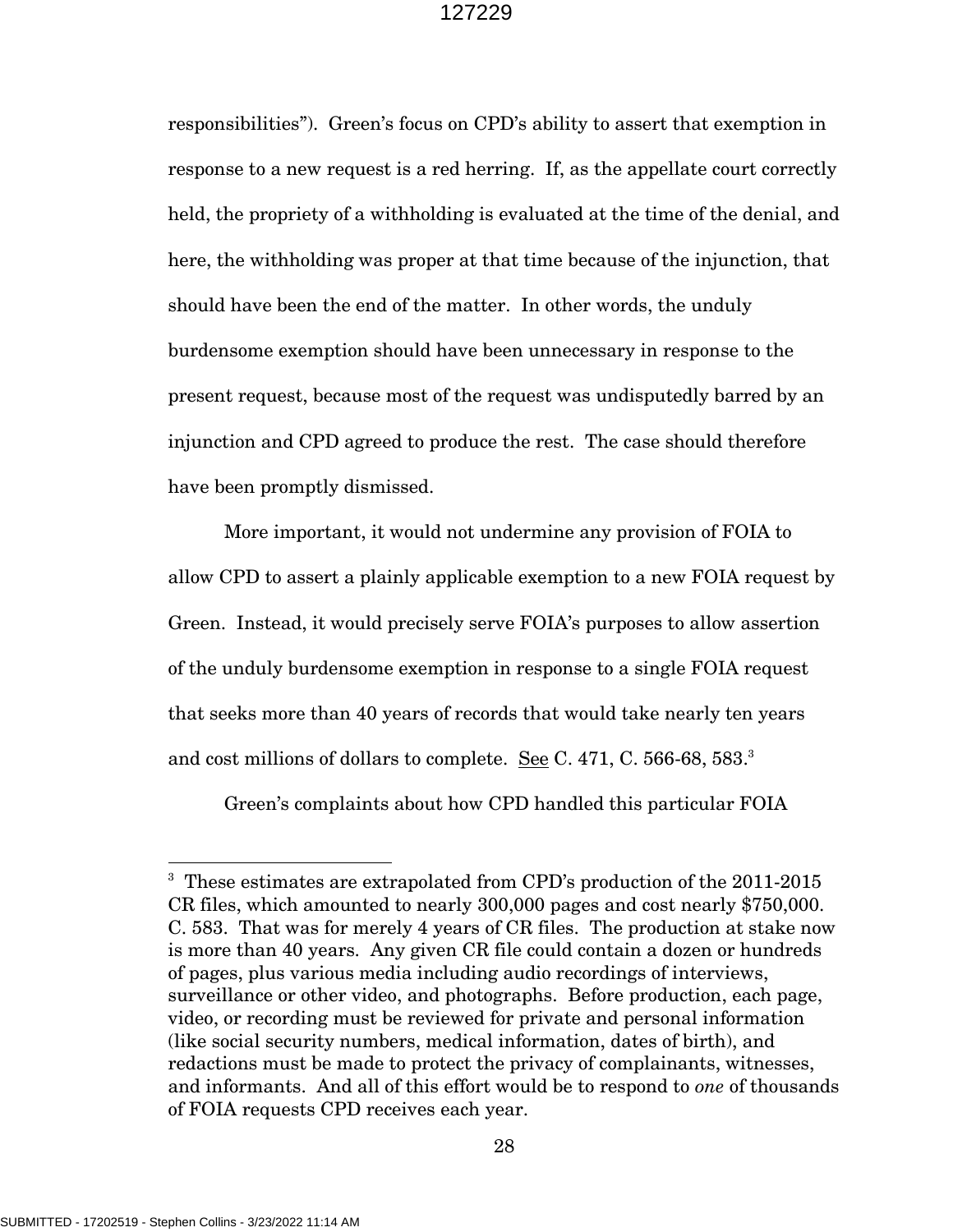request also miss the mark because whatever analysis this court adopts will apply in all FOIA cases, not just this one. So, if accepted, Green's position that FOIA requires a response to be evaluated "as of the time of the court's decision," Green Br. 21, would apply to any public body even if it made an express denial that unquestionably preserved the unduly burdensome exception. Even in a case like that, under Green's rule, the public body would need to continually monitor its response and update it if circumstances changed that would allow production, or it will pay attorney's fees. In addition to being unfair and unworkable, that it not the law, as we have explained.

### **C. Special Prosecutor Does Not Support Green's Position.**

Green's reliance on Special Prosecutor, Green Br. 30-33, is also misplaced. Special Prosecutor did not address the question presented here – whether a court should evaluate whether a withholding is improper as of the time the FOIA request is denied or as of some later date based on subsequent circumstances. Green acknowledges as much. Id. at 17. Green nevertheless asserts that "[i]f CPD's position were correct," Special Prosecutor "would have ordered the case dismissed on the ground that the protective order pending at the time of the request deprived the Circuit Court of jurisdiction to consider the disclosure question – but the Court did no such thing." Id.

This makes no sense. The supreme court in Special Prosecutor addressed whether a public body "improperly withheld" records when it did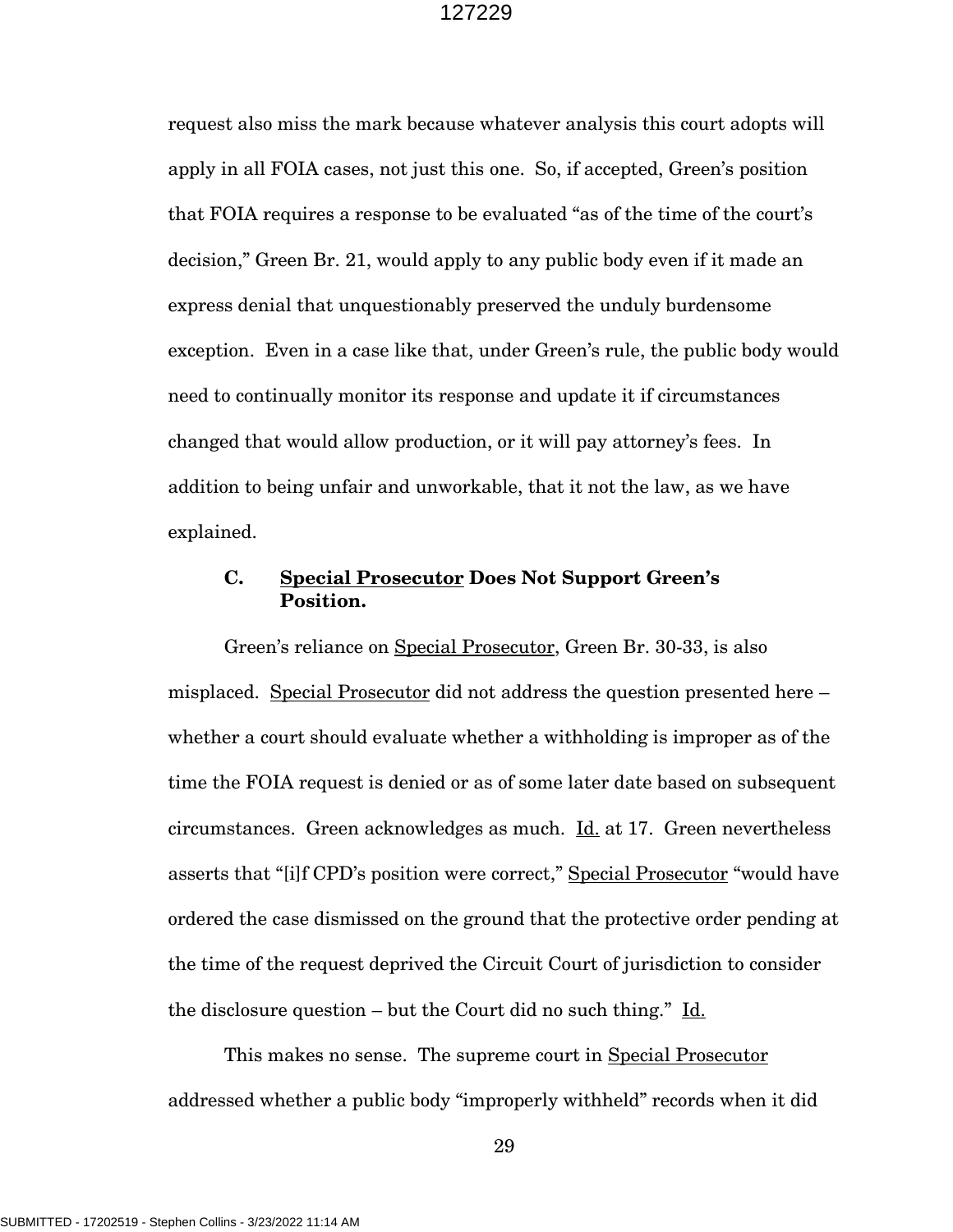so on the basis of an active protective order. 2019 IL 122949, ¶ 68. The supreme court could not have ruled that the protective order "deprived the Circuit Court of jurisdiction to consider the disclosure question," because nothing in FOIA prevents a circuit court from "considering" that question. Rather, FOIA prohibits *ordering production* of records that were properly withheld. 5 ILCS 140/11(d). Indeed, Green injects this confusion throughout his brief, characterizing our position and the appellate court's as being that courts may not "rule" or "evaluate" whether records were improperly withheld, or may not "entertain" Green's action, "hear[]," or "adjudicate" a FOIA request. E.g., Green Br. 20, 30, 31; see also id. at 22 (arguing that improper withholding is not "prerequisite" to cause of action). This attempt at obfuscation should be rejected. FOIA states, and the appellate court held, under section 11(d), a circuit court may not *order production* of records that were not improperly withheld. Green, 2021 IL App (1st) 200574,  $\P\P$  26, 28; A10-A11. Nothing about Special Prosecutor undermines that conclusion.

Next, contrary to Green's argument, Special Prosecutor's statements that an "injunction must be obeyed . . . until it is modified or set aside by the court itself or reversed by a higher court," 2019 IL 122949, ¶ 64, and that a requester could "have the court that issued the injunction modify or vacate its order barring disclosure," id. ¶ 67, do not say anything about the authority of a circuit court to order a public body to produce records that were not improperly withheld at the time the FOIA request was denied. Green Br. 31.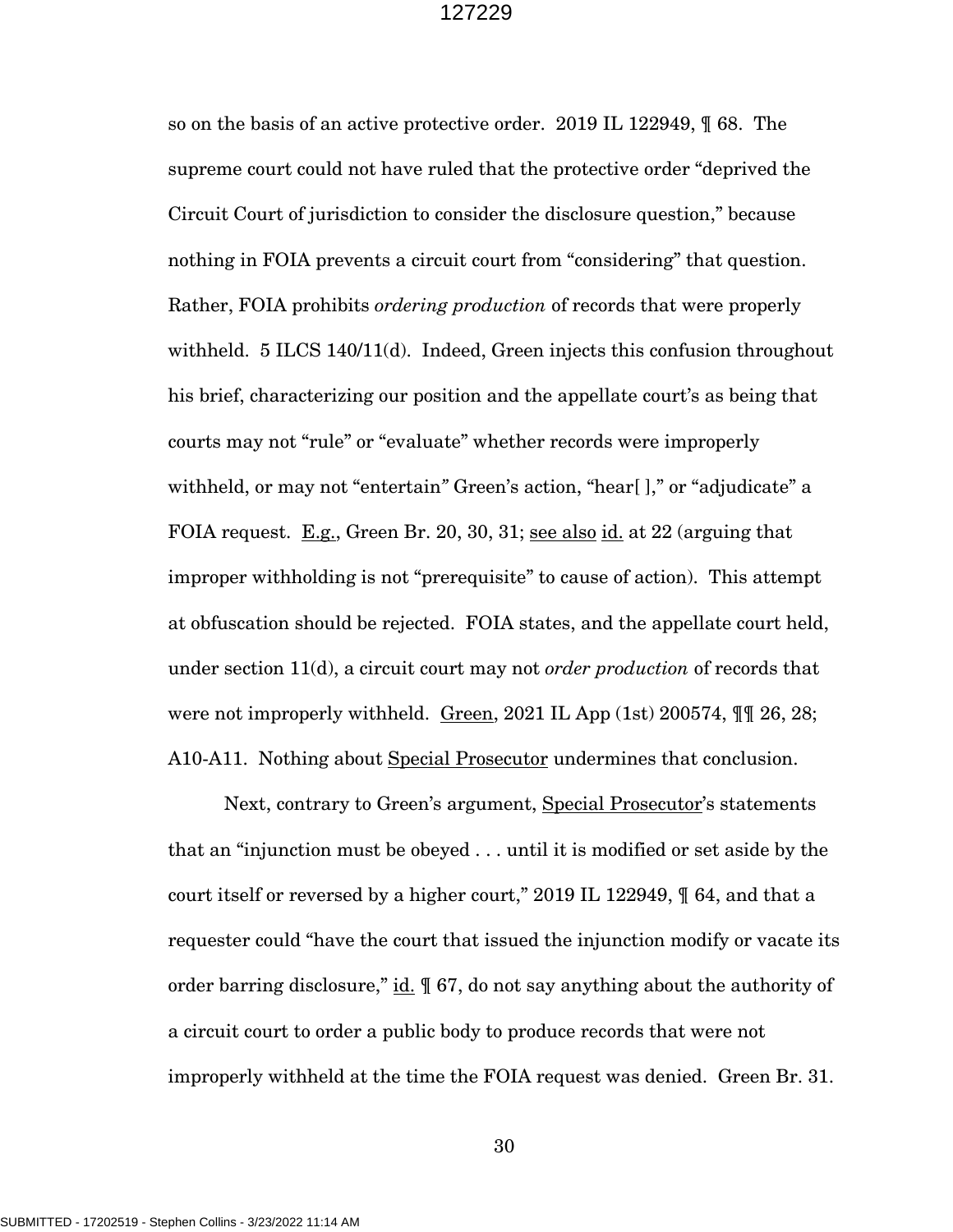Special Prosecutor is silent on that issue. The quoted statements instead refer to the public body's obligation when responding to a FOIA request for records covered by an injunction. The public body must obey the injunction and withhold the records, rather than produce the records in contempt of the court that issued the injunction. Special Prosecutor, 2019 IL 122949, ¶ 64. Here, CPD complied with that rule by withholding the CR files that the FOP injunction barred it from releasing. And after that, CPD rightly stood by its response throughout Green's FOIA suit.

Green's apparent concern that the appellate court's holding will give rise to "conflicting orders that require a public body to act in contempt of court," the "situation that *Special Prosecutor* expressly sought to avoid," Green Br. 32, is unfounded. As we have explained, the appellate court's rule empowers circuit courts to decide right away whether a public body's withholding was improper. Green's proposal, however, would let cases linger in court for long periods of time, thus creating more opportunity for courts in other cases to issue conflicting orders.

Moreover, Green's proposed rule would enable a public body to *prevail* in a FOIA suit even when it improperly withheld records at the time of the denial. That incongruous result would attach if, for example, a public body lacks a legal basis at the time of its denial, but a court subsequently enters an injunction prohibiting the release of the records at issue. Under Green's reading of FOIA, the injunction would render the withholding proper "as of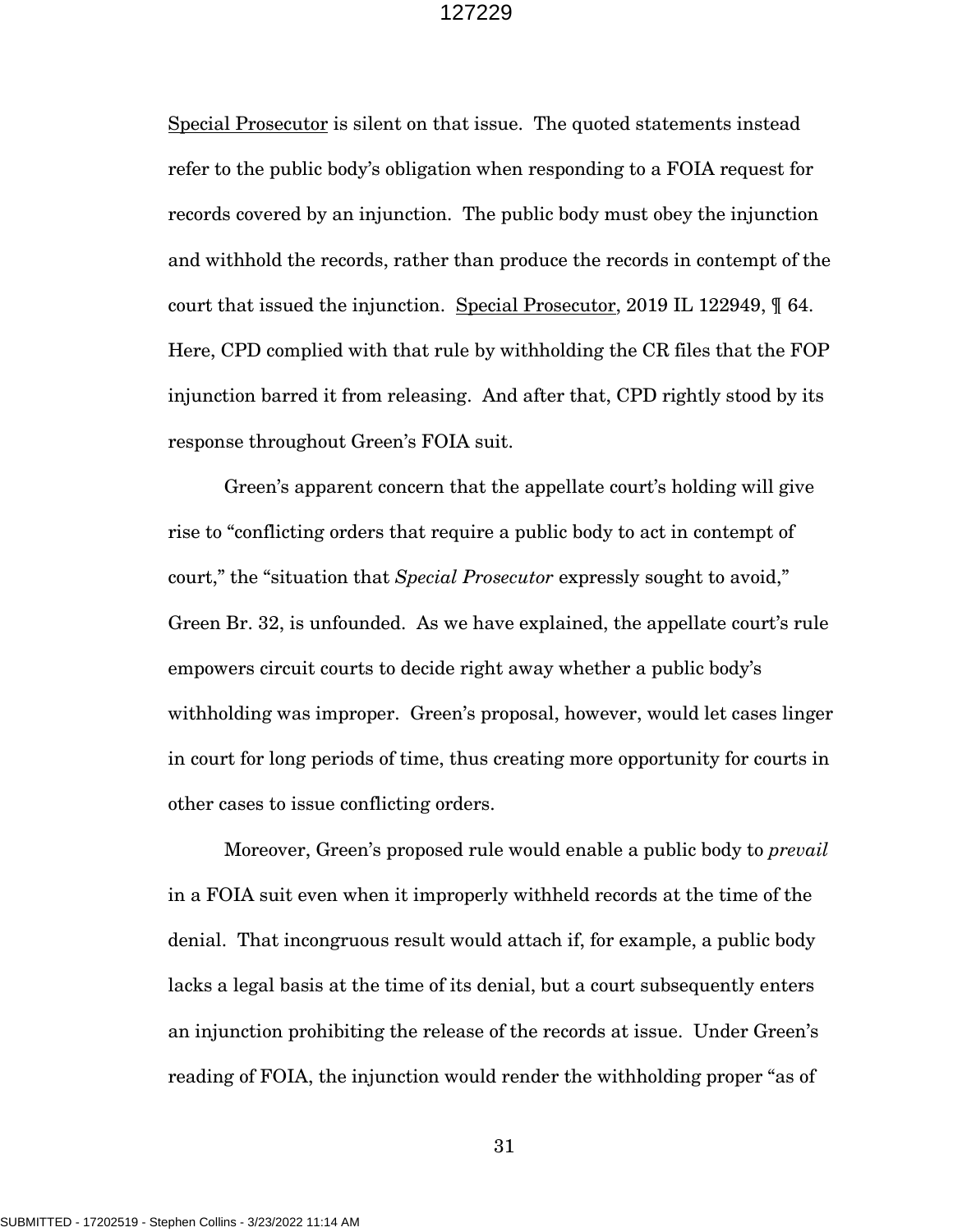the time of the court's decision," Green Br. 21, thus requiring judgment in the public body's favor.

In sum, the appellate court's holding comports with FOIA and furthers the purposes of the statute. As we now explain, cases interpreting the FOIA statutes outside Illinois further bolster the appellate court's decision.

### **D. Case Law From Other Jurisdictions Supports CPD's Position.**

"The General Assembly patterned FOIA after the federal FOIA," Special Prosecutor, 2019 IL 122949, ¶ 54, and thus "Illinois courts often look to federal case law construing the federal FOIA for guidance in construing FOIA," id.  $\parallel$  55. Here, the appellate court's analysis of section 11(d) relied on federal case law interpreting federal FOIA. Green v. Chicago Police Department, 2021 IL App (1st) 200574, ¶¶ 22-23; A8-A9. That approach was correct, contrary to Green's insistence that "'key differences'" between the Illinois and federal statutes make reliance on federal cases improper. Green Br. 29 (quoting Kelly v. Village of Kenilworth, 2019 IL App (1st) 170780, ¶ 43). This court has already rejected the notion that section  $11(d)$  "differs" materially" from its federal counterpart, Special Prosecutor, 2019 IL 122949, ¶ 54 (internal quotation marks omitted), and Green does not attempt to argue otherwise. Rather, he urges a departure from federal case law on the ground that federal FOIA lacks a statement of legislative purpose akin to Illinois FOIA's, Green Br. 28-29, which supposedly means that federal courts have more "leeway" not to order disclosure, id. at 43. But that supposed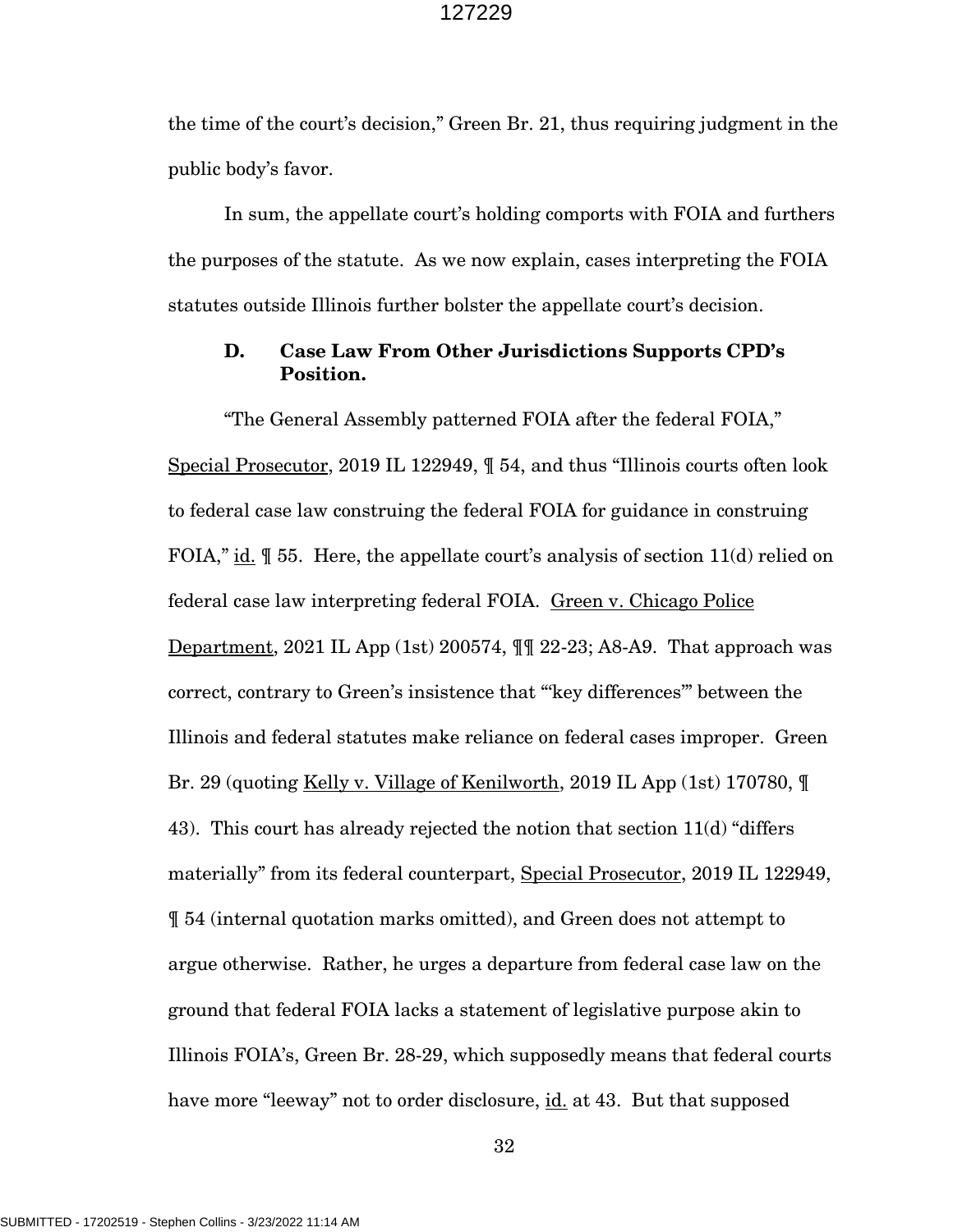distinction would render federal FOIA case law irrelevant in every instance, even where the controlling substantive provisions of federal and Illinois FOIA are identical. Plainly, that is not the approach of courts in this State. Federal case law aids this court's interpretation of section 11(d).

One such case is Bonner v. United States Department of State, 928 F.2d 1148 (D.C. Cir. 1991). There, the State Department redacted or withheld various records in response to a series of FOIA requests. Id. at 1149. The Department also provided a representative sample of the redacted records so the district court could test the propriety of the redactions. Id. During the pendency of the requester's lawsuit, the Department voluntarily produced unredacted copies of some of the documents that were initially in the sample set, citing a "change in circumstances and the passage of time." Id. (internal quotation marks omitted).

On appeal, the requester argued that since a portion of the sample documents were released in full, that meant the same portion of the rest of the redacted documents should be released as well. Bonner, 928 F.2d at 1153. In particular, he took the position that since the federal FOIA provides for de novo review, a court should "determine whether a document is properly withheld or redacted as of the time of the court's review." Id. at 1152. The court rejected that argument. As the court explained, "FOIA judicial review, . . . while *de novo*, remains an assessment of the *agency* decision to withhold a document." Id. Accordingly, the agency's decision to withhold "ordinarily"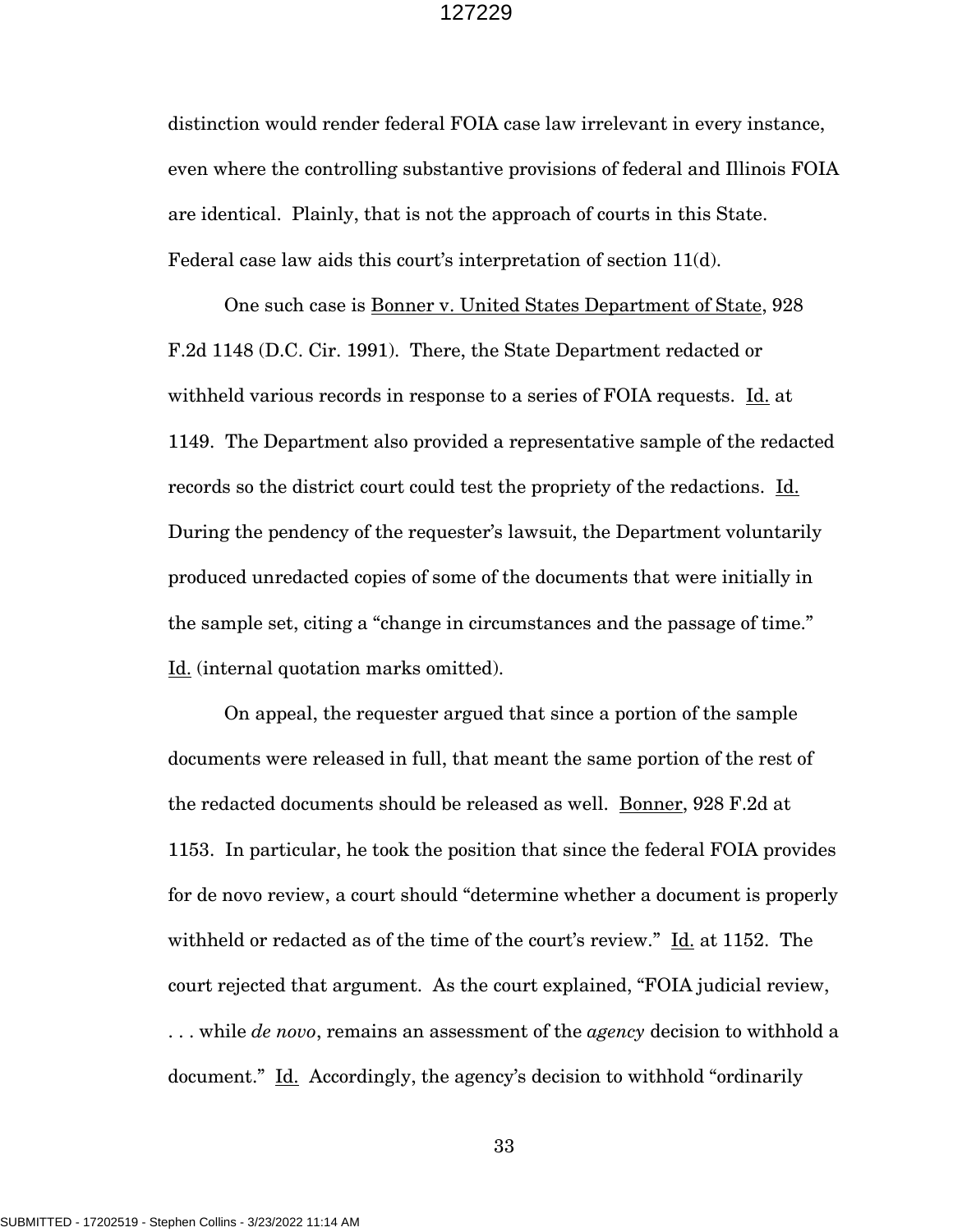must be evaluated as of the time it was made." Id. That rule comports with federal FOIA's "premium on the rapid processing of FOIA requests" and avoids "an endless cycle of judicially mandated reprocessing" based on events that arise after the agency makes its decision. Id.

The considerations that animated the **Bonner** decision apply here as well. Illinois FOIA, like its federal counterpart, calls for a court to consider de novo a public body's withholding of records. That does not mean that a court should decide whether the withholding is proper as of the time the court renders its decision. Rather, the court's role is to review the public body's decision. Thus, the court evaluates that decision from the time it was made. Moreover, the Illinois and federal versions of FOIA similarly put a premium on the prompt processing of requests, and the Bonner rule advances that purpose.

Contrary to Green's view, the Bonner rule is not limited to situations "where the agency has gone to great trouble to process potentially responsive records." Green Br. 37. Bonner was indifferent to the amount of work the agency put into its initial FOIA response. Rather, the court sought to avoid imposing a burden of updating a response based on "post-response occurrences." 928 F.2d at 1152. Thus, the court relieved agencies of that burden where the withholding is proper "when made." Id. at 1153. Green also highlights the agency's subsequent disclosure of certain records that it initially withheld, but that disclosure was voluntary, and not "necessary," as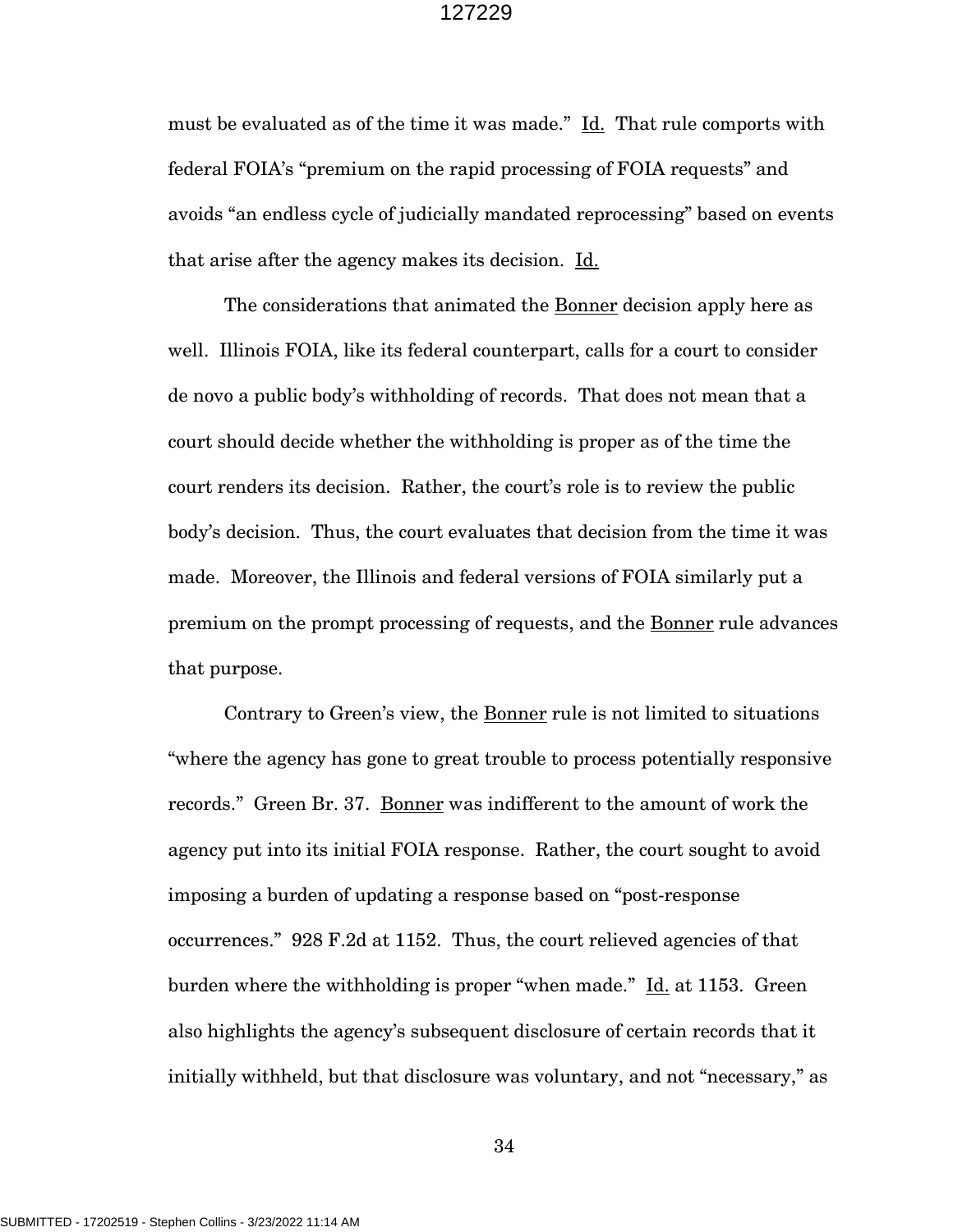he says. Green Br. 40. Indeed, the whole point of Bonner is that the agency would have been justified continuing to withhold those records, and any other records that became disclosable due to "post-response occurrences," provided that the withholding decision was proper "when made." 928 F.2d at 1152-53.

Additionally, Green is wrong to say that the appellate court read federal cases such as Bonner to impose "a *jurisdictional* limitation on the Circuit Court's ability to consider post-response events." Green Br. 37 (emphasis in original). Rather, the appellate court correctly cited Bonner as one of several federal cases that assessed the propriety of a withholding as of the time of the agency's response. Green, 2021 IL App (1st) 200574, ¶ 22; A8. The "limitation" in Bonner, as here, is on a court's authority to order the production of records that were not improperly withheld in the first instance. That was not merely "a *prudential* matter," as Green asserts. Green Br. 37 (emphasis in original). As Bonner explained, "[u]nless the State Department unlawfully withheld information in its prior responses, a court has no warrant to place Bonner at the head of the current State Department FOIA queue" by ordering the production of that information. 928 F.2d at 1153. So too here: unless CPD's withholding was improper at the time of its response, the circuit court had no warrant to order the production of the CR files at issue.

Lesar v. United States Department of Justice, 636 F.2d 472 (D.C. Cir. 1980), is also instructive. There, the agency withheld certain records on the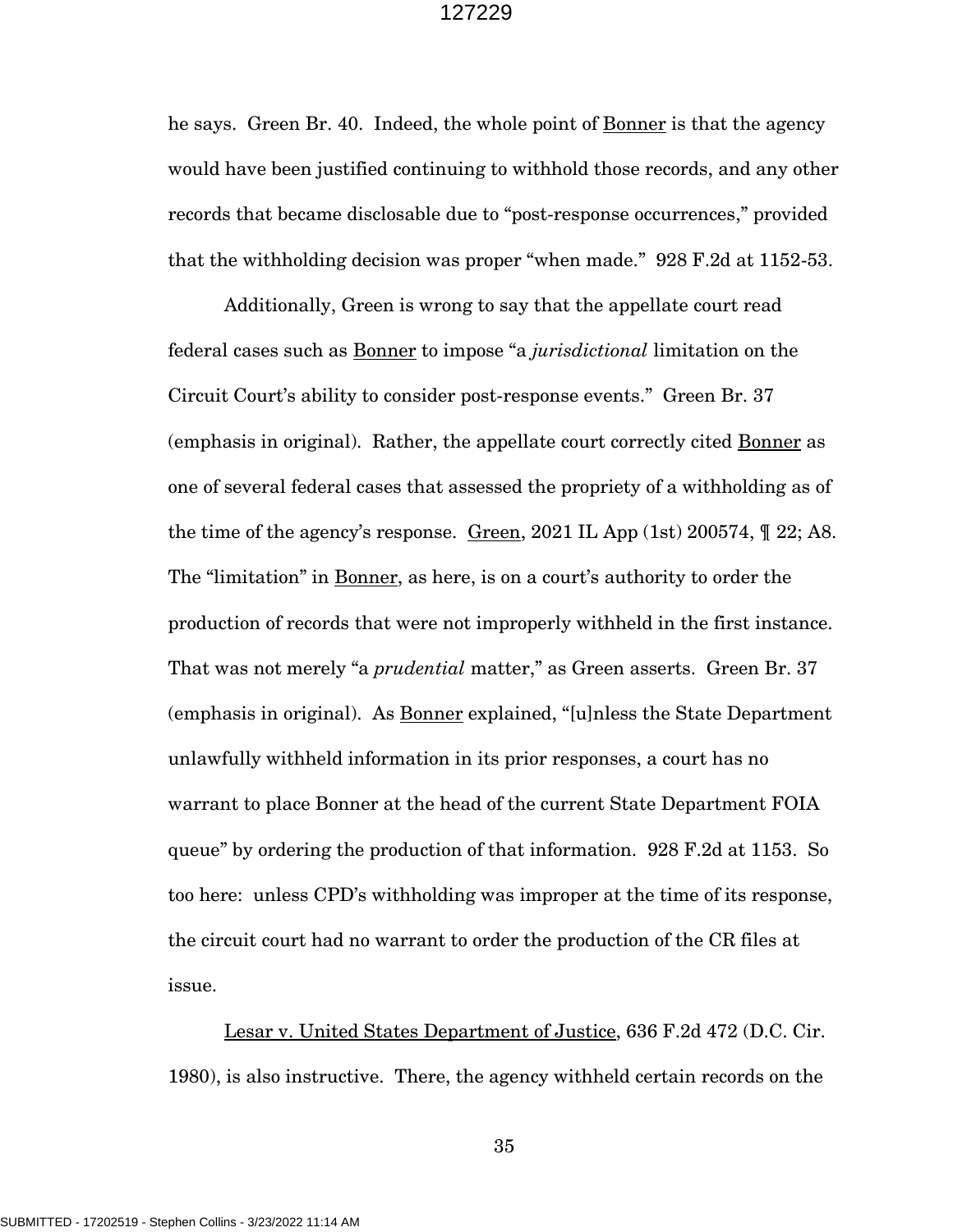ground that they were classified pursuant to an executive order. Id. at 479. During the pendency of the requester's FOIA suit, a new executive order went into effect, and the requester argued that the new order should govern whether the records could be withheld. Id. The court rejected that argument, in part because the new executive order provided that records classified pursuant to previous orders retained their classified status. Id. at 480. The court further explained that to "remand whenever a new Executive Order issued during the pendency of an appeal would not only place a heavy administrative burden on the agencies but would also cause additional delays in the ultimate processing of these types of FOIA requests." Id.

Green attempts to distinguish Lesar on the ground that CPD "never responded to Green's request," Green Br. 41, but that is not a meaningful difference. As we have explained, a non-response constitutes a denial under Illinois FOIA.  $5$  ILCS 140/3(d). Thus, for purposes of the CR files at issue here, CPD's withholding is the same as it would have been had CPD sent Green a denial letter within FOIA's time frame for a response. Lesar and Bonner teach that when a denial is proper when made, a court should not subsequently order the production of the records in question.

Other federal cases similarly declined to deem a withholding of records improper based on events that transpired after the agency made its decision. E.g., Meeropol v. Meese, 790 F.2d 942, 959 (D.C. Cir. 1986) (refusing to evaluate an agency's withholding decision pursuant to standards that took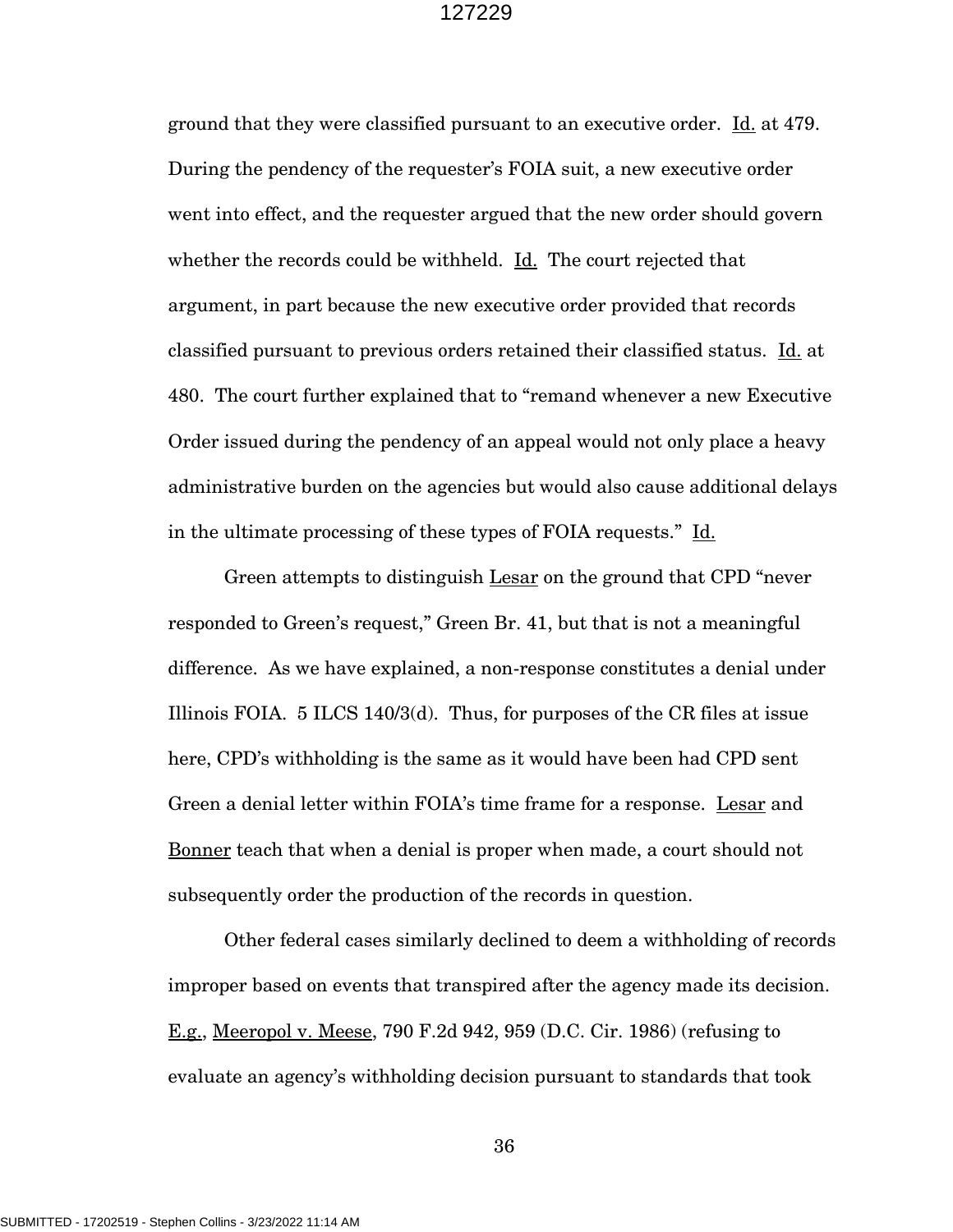effect after the agency's withholding decision and explaining that "[t]he government cannot be expected to follow an endlessly moving target"); American Civil Liberties Union v. National Security Agency, 925 F.3d 576, 602 (2d Cir. 2019) (explaining that "[i]mposing a continuing duty on agencies to update their responses to FOIA requests renders . . . agencies vulnerable to repeated reprocessing requests mid-litigation").

Additionally, "[c]ases from other states concerning freedom of information may have persuasive force," Better Government Association v. Village of Rosemont, 2017 IL App (1st) 161957, ¶ 24, and the Michigan Supreme Court has interpreted that state's FOIA consistently with CPD's position here. In a case concerning the relevance of events that transpired after the public body withheld records, the court held "that unless the FOIA exemption provides otherwise, the appropriate time to measure whether a public record is exempt under a particular FOIA exemption is the time when the public body asserts the exemption." State News v. Michigan State University, 753 N.W.2d 20, 26-27 (Mich. 2008). The court's rationale applies equally here. As the court explained, a "public body relies on the information available to it at that time to make a legal judgment whether the requested public record is fully or partially exempt from disclosure." Id. at 27. A reviewing court's role is to determine whether the public body properly asserted an exemption, and "[s]ubsequent developments are irrelevant to that FOIA inquiry." Id. Moreover, Michigan's FOIA contains no language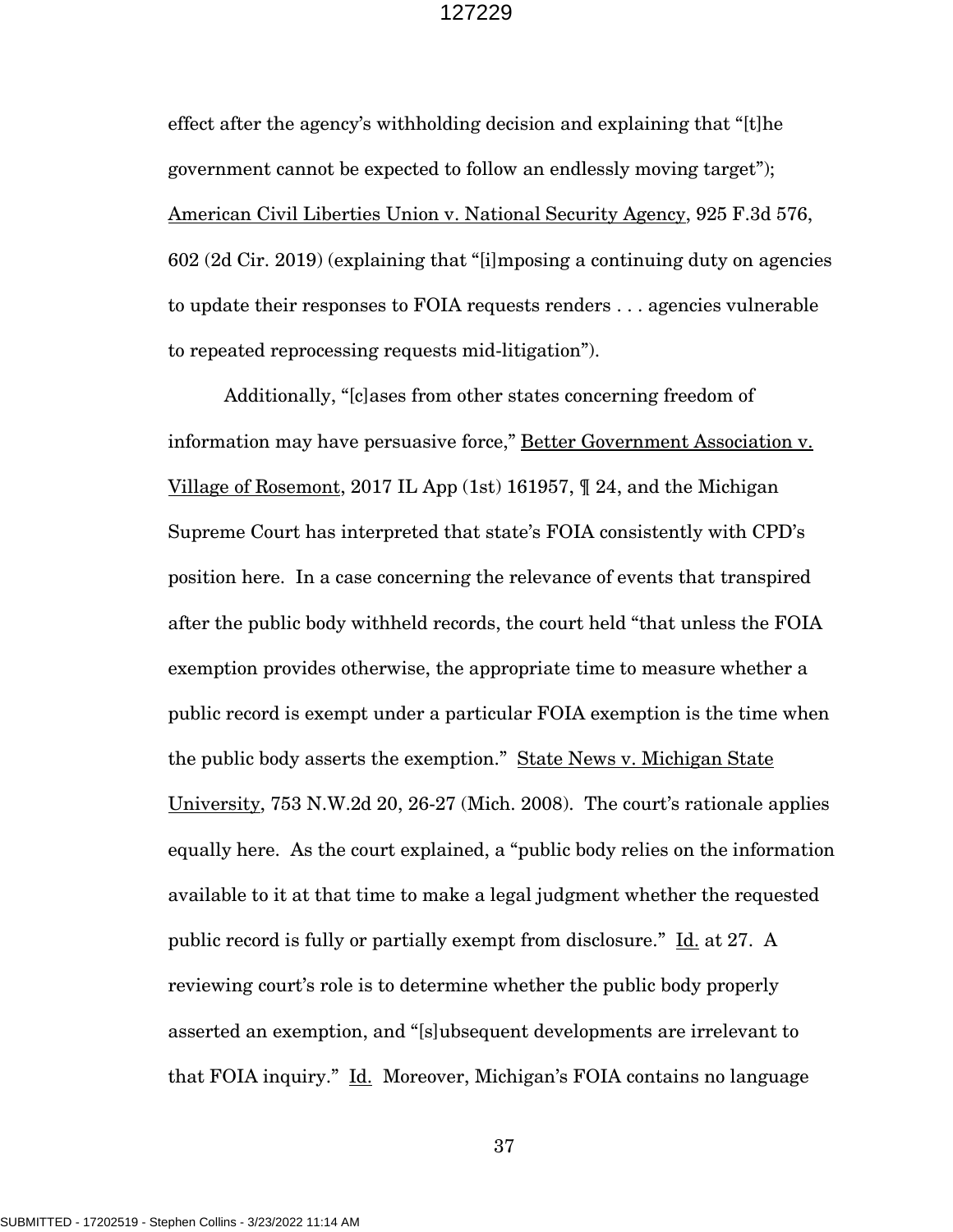"that requires a public body to continue to monitor FOIA requests once they have been denied." Id. Likewise, Michigan "FOIA does not prevent a party that unsuccessfully requested a public record from submitting another FOIA request for that public record if it believes that, because of changed circumstances, the record can no longer be withheld from disclosure." Id. The same is true of Illinois FOIA.

Green cites federal cases, Green Br. 33-36, that he criticizes the appellate court for not "acknowledging," id. at 36, but he did not cite any of them before that court rendered its decision. In any event, none supports the outcome Green urges. Some involve the sufficiency of so-called Glomar responses, in which an agency neither confirms nor denies the existence of responsive records. See Florez v. Central Intelligence Agency, 829 F.3d 178, 181 (2d Cir. 2016). For example, in Florez, upon receiving a request for records relating to a former diplomat, the CIA issued a Glomar response citing national security concerns, and the district court granted summary judgment to the CIA. Id. While the appeal was pending, the FBI disclosed records pertaining to the diplomat. Id. The CIA reviewed the records and stood by its Glomar response. Id.

The Second Circuit remanded the case so that the district court could consider whether the Glomar response had been proper in light of the newly disclosed records. Florez, 829 F.3d at 189-90. In so ruling, the court acknowledged the "general rule that a FOIA decision is evaluated as of the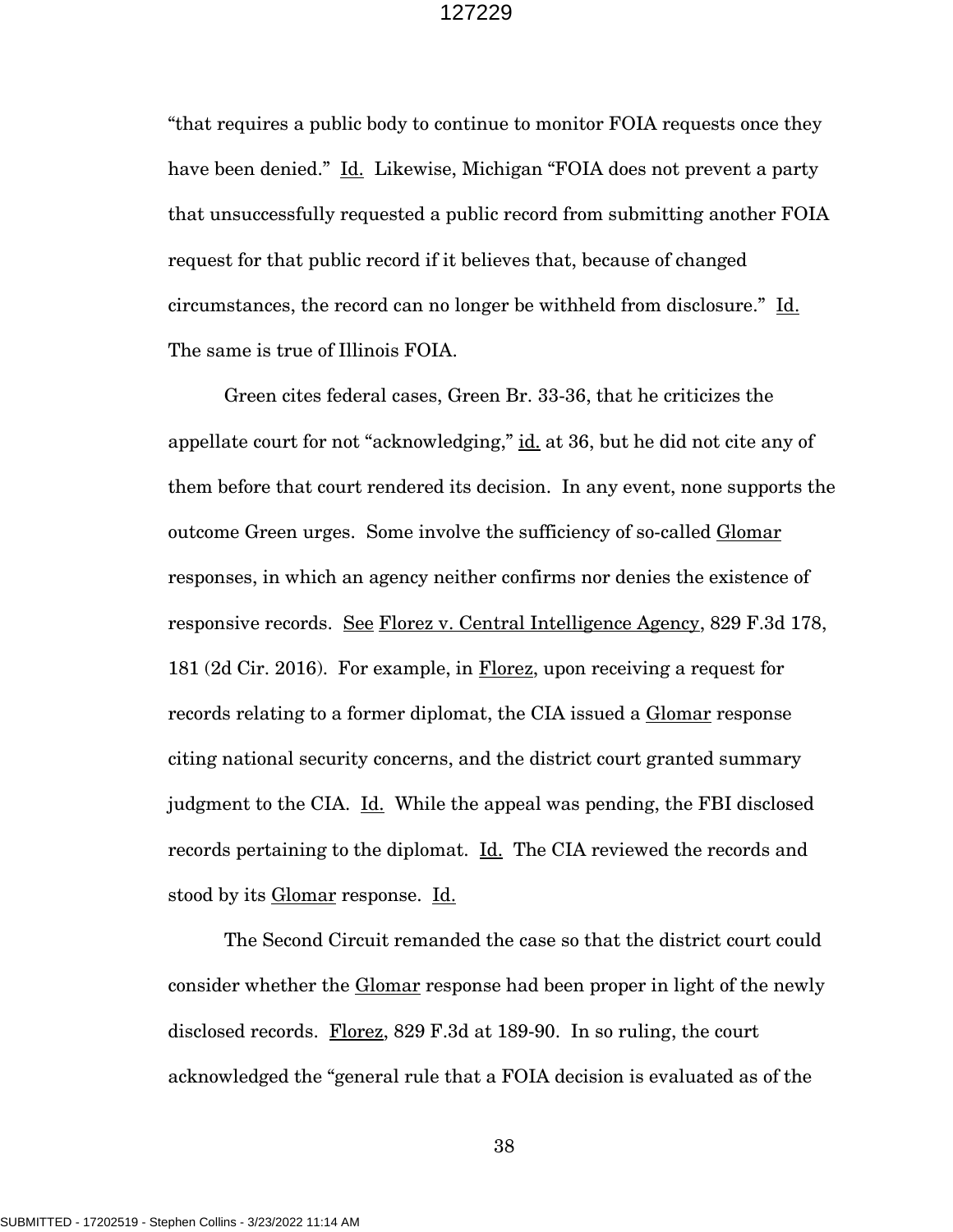time it was made and not at the time of the court's review." Id. at 187 (internal quotation marks omitted). The court stated that it was departing from that rule because remand would not involve "judicially mandated reprocessing," in that the CIA had already reaffirmed its Glomar response on its own initiative. Id. at 188. Thus, Green is wrong to say that the court "required the CIA to re-review its FOIA responses," Green Br. 34; in fact, the agency had done that work already. Here, by contrast, Green seeks "judicially mandated reprocessing" in the form of a court order to produce records that CPD properly withheld at the time of its response.

Additionally, in Florez the FBI disclosures called into question whether the CIA's Glomar response was proper at the time it was made. The CIA premised its response on the notion that "the mere acknowledgement that it does or does not have" responsive records "would harm the national security." Florez, 829 F.3d at 185. As the court explained, the newly released documents bore on whether the original justification was plausible. Id. at 185-86. Here, by contrast, CPD's withholding was undisputedly proper at the time of the denial, because the FOP injunction barred the release of the CR files at issue.

Other cases on which Green now relies similarly involved government disclosures following FOIA withholdings premised on national security concerns. New York Times Co. v. United States Department of Justice, 756 F.3d 100 (2d Cir. 2014), involved requests for records pertaining to the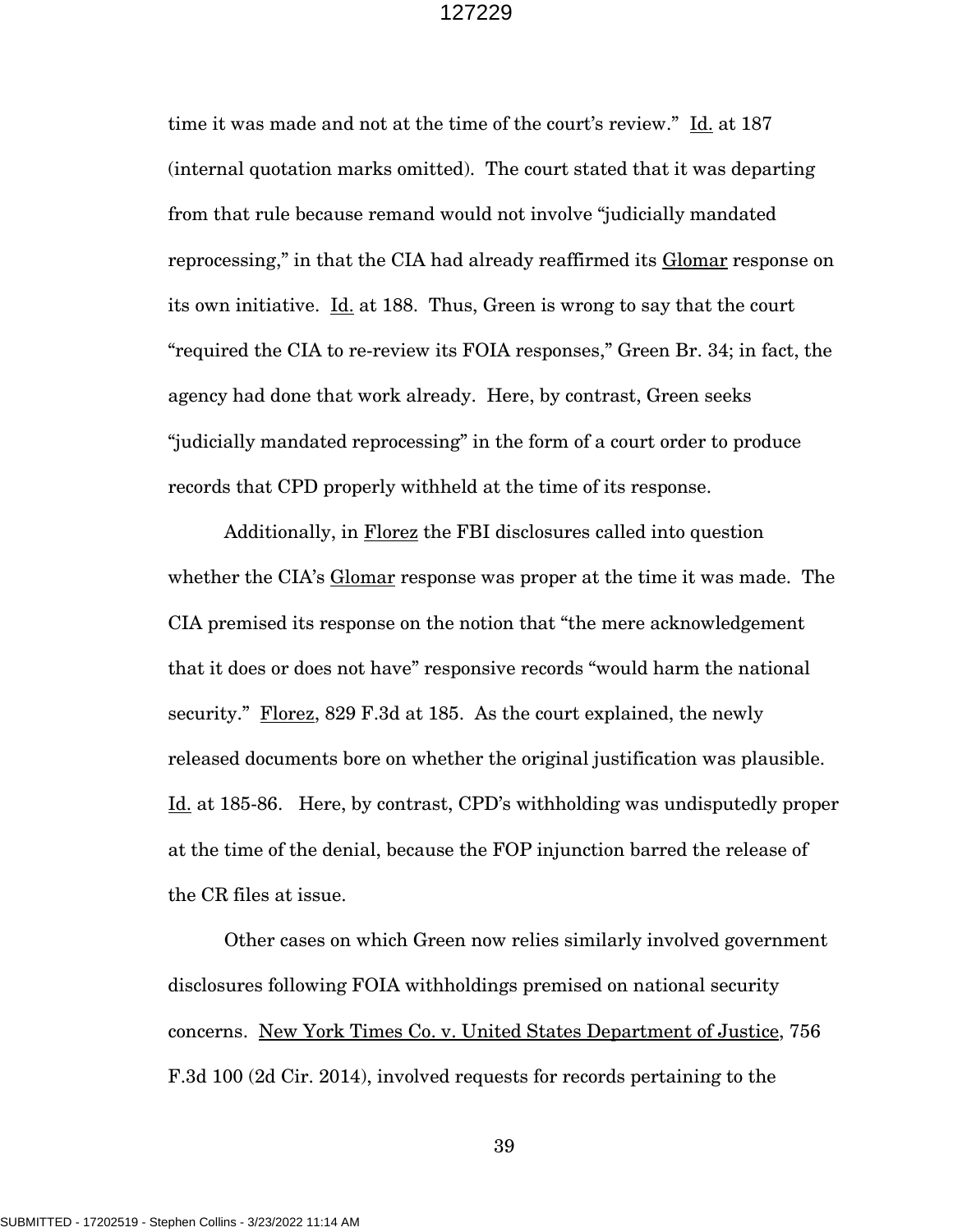targeted killing of suspected terrorists. Id. at 104-07. The government acknowledged the existence of a responsive legal memorandum and withheld it on the grounds that it was privileged and classified. Id. at 105-06. The government otherwise generally declined to identify any allegedly classified responsive documents. Id. at 105-07. The government subsequently disclosed the legal analysis in the withheld memorandum and publicly commented on the targeted killing program. Id. at 110-11. The Second Circuit considered those "ongoing disclosures by the Government made in the midst of FOIA litigation," id. at 110 n.8, and concluded that the claimed exemptions were waived, id. at 116, 122. American Civil Liberties Union v. C.I.A., 710 F.3d 422 (D.C. Cir. 2013), is similar. There, the CIA's Glomar response to a request for records concerning drone strikes became untenable after government officials publicly acknowledged the intelligence community's involvement in targeted killings. Id. at 429-31. These cases do not support the rule Green proposes. While these courts found exemptions waived based on the government's own later disclosures, Green would compel disclosure based on *any* change in circumstances, even where the change is beyond the public body's control. Moreover, unlike the agencies that waived exemptions in New York Times and ACLU, CPD could not waive the effect of the FOP injunction. Indeed, CPD had no choice but to follow it.

Green cites other cases in passing, Green Br. 33, but those do not help him, either. In Powell v. United States Bureau of Prisons, 927 F.2d 1239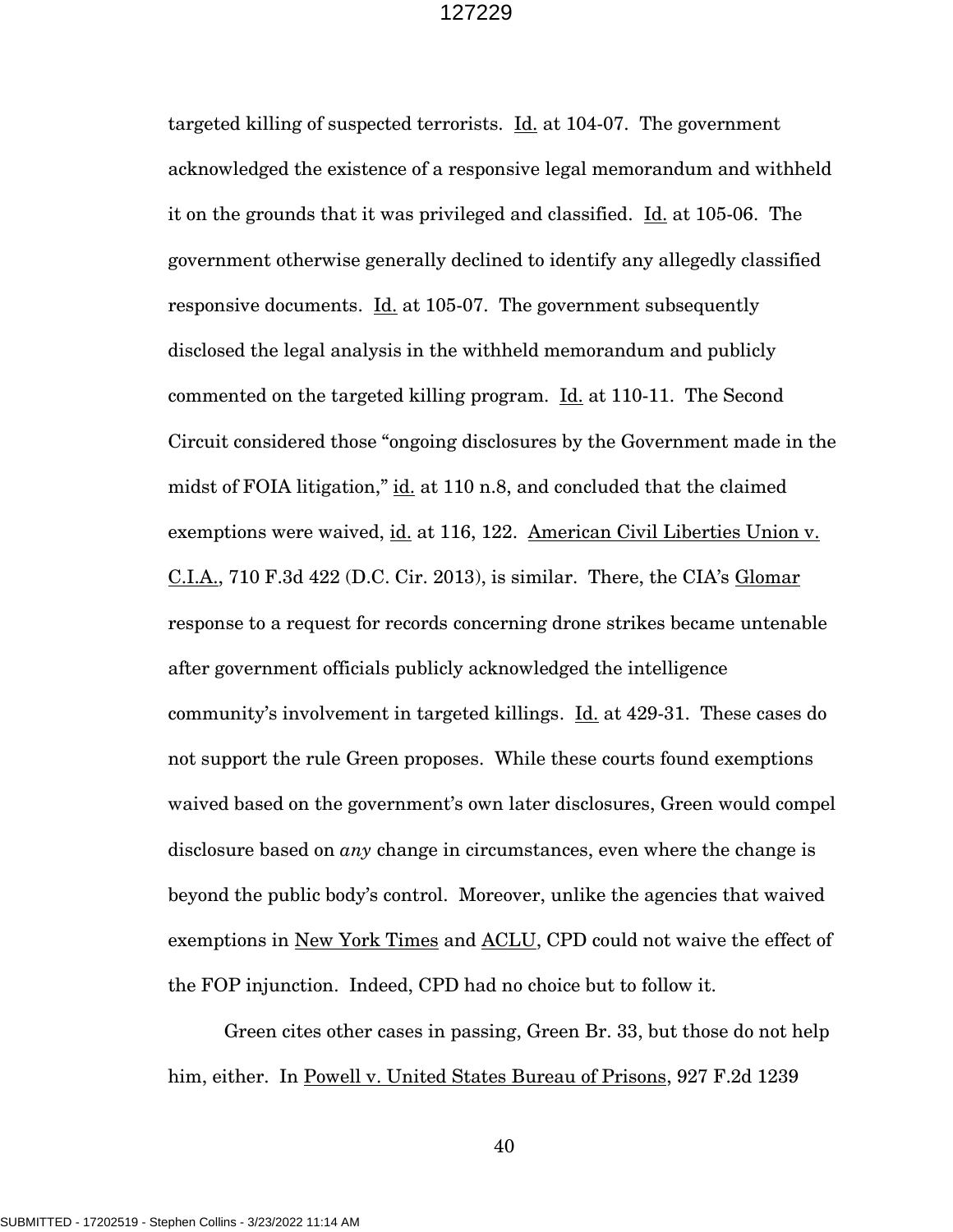(D.C. Cir. 1991), the agency withheld a record and maintained that it was not segregable into portions that could be disclosed. Id. at 1242. While the appeal was pending, it was discovered that in a prior case, the agency disclosed portions of that same record. Id. at 1241. The court of appeals remanded the case to the district court because the disclosure contradicted the agency's assertion that the record could not be segregated. Id. at 1242-43. Thus, the discovery of the prior disclosure indicated that the agency's withholding was improper at the time of the response. That is not comparable to what happened here, as we have explained. And in Carlisle Tire & Rubber Co. v. United States Customs Service, 663 F.2d 210 (D.C. Cir. 1980), the court merely affirmed summary judgment for the requester with respect to records "already in the public domain." Id. at 219.

Other cases are even further afield. Green says that in Morgan v. United States Department of Justice, 923 F.2d 195 (D.C. Cir. 1991), the court determined that "if a sealing order in a separate case is lifted while FOIA litigation is pending, the agency must produce" responsive records, Green Br. 36. That is not correct. Morgan, too, evaluated whether a withholding was proper at the time it was made. There, an agency denied a FOIA request on the ground that the requested records had been placed under seal in a separate case, and the district court granted summary judgment to the agency. Morgan, 923 F.2d at 196. The court of appeals reversed and remanded to the district court with an instruction "to determine whether the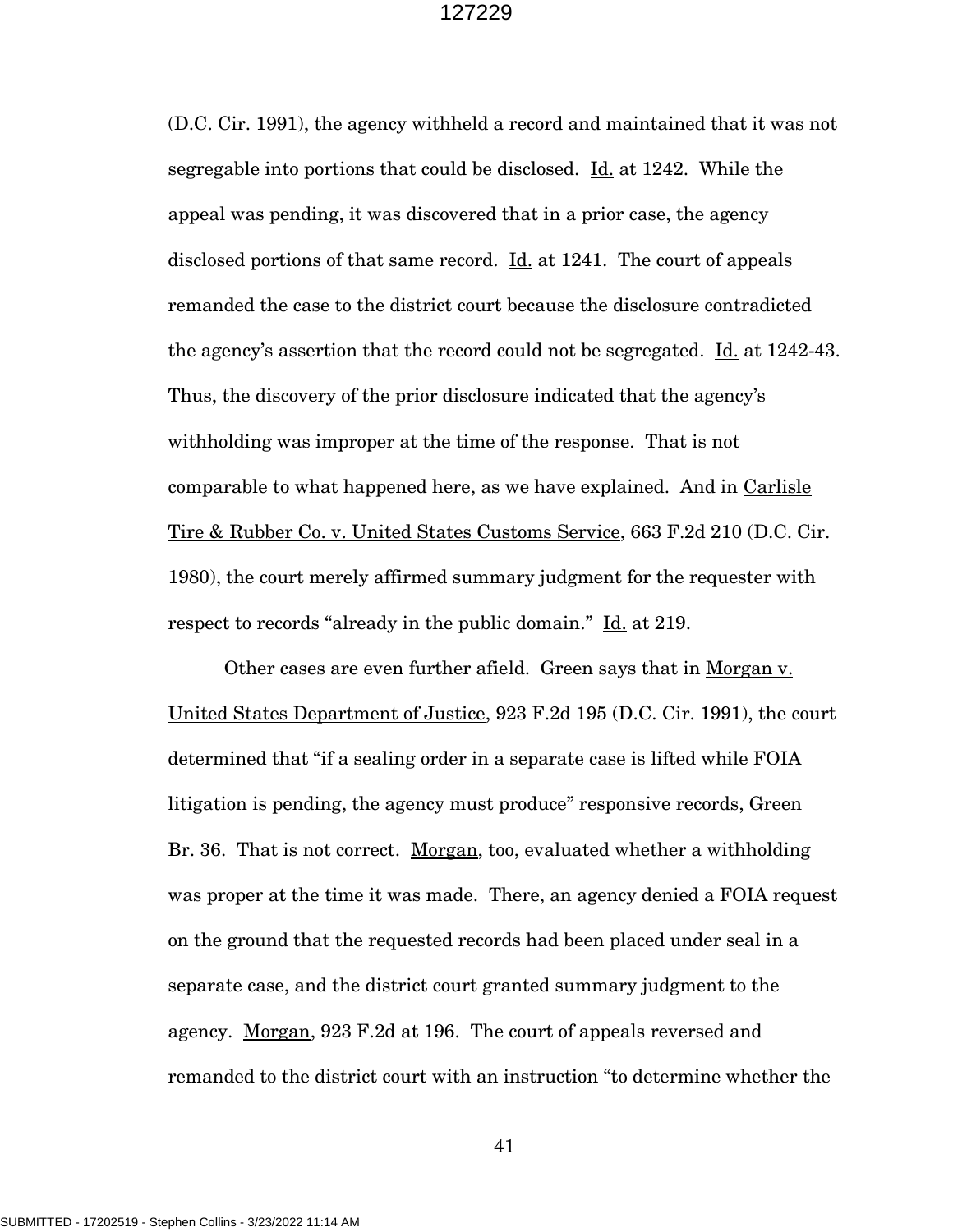seal in fact prohibit[ed]" disclosure. Id. at 195. Thus, the issue in Morgan was the proper scope of the sealing order, which in turn determined whether the agency's withholding was proper at the time of its response. Here, by contrast, there is no question that the FOP injunction barred CPD from releasing the CR files at issue. Finally, National Security Counselors v. C.I.A., 898 F. Supp. 2d 233 (D.D.C. 2012), which Green also cites, Green Br. 36, concerned an agency's use of a cut-off date when searching for responsive records, National Security Counselors, 898 F. Supp. 2d at 282-83, which does not remotely resemble any issue at stake in this case.

For all these reasons, the appellate court rightly decided that cases interpreting federal FOIA overwhelmingly support the conclusion that the circuit court erred by ordering the production of records that CPD did not improperly withhold when it denied Green's request.

### **II. CPD SHOULD BE ALLOWED TO ASSERT THAT GREEN'S REQUEST IS UNDULY BURDENSOME.**

Green's FOIA request sought every single CR file spanning 48 years. For the small fraction not covered by the FOP injunction – those from 2011 to 2015, or one-twelfth of the overall time period – the files consist of more than 290,000 pages, and cost \$740,600 to review, redact, and produce. C. 583. CPD estimates that it would cost an additional \$8 million to produce the CR files at issue in this case, and that such production would take approximately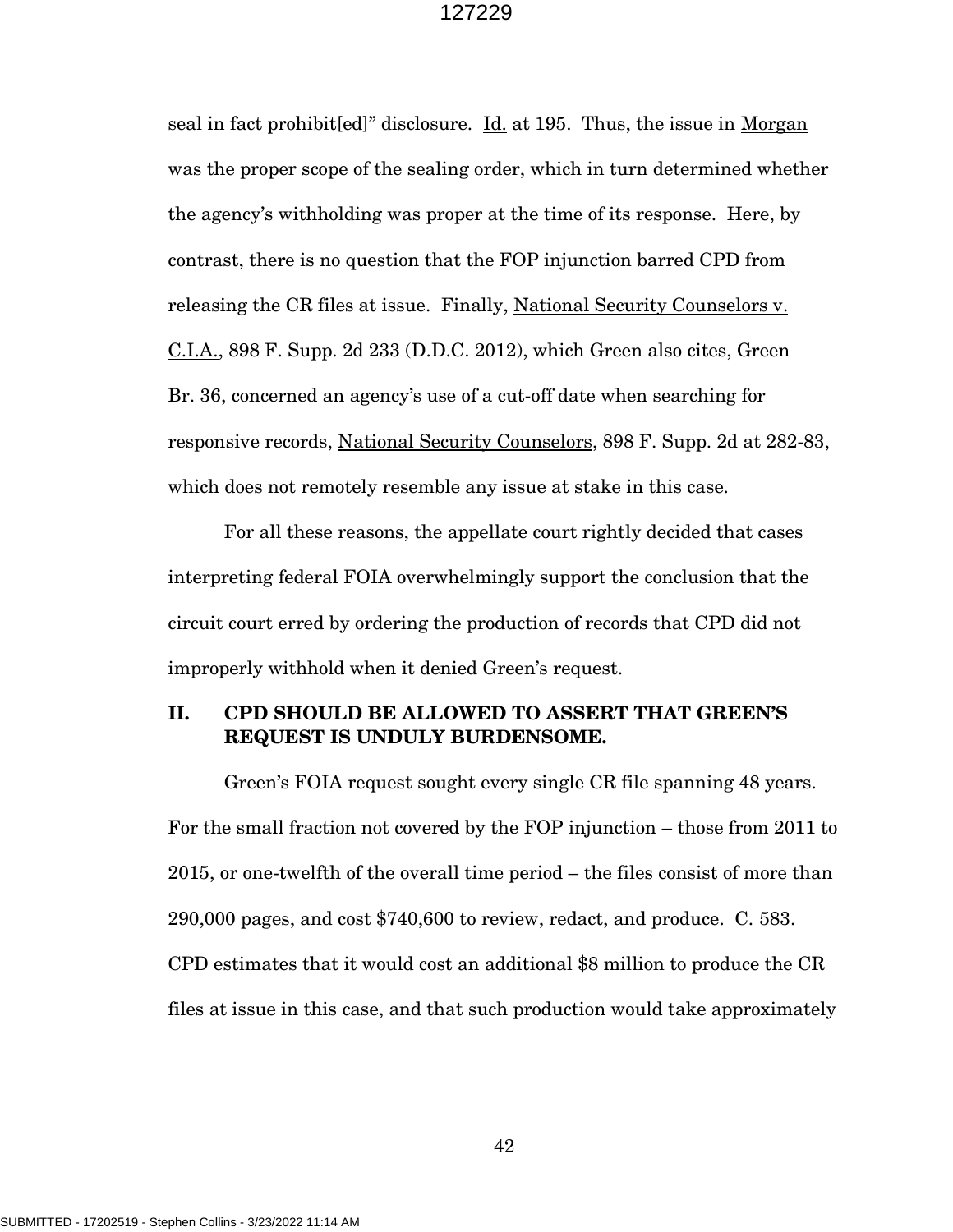10 years to complete. C. 471.<sup>4</sup>

FOIA provides an exemption for requests that are unduly burdensome, 5 ILCS 140/3(g), and Green's staggering request plainly fits that description. But because CPD did not respond to Green's request within five days, CPD initially took the position that it had forfeited that exemption pursuant to FOIA's provision that "[a] public body that fails to respond to a request received may not treat the request as unduly burdensome." 5 ILCS 140/3(d). Later, while the parties' motions for summary judgment were pending, CPD argued that should be allowed to assert that Green's request is unduly burdensome, citing new case law. C. 594-98. The circuit court rejected CPD's position and deemed the unduly burdensome exemption forfeited. C. 862. That was error. If this court does not affirm the appellate court's judgment, this case should be remanded to the circuit court for a determination whether Green's request is unduly burdensome.

In Kelly, the appellate court allowed public bodies to assert the undue burden exemption on remand, even though none had raised it up to that point. 2019 IL App (1st) 170780, ¶ 54. Kelly submitted requests for records to five different public bodies. Id. ¶ 1. As pertinent here, some responded with denials citing FOIA's exemption for records whose release would interfere with a law enforcement investigation or proceeding. Id. ¶ 5. One

<sup>4</sup> CPD derives its estimate of the cost to produce the disputed CR files from the cost of producing the CR files from 2011 to 2015.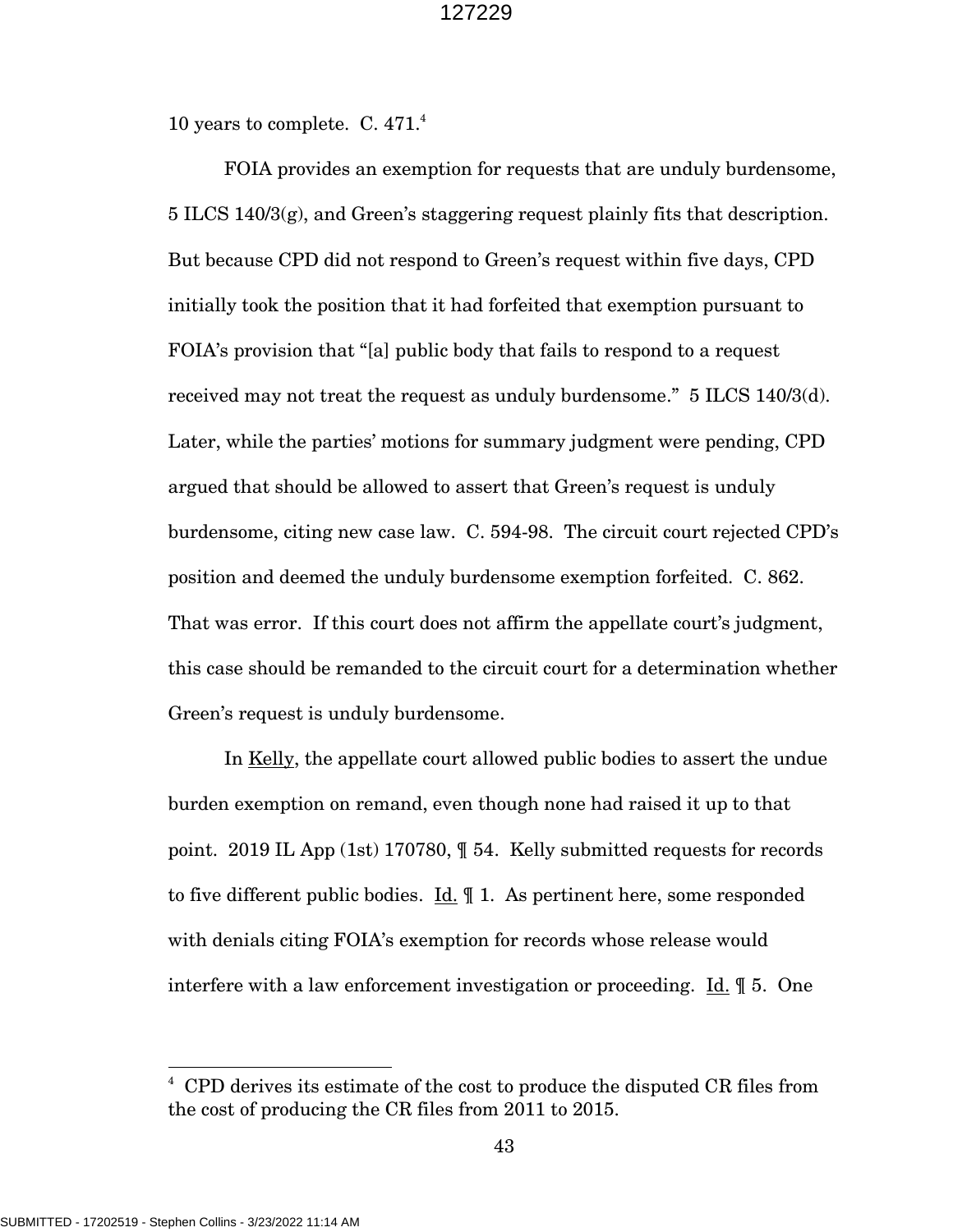public body did not respond at all. Id. None asserted that the request was unduly burdensome pursuant to section  $3(g)$ , id., but one did argue in its summary judgment motion that the file containing responsive records "could potentially require hundreds of hours to review, analyze and redact information," id.  $\parallel$  9 (internal quotation marks omitted). In all, there were around 20,000 pages of responsive records.  $\underline{Id}$ .  $\P$  7.

The circuit court granted summary judgment to the defendants on the ground that there was an ongoing investigation.  $Kelly$ , 2019 IL App (1st) 170780, ¶ 16. The appellate court reversed, holding that the defendants had not established that the entire file was exempt. Id. ¶ 54. The court further noted that FOIA provides an exemption for unduly burdensome requests, but that the defendants "inexplicably failed to cite that exemption or comply with the corresponding statutory procedure" by giving Kelly an opportunity to narrow his request. Id. ¶¶ 40-41. Instead, the defendants "tried to obtain the benefits of section  $3(g)$  without satisfying its burdens." Id.  $\llbracket 42$ .

The appellate court nevertheless granted the defendants "the opportunity to raise a section  $3(g)$  exemption upon complying with the procedures required by that statute" for the first time on remand. Kelly, 2019 IL App (1st) 170780, ¶ 54. Critically, that opportunity extended to all defendants, including the one who did not respond to Kelly's request at all. As the court explained, it was better "to give defendants the opportunity to raise a section  $3(g)$  exemption in the first instance than to foist additional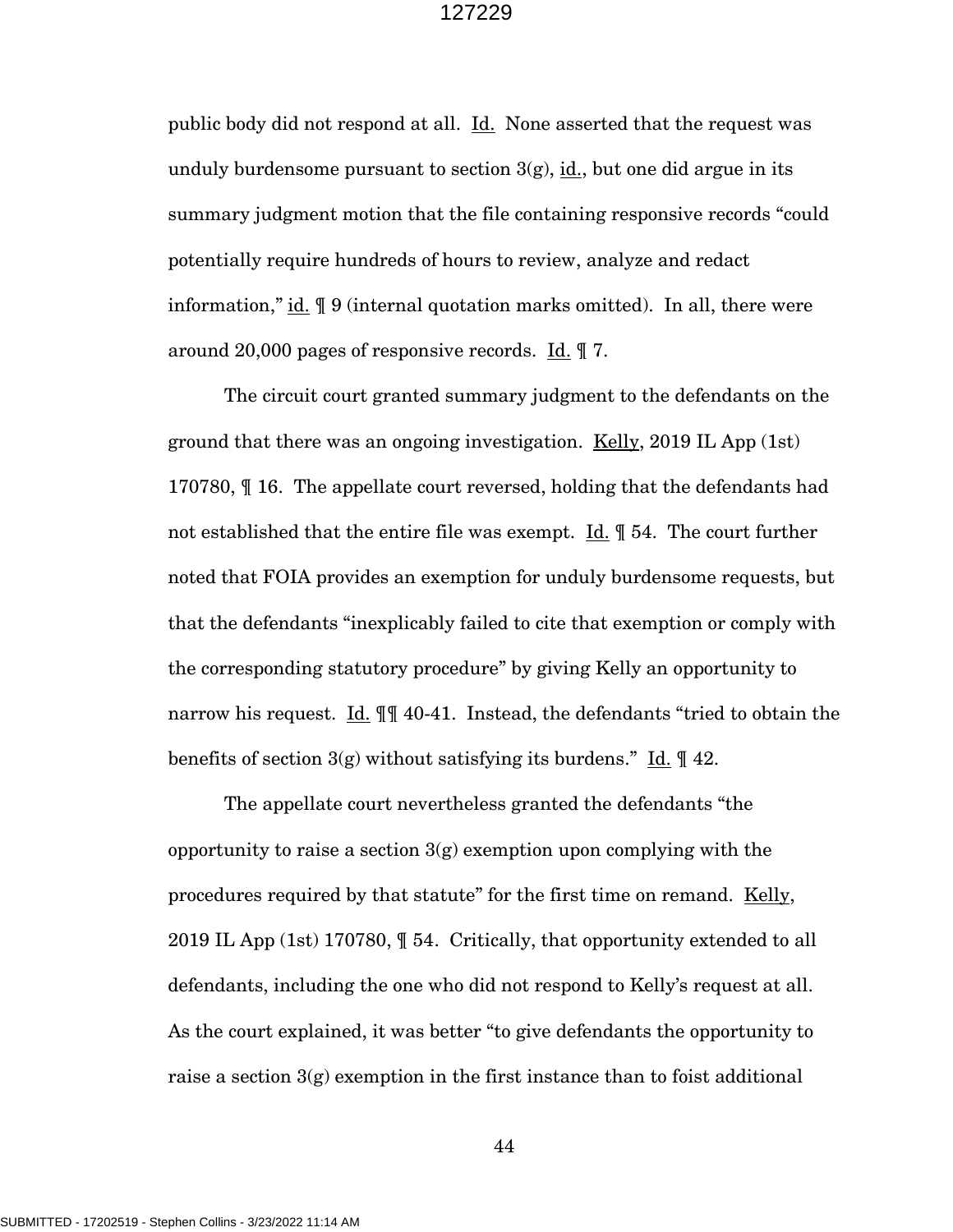work upon the circuit court,"  $\underline{\text{id}}$ .  $\P$  49, by requiring the court to review 20,000 pages' worth of redactions.

The Kelly approach was sound. As the appellate court emphasized, "FOIA cannot be used to disrupt a public body's proper work." <u>Kelly</u>, 2019 IL App (1st) 170780, ¶ 22. A remand granting the defendants an opportunity to show that Kelly's request was unduly burdensome balanced the requester's right of access to public records with the need to avoid unduly burdening public bodies. A similar approach is warranted here, notwithstanding section 3(d)'s provision that a public body's failure to respond forfeits the undue burden exemption. "Where a literal reading of a statute would lead to inconvenient, unjust or absurd results, the literal reading should yield." Id. ¶ 29 (internal quotation marks omitted). A literal reading of section 3(d) that does not permit any exceptions would lead to the absurd result of requiring public bodies to respond to astonishingly expensive and disruptive requests, where a public body missed a five-day window to respond due to inadvertence – and when production was barred regardless by a then-pending injunction. Especially for a public body such as CPD, which receives thousands of FOIA requests a year, an oversight with respect to a single request should not subject the public body to a crushingly onerous production.

Moreover, whereas the public bodies in Kelly did not satisfy section  $3(g)$ 's requirement of granting a requester the opportunity to narrow a request, 2019 IL App (1st) 170780, ¶ 9, here CPD met with Green in an effort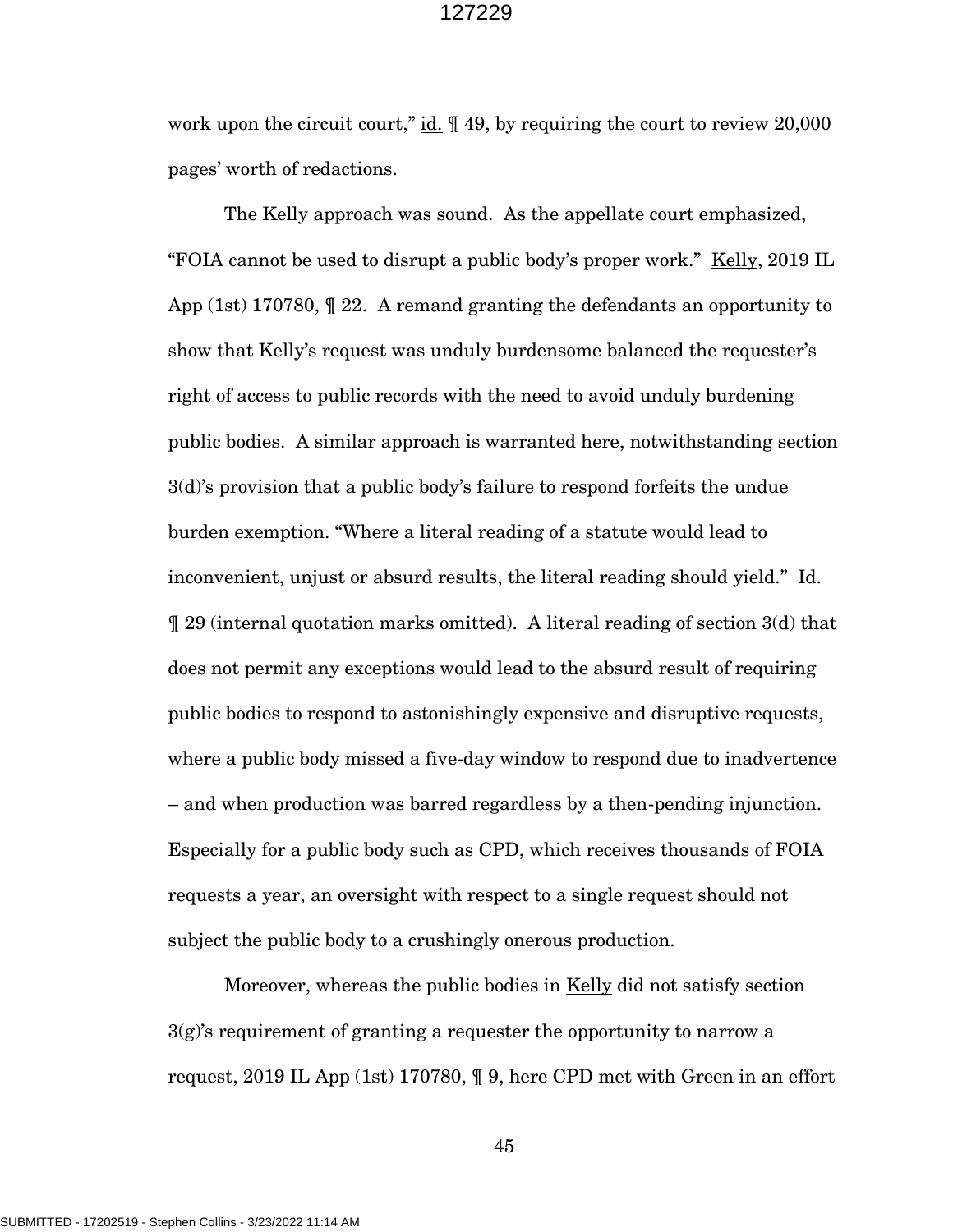to narrow his request to more manageable proportions. R. 158-61. For instance, CPD suggested that Green focus on CR files "of high public interest," such as "force complaints," as opposed to those dealing with minor violations such as dress code infractions. R. 160. Such trivial matters could not have borne on Green's claim of innocence, which was the stated reason for his request, C. 171, or for that matter anyone else's. Additionally, the records at issue in this case are many orders of magnitude more voluminous than in Kelly.

Barring CPD from asserting that Green's request is unduly burdensome does not advance FOIA's goals. It imposes a tremendous cost on CPD – thus diverting scarce resources from the department's other important work – while making no allowance for a narrower and more focused production. At the same time, CPD has not sought to avoid transparency when it comes to CR files. Quite the contrary: CPD succeeded in having the FOP injunction vacated, FOP I, 2016 Il App (1st) 143884,  $\parallel$  55, and the City successfully vacated an arbitration award that would have required the destruction of records of police misconduct, FOP II, 2020 IL 124831, ¶ 52. CPD asserts simply that a public body should not have to produce CR files spanning 48 years in response to a single FOIA request. If this court does not affirm the appellate court's judgment, it should remand the case to the circuit for a determination whether Green's request is unduly burdensome.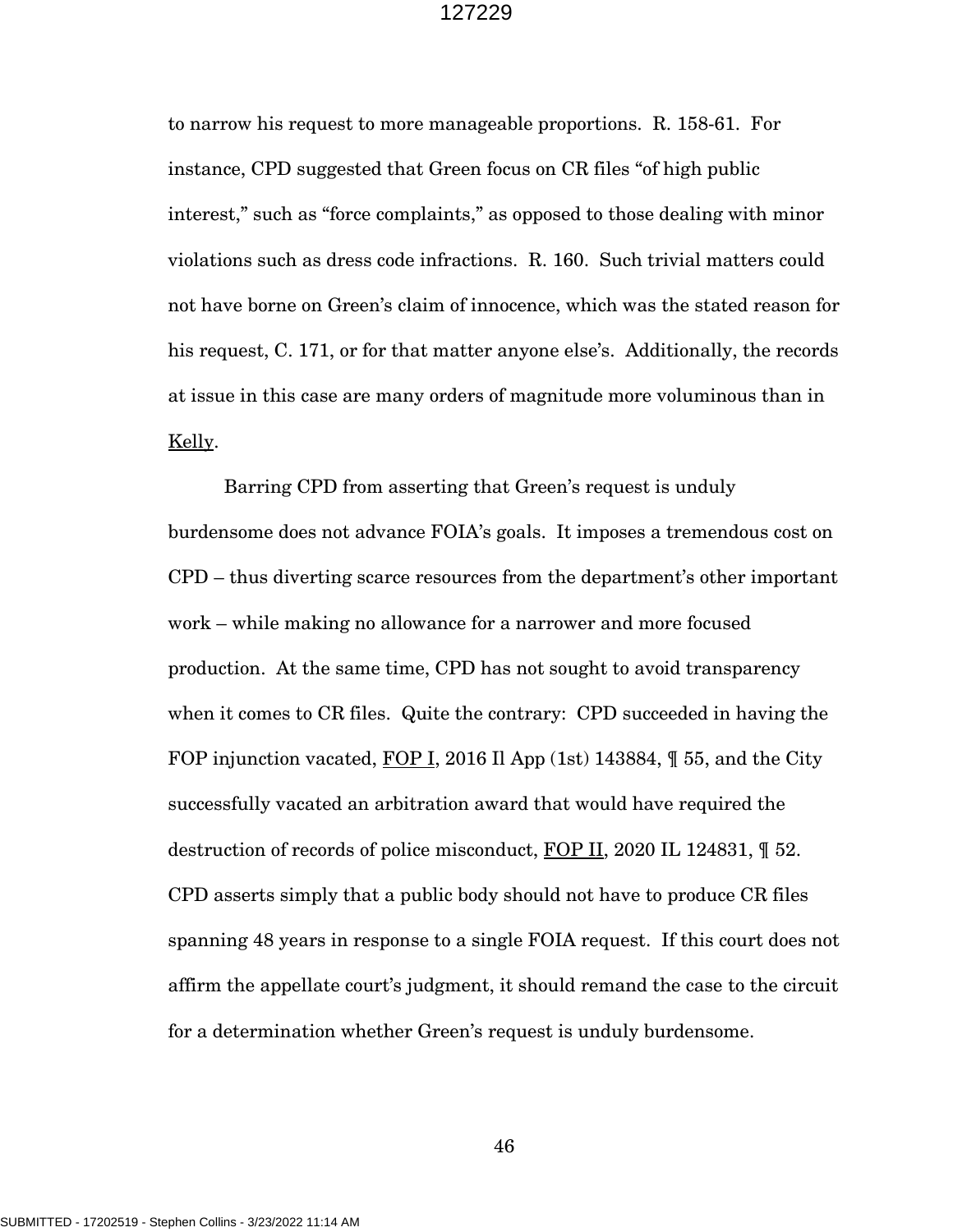\* \* \*

If Green wishes to obtain CR files, he can submit a new FOIA request and work with CPD to narrow it to the extent possible. He could also submit a more manageable request, as any other member of the public could. CPD, in fact, produces CR files on a regular basis in response to FOIA requests.

Thus, to the extent Green insinuates that CPD is shirking its responsibilities or attempting to shield the requested records from the public, see Green Br. 27-28, that is unfounded. CPD is the party that appealed to successfully overturn the injunction prohibiting disclosure of CR files. And even in this case, as the record shows, CPD endeavored to come to an agreement with Green to limit his request to CR files "of high public interest," and to eliminate categories of files dealing with minor incidents like officer dress code violations that would not bear on officer misconduct. R. 160. It was Green who made very clear that he was using this FOIA litigation and the "millions of dollars this case winds up costing" not to actually obtain the records, but as leverage to force the City to "use its influence" on county prosecutors to "convince" them to "undo Mr. Green's conviction" or "provide support" for Green in his petition for "an innocence pardon" or in his court case. C. 844-46.

The appellate court's decision is faithful to the text and stated purposes of FOIA and should be affirmed.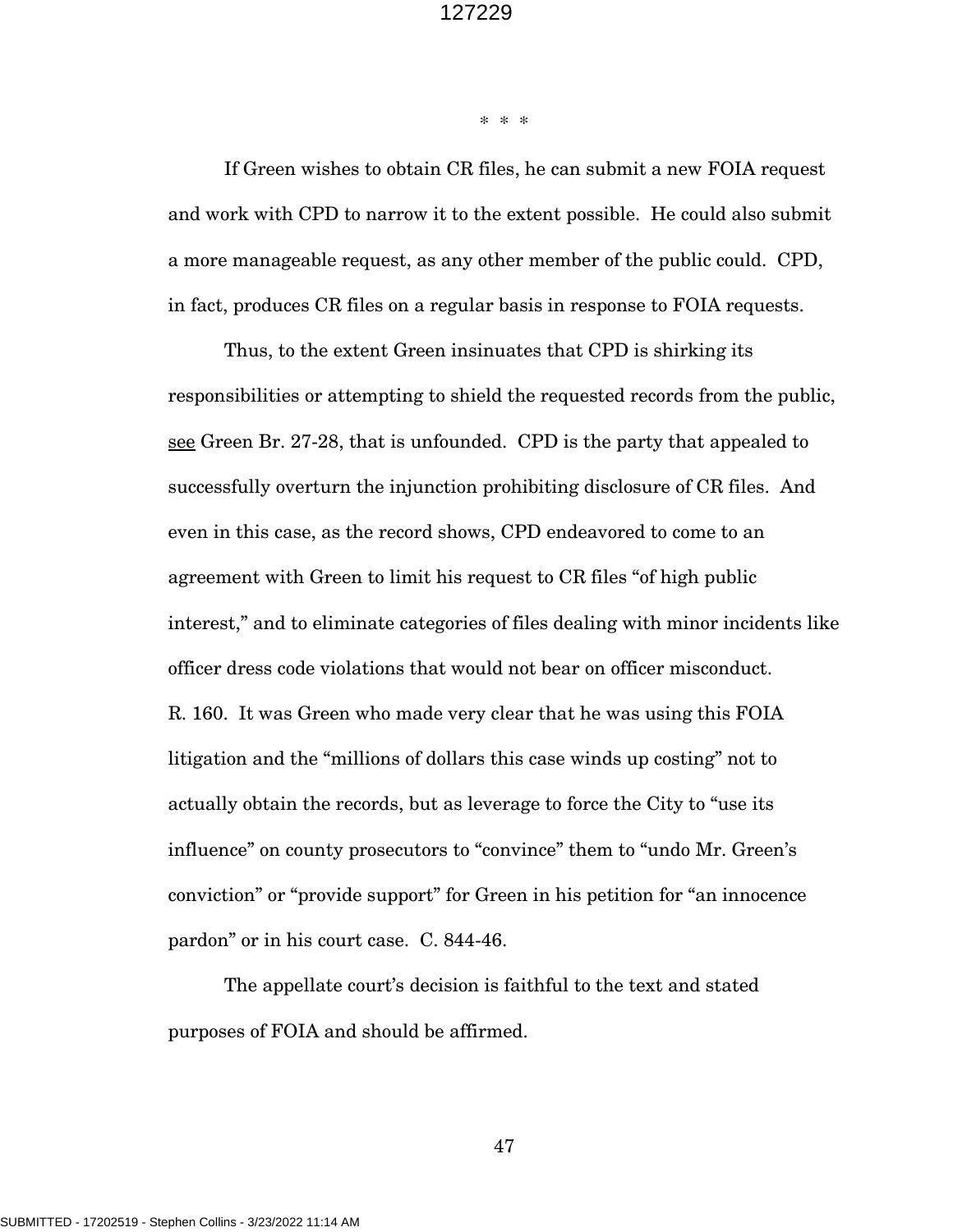### **CONCLUSION** \_\_\_\_\_

For the foregoing reasons, the judgment of the appellate court should be affirmed; or in the alternative, the case should be remanded to the circuit court for consideration whether Green's request is unduly burdensome.

Respectfully submitted,

CELIA MEZA Corporation Counsel of the City of Chicago

By: /s/ Stephen G. Collins STEPHEN G. COLLINS Assistant Corporation Counsel 2 North LaSalle Street Suite 580 Chicago, Illinois 60602 (312) 742-0115 stephen.collins@cityofchicago.org appeals@cityofchicago.org